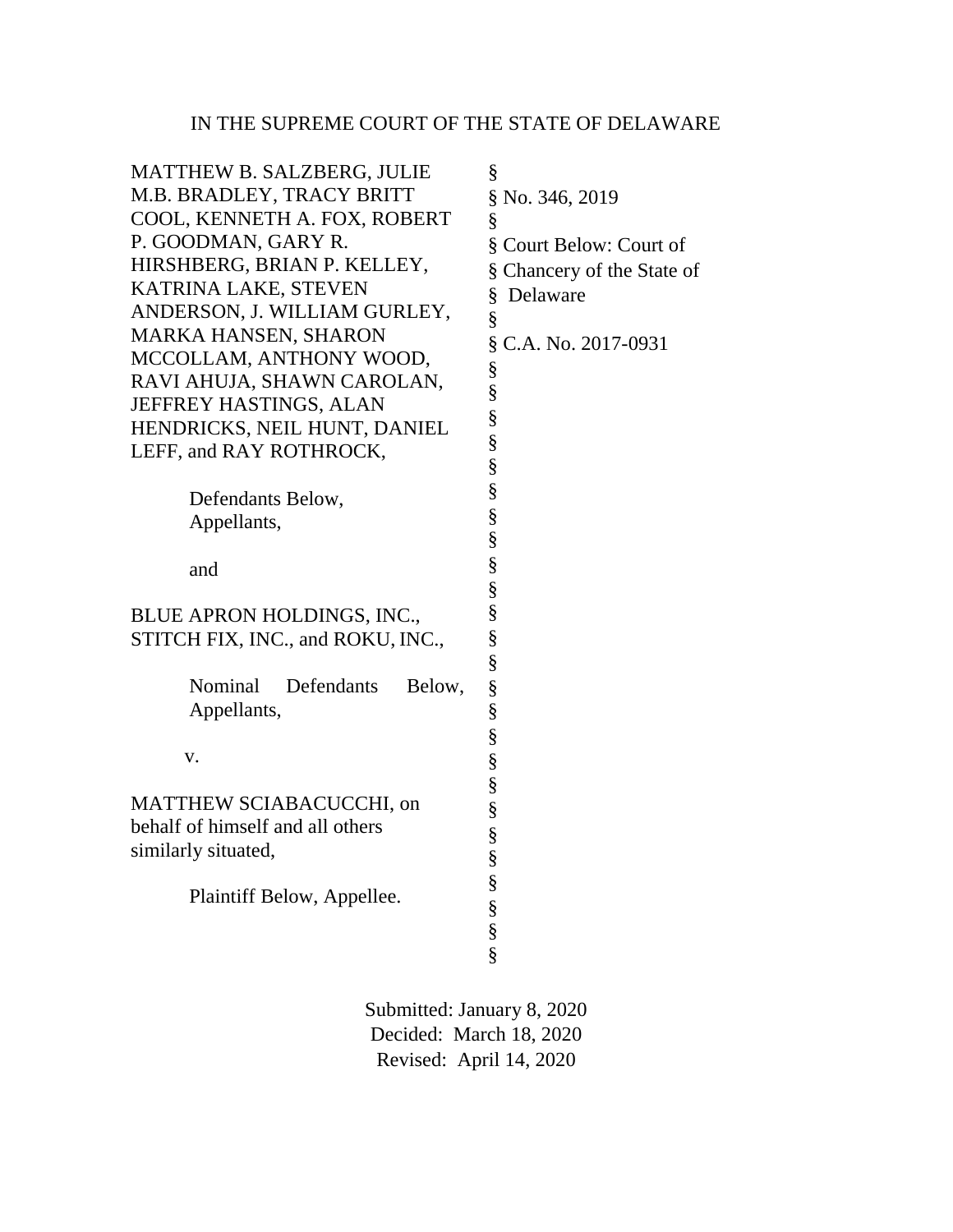Before **SEITZ**, Chief Justice; **VALIHURA**, **VAUGHN**, and **TRAYNOR**, Justices; and **KARSNITZ**, Judge, constituting the Court *en Banc*.

Upon appeal from the Court of Chancery. **REVERSED**.

William B. Chandler, III, Esquire (*argued*), Bradley D. Sorrels, Esquire, Lindsay Kwoka Faccenda, Esquire, Andrew D. Berni, Esquire, WILSON SONSINI GOODRICH & ROSATI, P.C., Wilmington, Delaware; Boris Feldman, Esquire, David J. Berger, Esquire, WILSON SONSINI GOODRICH & ROSATI, P.C., Palo Alto, California; *Attorneys for Defendants-Appellants Katrina Lake, Steven Anderson, J. William Gurley, Marka Hansen, Sharon McCollam, Anthony Wood, Ravi Ahuja, Shawn Carolan, Jeffrey Hastings, Alan Hendricks, Neil Hunt, Daniel Leff, Ray Rothrock, Stitch Fix, Inc., and Roku, Inc.*

Catherine G. Dearlove, Esquire, Anthony M. Calvano, Esquire, Tyre Tindall, Esquire, RICHARDS LAYTON & FINGER, P.A., Wilmington, Delaware; Michael G. Bongiorno, Esquire, WILMER CUTLER PICKERING HALE & DORR, LLP, New York, New York; Timothy J. Perla, Esquire, WILMER CUTLER PICKERING HALE & DORR, LLP, Boston, Massachusetts; *Attorneys for Defendants-Appellants Matthew B. Salzberg, Julie M.B. Bradley, Tracy Britt Cool, Kenneth A. Fox, Robert P. Goodman, Gary R. Hirshberg, Brian P. Kelley, and Blue Apron Holdings, Inc.*

Kurt M. Heyman, Esquire, Melissa N. Donimirski, Esquire, Aaron M. Nelson, Esquire, HEYMAN ENERIO GATTUSO & HIRZEL LLP, Wilmington, Delaware; Jason M. Leviton, Esquire, Joel A. Fleming, Esquire (*argued*), Lauren Godles Milgroom, Esquire, Amanda R. Crawford, Esquire, BLOCK & LEVITON LLP, Boston, Massachusetts; *Attorneys for Plaintiff-Appellee Matthew Sciabacucchi.*

**VALIHURA**, Justice:

Sitting by designation under Del. Const. Art. IV § 12.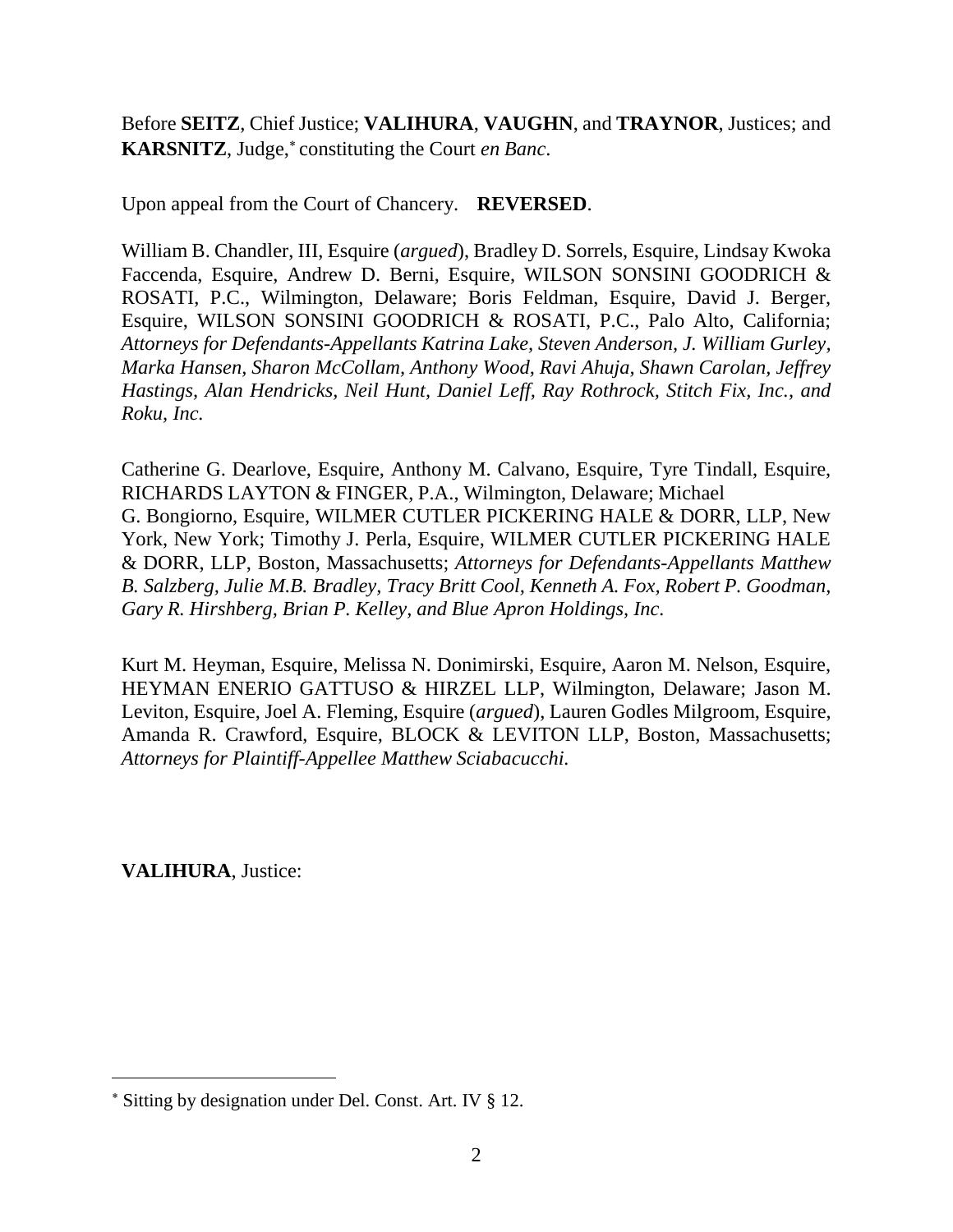We are asked to determine the validity of a provision in several Delaware corporations' charters requiring actions arising under the federal Securities Act of 1933 (the "Securities Act" or "1933 Act") to be filed in a federal court. Blue Apron Holdings, Inc., Roku, Inc., and Stitch Fix, Inc. are all Delaware corporations that launched initial public offerings in 2017. Before filing their registration statements with the United States Securities and Exchange Commission (the "SEC"), each company adopted a federal-forum provision. An example of such a federal-forum provision (or "FFP") provides:

Unless the Company consents in writing to the selection of an alternative forum, the federal district courts of the United States of America shall be the exclusive forum for the resolution of any complaint asserting a cause of action arising under the Securities Act of 1933. Any person or entity purchasing or otherwise acquiring any interest in any security of [the Company] shall be deemed to have notice of and consented to [this provision].<sup>1</sup>

Appellee Matthew Sciabacucchi ("Appellee") bought shares of each company in its initial public offering or a short time later. He then sought a declaratory judgment in the Court of Chancery that the FFPs are invalid under Delaware law. The Court of Chancery held that the FFPs are invalid because the "constitutive documents of a Delaware corporation cannot bind a plaintiff to a particular forum when the claim does not involve rights or relationships that were established by or under Delaware's corporate law."<sup>2</sup> Because such a provision can survive a facial challenge under our law, we **REVERSE**.

<sup>&</sup>lt;sup>1</sup> Sciabacucchi v. Salzberg, 2018 WL 6719718, at \*6 (Del. Ch. Dec. 19, 2018) [hereinafter *Opinion*]. Defendants Stitch Fix, Inc. and Roku, Inc. adopted substantively identical provisions, while Blue Apron, Inc. qualified its FFP to have effect "to the fullest extent permitted by law." *Id.; see* App. to Opening Br. at A69, A84, A100.

<sup>2</sup> *Opinion*, 2018 WL 6719718, at \*3.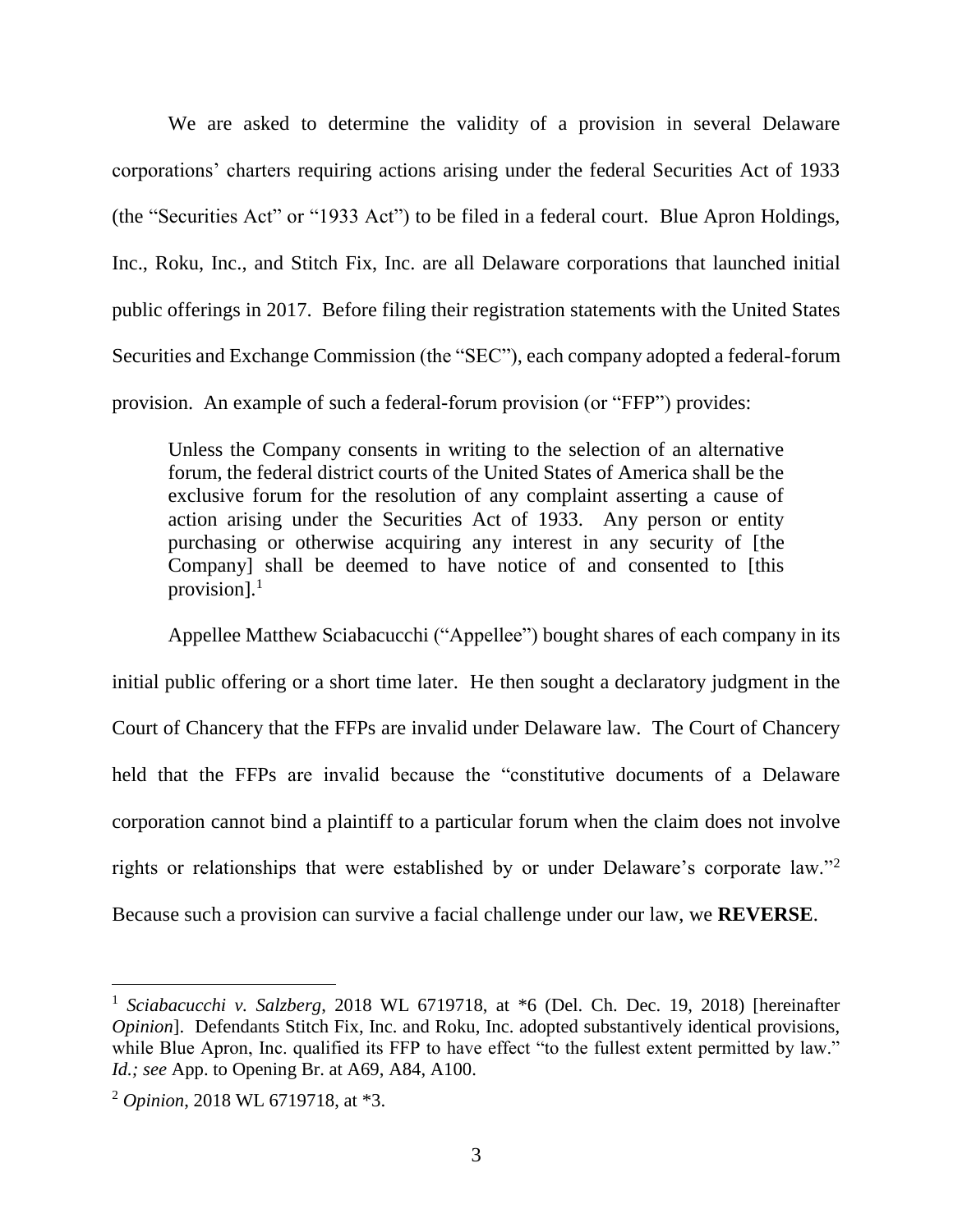#### *I. Overview*

The Securities Act of 1933 requires persons offering securities for sale to the public to file a registration statement<sup>3</sup> that makes "full and fair disclosure of relevant information."<sup>4</sup> The 1933 Act creates private rights of action so that purchasers of securities can enforce the registration and disclosure requirements of the  $1933$  Act.<sup>5</sup> Unlike some other securities laws for which there are no private rights of action, the statute provides that private plaintiffs may bring their claims under the 1933 Act in either federal or state courts.<sup>6</sup> The statute also bars the removal of such actions from state court to federal court.<sup>7</sup> Thus, if a plaintiff chooses to bring an action under the 1933 Act in state court, a defendant cannot change the forum.<sup>8</sup>

 $3$  15 U.S.C.  $\S$  77e.

<sup>4</sup> *Cyan, Inc. v. Beaver Cty. Emps. Ret. Fund*, 138 S. Ct. 1061, 1066 (2018) (internal quotation marks omitted).

<sup>5</sup> *Id; see also Omnicare, Inc. v. Laborers Dist. Counsel Constr. Indus. Pension Fund*, 575 U.S. 175, 179 (2015) ("The Securities Act of 1933 . . . protects investors by ensuring that companies issuing securities (known as 'issuers') make a 'full and fair disclosure of information' relevant to a public offering.")*.*

<sup>6</sup> *Cyan*, 138 S. Ct. at 179; *see* 15 U.S.C. § 77v(a) ("The district courts of the United States and the United States courts of any Territory shall have jurisdiction of offenses and violations under this subchapter . . . and, concurrent with State and Territorial courts, except as provided in section 77p of this title with respect to covered class actions, of all suits in equity and actions at law brought to enforce any liability or duty created by this subchapter.").

<sup>7</sup> *See* 15 U.S.C. § 77v(a) ("Except as provided in section 77p(c) of this title, no case arising under this subchapter and brought in any State court of competent jurisdiction shall be removed to any court of the United States."); *see also Cyan*, 138 S. Ct. at 1078 ("[The Securities Litigation Uniform Standards Act of 1998 ('SLUSA')] did nothing to strip state courts of their longstanding jurisdiction to adjudicate class actions alleging only 1933 Act violations. Neither did SLUSA authorize removing such suits from state to federal court.").

<sup>8</sup> *Cyan*, 138 S. Ct. at 1066.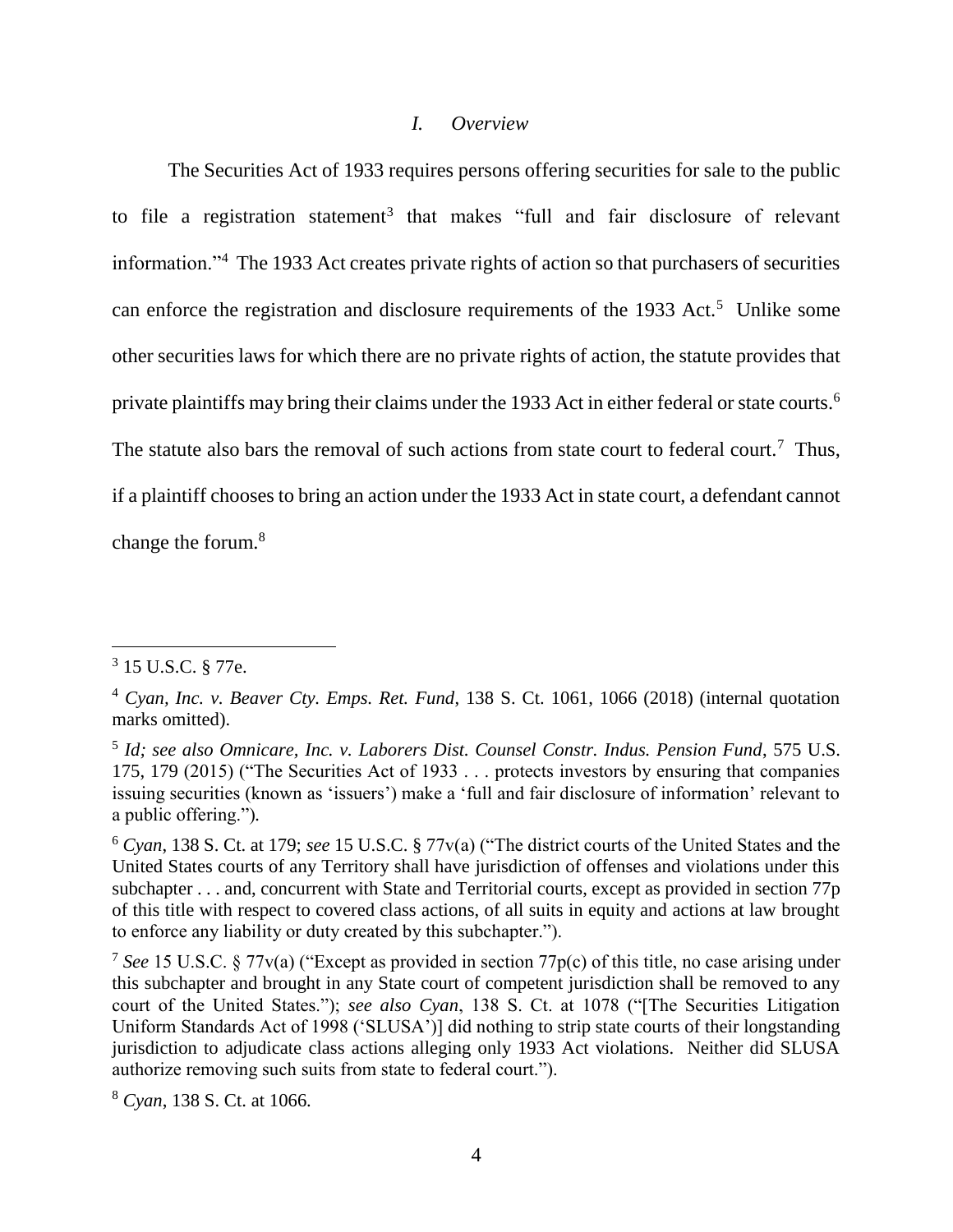Section  $12(a)(1)^9$  of the 1933 Act "imposes strict liability for violating" the securities registration requirements, which "are the heart of the Act."<sup>10</sup> Section  $11^{11}$ "allows purchasers of a registered security to sue certain enumerated parties in a registered offering when false or misleading information is included in a registration statement."<sup>12</sup> A plaintiff who purchased a security issued under a registration statement "need only show a material misstatement or omission to establish his *prima facie* case."<sup>13</sup> In addition to the issuer, other defendants, including the corporation's directors,  $14$  are also potentially liable, although they may avoid liability by proving a due diligence defense.<sup>15</sup>

Section  $12(a)(2)^{16}$  "provides similar redress where the securities at issue were sold using prospectuses or oral communications that contain material misstatements or

<sup>9</sup> 15 U.S.C. § 77*l*(a)(1).

<sup>10</sup> *Pinter v. Dahl*, 486 U.S. 622, 638 (1988).

 $11$  15 U.S.C. § 77 $k(a)$ .

<sup>12</sup> *Herman & MacLean v. Huddleston*, 459 U.S. 375, 381 (1983).

<sup>13</sup> *Id.* at 382 (citations omitted); *see also Omnicare*, 575 U.S. at 179 ("Section 11 thus creates two ways to hold issuers liable for the contents of a registration statement—one focusing on what the statement says and the other on what it leaves out. Either way, the buyer need not prove (as he must to establish certain other securities offenses) that the defendant acted with any intent to deceive or defraud." (citation omitted)); *In re Morgan Stanley Info. Fund Sec. Litig.*, 592 F.3d 347, 358–59 (2d Cir. 2010) (stating that, to state a claim under Section 11, a plaintiff must allege that "(1) she purchased a registered security, either directly from the issuer or in the aftermarket following the offering; (2) the defendant participated in the offering in a manner sufficient to give rise to liability under section 11; and (3) the registration statement 'contained an untrue statement of a material fact or omitted to state a material fact required to be stated therein or necessary to make the statements therein not misleading'" (quoting 15 U.S.C.  $\S 77k(a)$ )).

<sup>&</sup>lt;sup>14</sup> *See* 15 U.S.C. § 77 $k(a)(1)$ –(5) (listing potential defendants).

<sup>15</sup> *Huddleston*, 459 U.S. at 382.

<sup>16</sup> 15 U.S.C. § 77*l*(a)(2).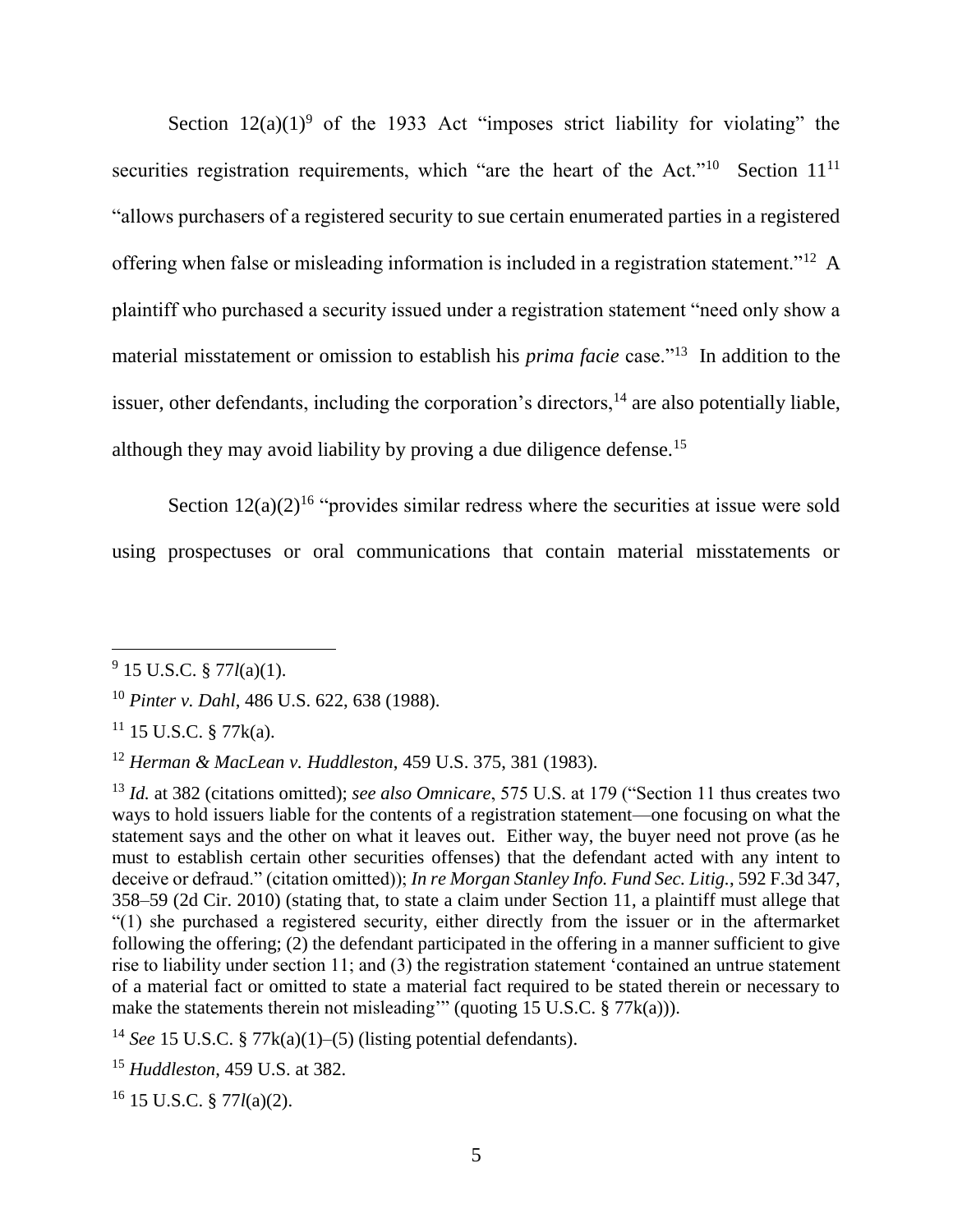omissions."<sup>17</sup> Liability under Section 12(a)(2) extends to "statutory sellers," including a person who "passed title, or other interest in the security, to the buyer for value" or "successfully solicited the purchase of a security, motivated at least in part by a desire to serve his own financial interests or those of the securities' owner."<sup>18</sup> Section 15 imposes liability on an individual or entity that "controls any person liable" under Sections 11 or  $12^{19}$ 

Concerns over "perceived abuses of the class-action vehicle in litigation involving nationally traded securities" prompted Congress to adopt the Private Securities Litigation Reform Act in 1995 ("PSLRA").<sup>20</sup> The provisions of the PSLRA, aimed at the "Reduction of Abusive Litigation," "limit recoverable damages and attorney's fees, provide a 'safe harbor' for forward-looking statements, impose new restrictions on the selection of (and compensation awarded to) lead plaintiffs, mandate imposition of sanctions for frivolous litigation, and authorize a stay of discovery pending resolution of any motion to dismiss."<sup>21</sup> But the PSLRA "had an unintended consequence: It prompted at least some members of the plaintiffs' bar to avoid the federal forum altogether. Rather than face the obstacles set in their path by the [PSLRA], plaintiffs and their representatives began bringing class actions under state law, often in state court."<sup>22</sup>

<sup>17</sup> *Morgan Stanley*, 592 F.3d at 359; *see* 15 U.S.C. §§ 77z–1, 78u–4.

<sup>18</sup> *Morgan Stanley*, 592 F.3d at 359 (internal quotations and alterations omitted). <sup>19</sup> 15 U.S.C. § 77*o*(a).

<sup>20</sup> *Merrill Lynch, Pierce, Fenner & Smith Inc. v. Dabit*, 547 U.S. 71, 81 (2006).

<sup>21</sup> *Id.* (summarizing 15 U.S.C. § 78u–4).

<sup>22</sup> *Id.* at 82.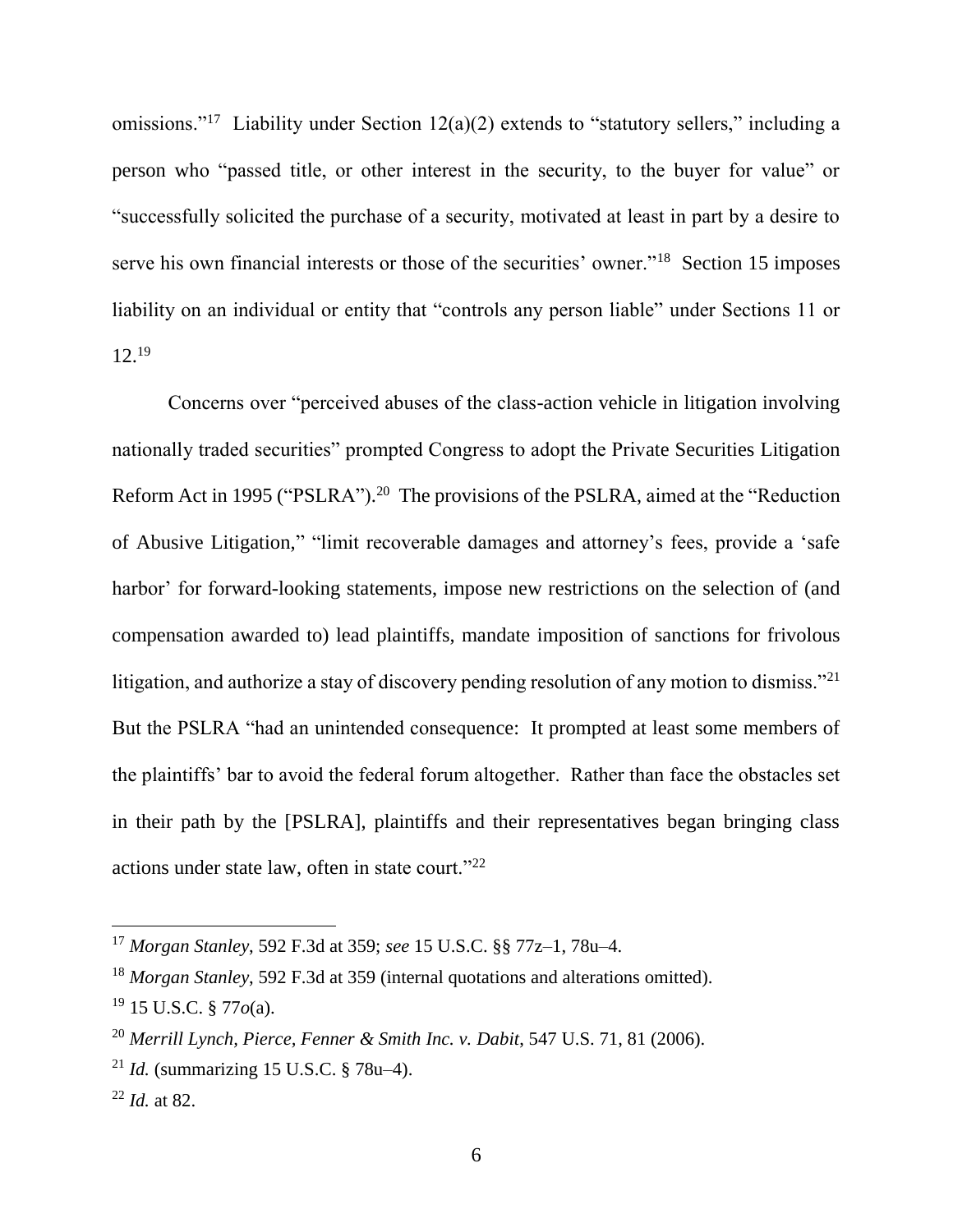Some corporations preferred to litigate 1933 Act claims in federal court and began adopting forum-selection provisions that designated the federal courts as the exclusive forum for such claims.<sup>23</sup> Each of the companies in this appeal is a Delaware corporation that launched a 2017 initial public offering. Before filing their registration statements with the SEC, each company adopted a federal-forum provision in its certificate of incorporation, designating the federal courts as the exclusive forum for the resolution of claims under the 1933 Act.

Roku's and Stitch Fix's federal-forum provisions provided:

Unless the Company consents in writing to the selection of an alternative forum, the federal district courts of the United States of America shall be the exclusive forum for the resolution of any complaint asserting a cause of action arising under the Securities Act of 1933. Any person or entity purchasing or otherwise acquiring any interest in any security of [the Company] shall be deemed to have notice of and consented to [this provision].<sup>24</sup>

Blue Apron's provision differed slightly:

Unless the Corporation consents in writing to the selection of an alternative forum, the federal district courts of the United States of America shall, *to the fullest extent permitted by law*, be the sole and exclusive forum for the resolution of any complaint asserting a cause of action arising under the Securities Act of 1933. Any person or entity purchasing or otherwise acquiring *or holding* any interest in *shares of capital stock* of the Corporation shall be deemed to have notice of and consented to [this provision].<sup>25</sup>

<sup>23</sup> *Opinion*, 2018 WL 6719718, at \*6.

 $24$  App. to Opening Br. at A84, A100.

<sup>&</sup>lt;sup>25</sup> *Id.* at A69 (emphasis added). The language difference between the two provisions is immaterial to our decision.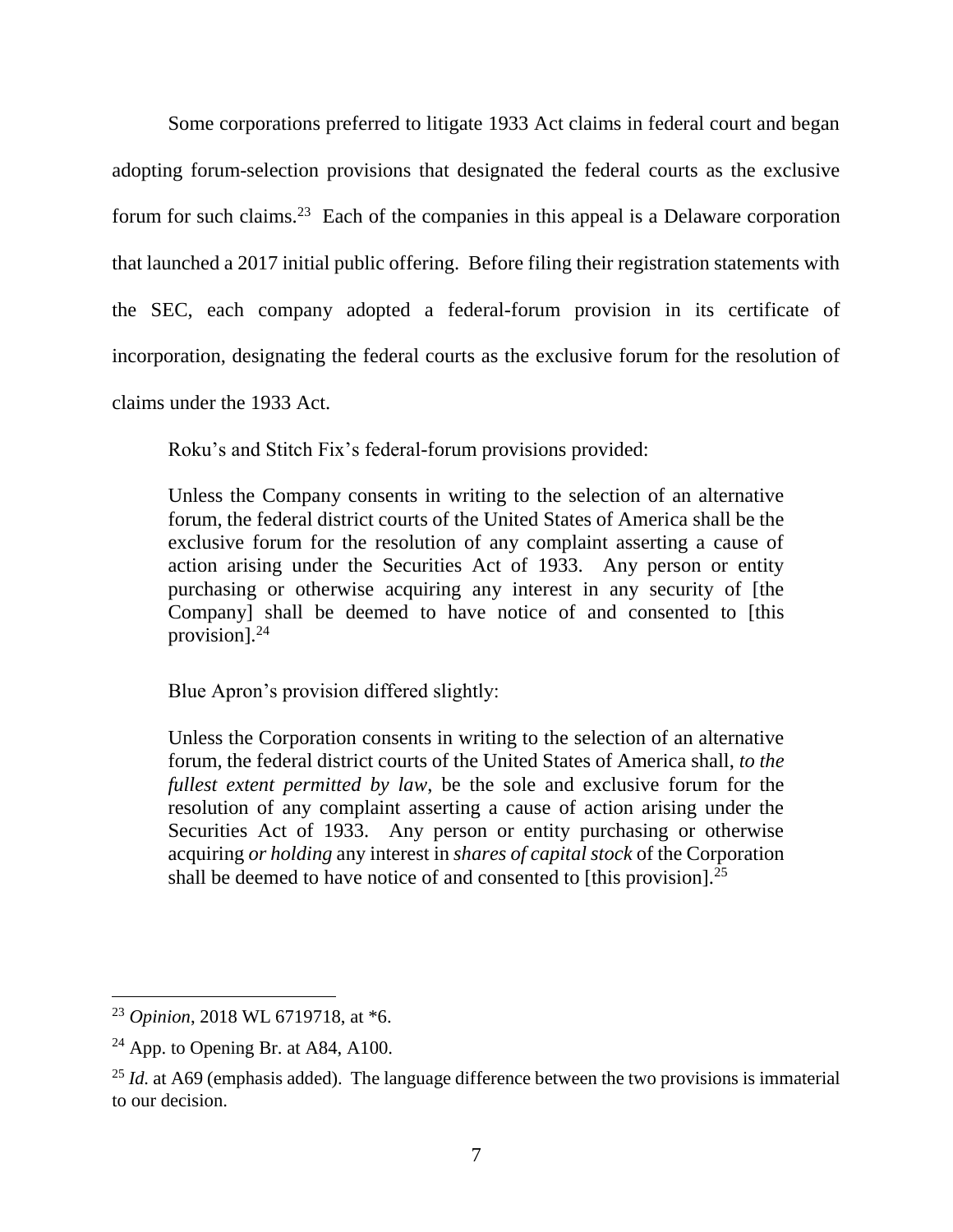Appellee bought shares of common stock of each company, either in the initial public offering or a short time later. On December 29, 2017, he filed a putative class-action complaint in the Court of Chancery against the individuals who had served as the companies' directors since they went public, and named the companies as nominal defendants. The complaint sought a declaratory judgment that the federal-forum provisions are invalid under Delaware law.

The Court of Chancery granted the motion for summary judgment. In reaching that result, the court examined its 2013 decision in *Boilermakers Local 154 Retirement Fund v.*  Chevron Corp.,<sup>26</sup> this Court's 2014 decision in *ATP Tour, Inc. v. Deutscher Tennis Bund*,<sup>27</sup> federal case law, and what the Court of Chancery described as "first principles" of Delaware corporate law. The court decided that the "constitutive documents of a Delaware corporation cannot bind a plaintiff to a particular forum when the claim does not involve rights or relationships that were established by or under Delaware's corporate law."28 Because "the Federal Forum Provisions attempt to accomplish that feat," the court held that the federal-forum provisions are "ineffective and invalid."<sup>29</sup>

- <sup>28</sup> *Opinion*, 2018 WL 6719718, at \*3.
- $^{29}$  *Id.*

<sup>26</sup> 73 A.3d 934 (Del. Ch. 2013).

<sup>27</sup> 91 A.3d 554 (Del. 2014).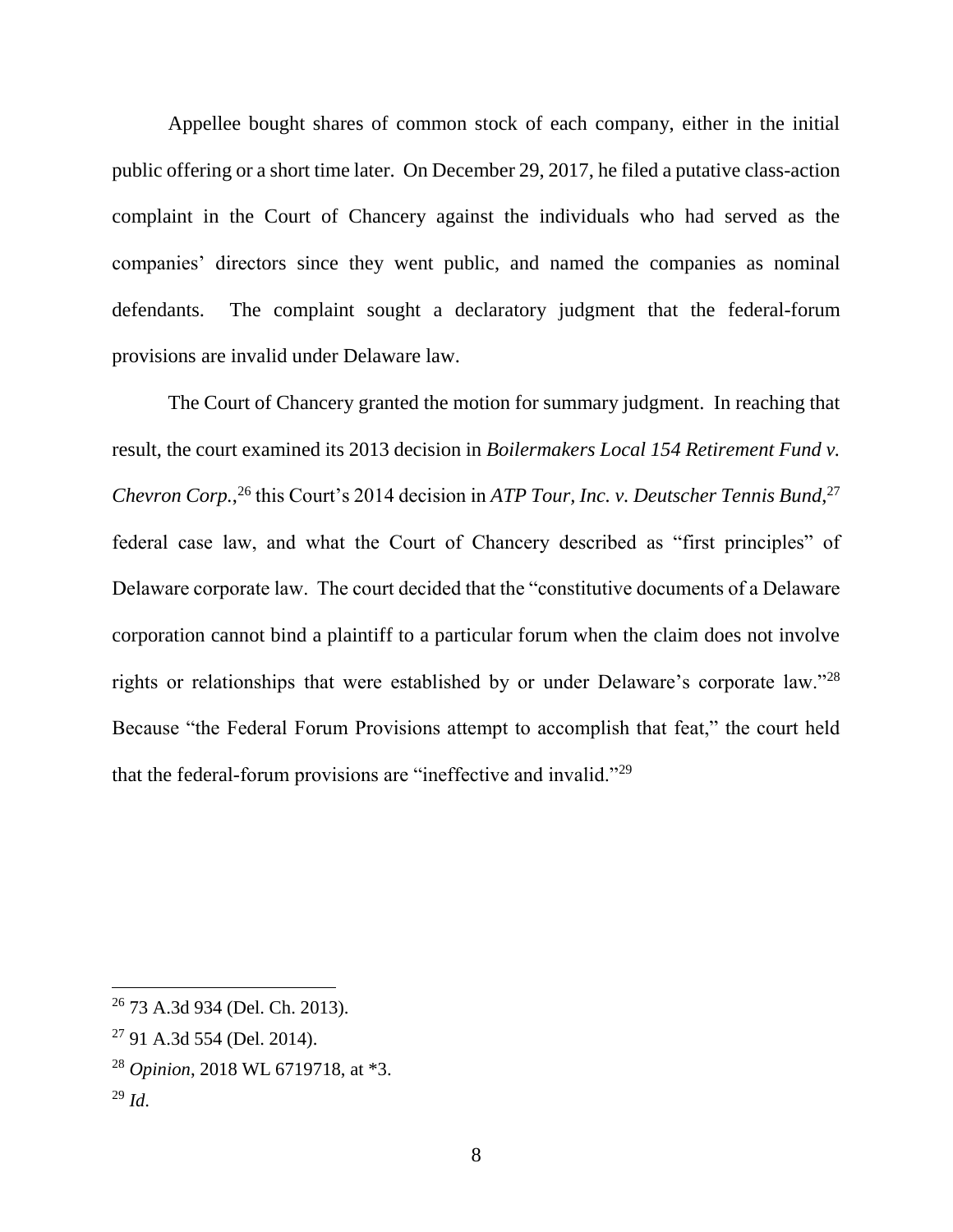#### *II. Standard of Review*

This Court reviews the Court of Chancery's decision to grant summary judgment *de novo*. 30 A court may grant summary judgment only if, based on the undisputed material facts, the moving party is entitled to judgment as a matter of law.<sup>31</sup> There are no material facts in dispute in this appeal, and the issues on which we decide this appeal concern the interpretation of the statutes governing the permissible contents of a Delaware corporation's certificate of incorporation. Statutory interpretation is a question of law, which we review *de novo*.<sup>32</sup> The plaintiff must show that the federal-forum provisions do not address a proper subject matter of charter provisions under 8 *Del*. *C*. § 102(b)(1).

### *III. Analysis*

*A. FFPs are Valid as They Fall Within the Plain Text of Section 102(b)(1)*

## *1. This is a Facial Challenge*

In asserting its facial challenge, the plaintiff must show that the charter provisions "cannot operate lawfully or equitably *under any circumstances*." 33 Plaintiffs must demonstrate that the charter provisions "do not address proper subject matters" as defined by statute, "and can never operate consistently with law."<sup>34</sup>

<sup>30</sup> *In re Krafft-Murphy Co., Inc.*, 82 A.3d 696, 702 (Del. 2013).

 $31$  *Id.* 

<sup>32</sup> *Corvel Corp. v. Homeland Ins. Co. of N.Y*., 112 A.3d 863, 868 (Del. 2015).

<sup>33</sup> *Cedarview Opportunities Master Fund, L.P. v. Spanish Broad. Sys., Inc.*, 2018 WL 4057012, at \*20 (Del. Ch. Aug. 27, 2018) (quoting *Boilermakers*, 73 A.3d at 948) (internal quotation marks omitted).

<sup>34</sup> *Boilermakers*, 73 A.3d at 949 (citing *Stroud v. Grace*, 606 A.2d 75, 79 (Del. 1992) and *Frantz Mfg. Co. v. EAC Indus.*, 501 A.2d 401, 407 (Del. 1985)).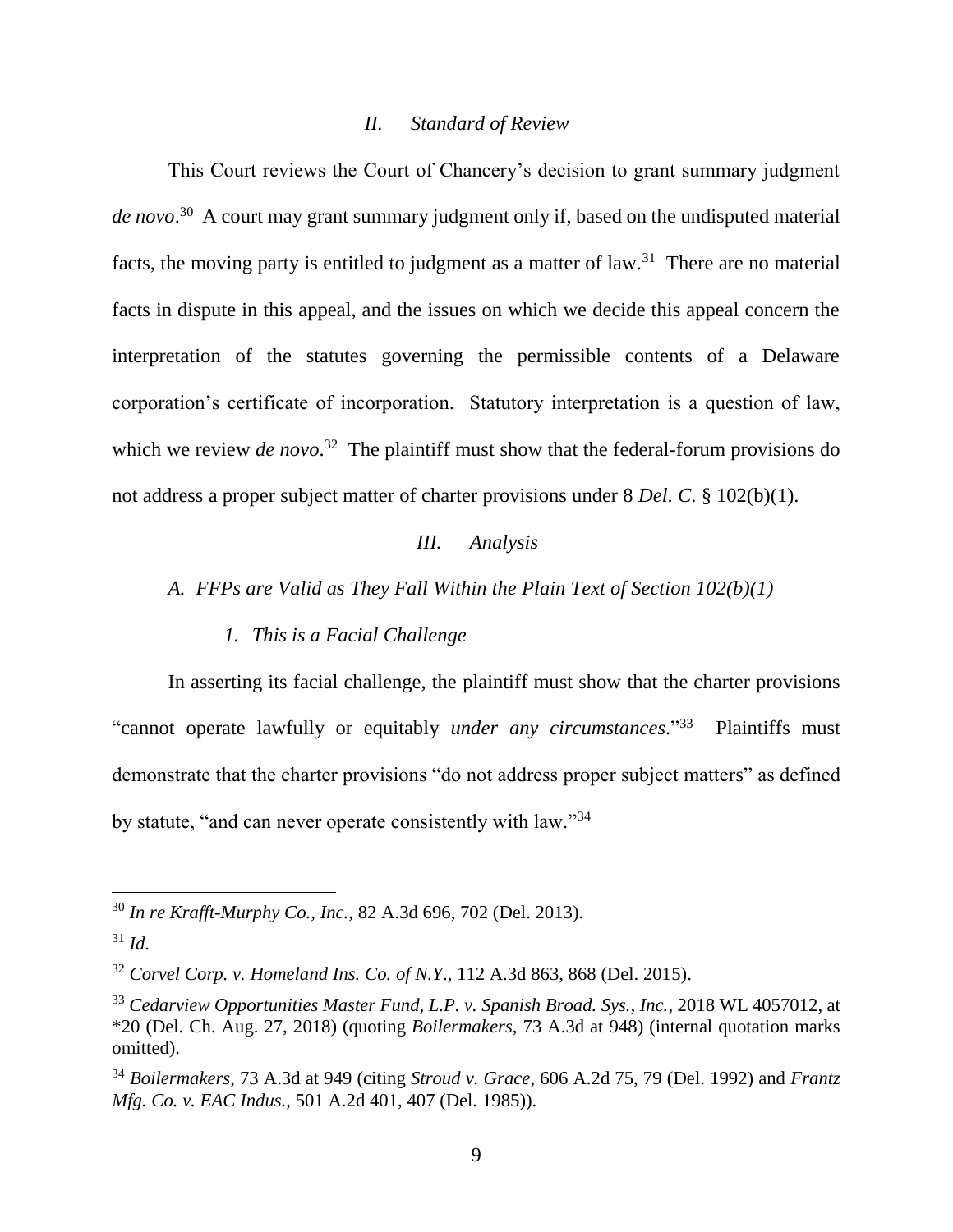## *2. The FFPs Fall Within the Broad, Enabling Text of Section 102(b)(1)*

The analysis must begin with the text of Section 102, the provision of the Delaware General Corporation Law ("DGCL") governing the matters contained in a corporation's certificate of incorporation.<sup>35</sup> The "most important consideration for a court in interpreting a statute is the words the General Assembly used in writing it."<sup>36</sup> The court must "give the statutory words their commonly understood meanings."<sup>37</sup>

Section  $102(b)(1)$  provides:

(b) In addition to the matters required to be set forth in the certificate of incorporation by subsection (a) of this section, the certificate of incorporation may also contain any or all of the following matters: (1) Any provision for the management of the business and for the conduct of the affairs of the corporation, and any provision creating, defining, limiting and regulating the powers of the corporation, the directors, and the stockholders, or any class of the stockholders, or the governing body, members, or any class or group of members of a nonstock corporation; if such provisions are not contrary to the laws of this State. Any provision which is required or permitted by any section of this chapter to be stated in the bylaws may instead be stated in the certificate of incorporation . . . . 38

Thus, Section 102(b)(1) authorizes two broad types of provisions:

*any* provision for the management of the business and for the conduct of the affairs of the corporation,

<sup>35</sup> 8 *Del. C.* § 102. *See State v. Barnes*, 116 A.3d 883, 888 (Del. 2015) ("The starting point for the interpretation of a statute begins with the statute's language."); *Friends of H. Fletcher Brown Mansion v. City of Wilmington*, 34 A.3d 1055, 1059 (Del. 2011) ("[T]he meaning of a statute must, in the first instance, be sought in the language in which the act is framed, and if that is plain . . . the sole function of the courts is to enforce it according to its terms." (quoting *Caminetti v. United States*, 242 U.S. 470, 485 (1917)) (internal quotation marks omitted)).

<sup>36</sup> *Boilermakers*, 73 A.3d at 950 (citing *New Cingular Wireless PCS v. Sussex Cty. Bd. Of Adjustment*, 65 A.3d 607, 611 (Del. 2013)).

<sup>37</sup> *Kofron v. Amoco Chems. Corp.*, 441 A.2d 226, 230 (Del. 1982).

<sup>38</sup> 8 *Del. C.* § 102(b)(1).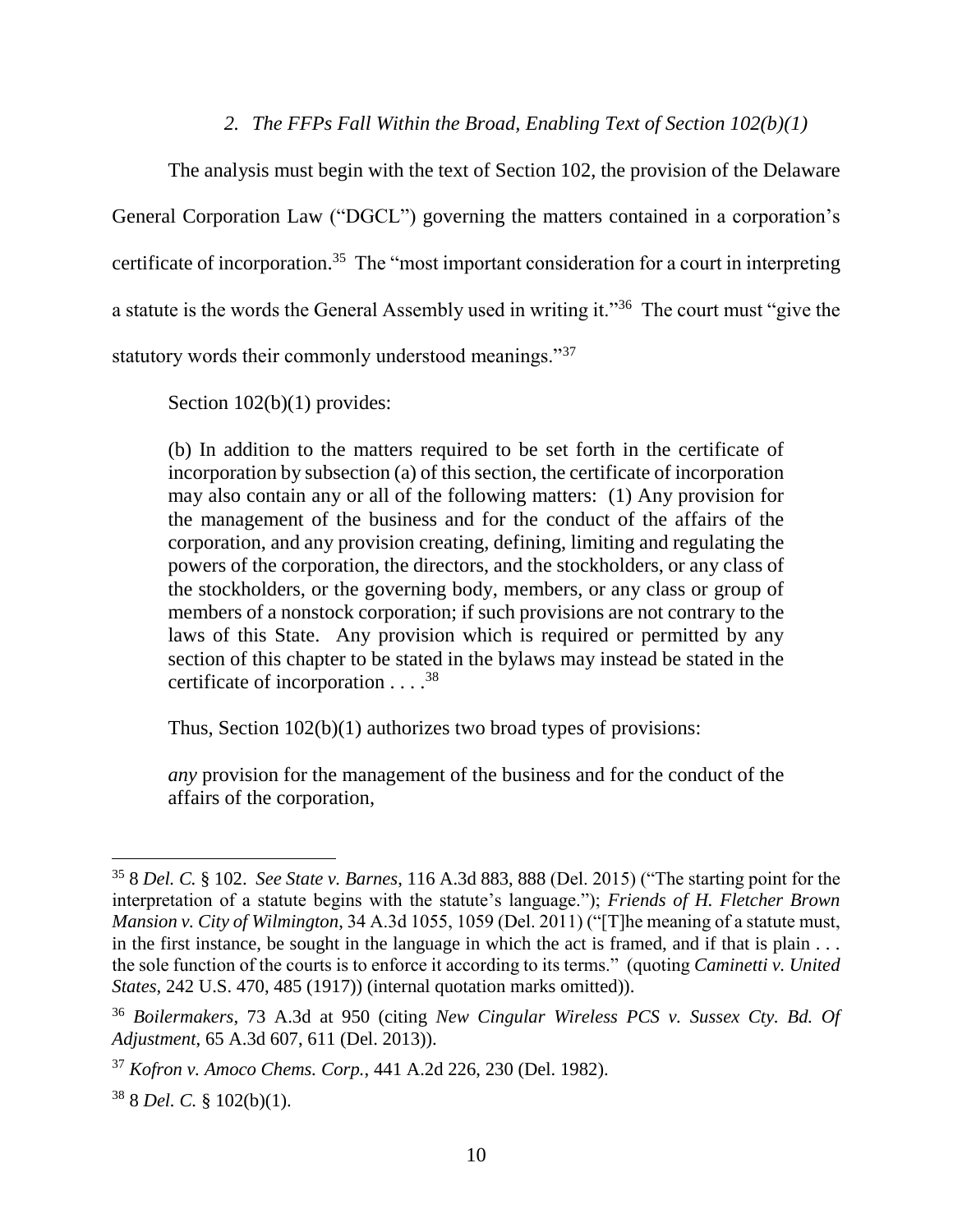and

 $\overline{a}$ 

*any* provision creating, defining, limiting and regulating the powers of the corporation, the directors, and the stockholders, or any class of the stockholders, . . . if such provisions are not contrary to the laws of this State.

An FFP could easily fall within either of these broad categories, and thus, is facially valid. FFPs involve a type of securities claim related to the management of litigation arising out of the Board's disclosures to current and prospective stockholders in connection with an IPO or secondary offering. The drafting, reviewing, and filing of registration statements by a corporation and its directors is an important aspect of a corporation's management of its business and affairs and of its relationship with its stockholders. This Court has viewed the overlap of federal and state law in the disclosure area as "historic," "compatible," and "complimentary."<sup>39</sup> Accordingly, a bylaw that seeks to regulate the forum in which such "intra-corporate" litigation can occur is a provision that addresses the "management of the business" and the "conduct of the affairs of the corporation," and is, thus, facially valid under Section 102(b)(1).

#### *i. FFPs and Post-*Cyan *Efficiencies*

To elaborate, FFPs can provide a corporation with certain efficiencies in managing the procedural aspects of securities litigation following the United States Supreme Court's decision in *Cyan, Inc. v. Beaver County Employees Retirement Fund.*<sup>40</sup> There, the United

<sup>39</sup> *Malone v. Brincat*, 722 A.2d 5, 13 (Del. 1998); *see id.* at 12 ("When corporate directors impart information they must comport with the obligations imposed by both the Delaware law and the federal statutes and regulations of the [SEC]."); *id.* at 13 (observing that, "[t]he historic roles played by state and federal law in regulating corporate disclosures have been not only compatible but complimentary" (citing *Santa Fe Indus., Inc. v. Green*, 430 U.S. 462, 474–80 (1977))).  $40$  138 S. Ct. 1061.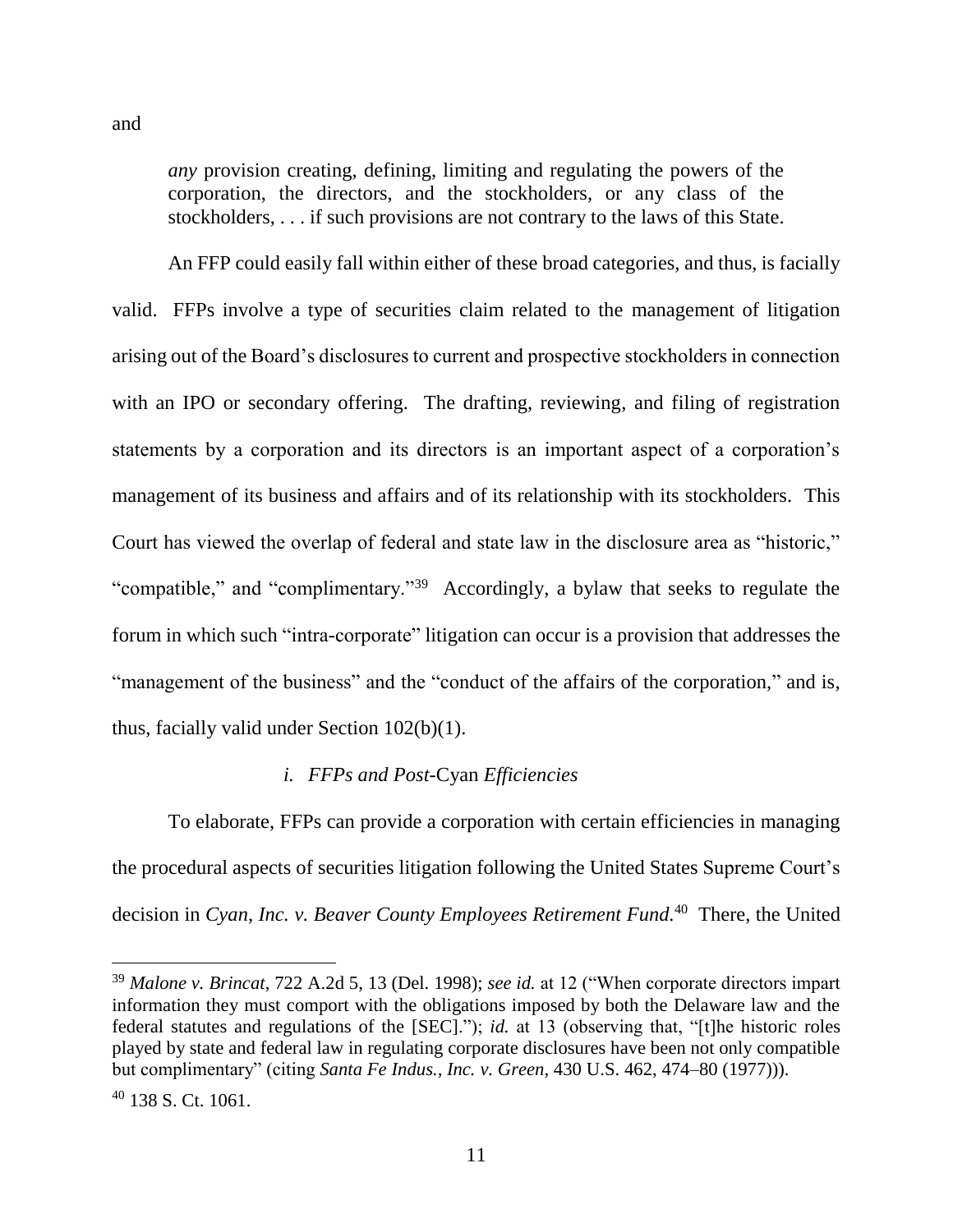States Supreme Court unanimously held that federal and state courts have concurrent jurisdiction over class actions based on claims brought under the 1933 Act, and that such claims are not removable to federal court. Following *Cyan*, in 2018, the filing of 1933 Act cases in state courts escalated. The 2018 Year in Review Report by Cornerstone Research found that, "[t]here were 55 percent more state-only filings than federal-only filings in 2018."<sup>41</sup> Claims brought under Section 11 of the 1933 Act "decreased in federal courts as a portion of filing activity moved to state courts."<sup>42</sup> The 2018 report observed that, "[t]he uptick in state actions following the *Cyan* decision indicates a change in approach by plaintiffs."<sup>43</sup>

The recently released Cornerstone 2019 Year in Review Report states that, "[t]he number of state 1933 Act filings in 2019 increased by 40 percent from 2018," and that "[a]bout 45 percent of all state 1933 Act filings in 2019 had a parallel action in federal court."<sup>44</sup> In 2019, the combined number of federal Section 11 filings and state 1933 Act

<sup>41</sup> Stanford Law Sch. Secs. Class Action Clearinghouse & Cornerstone Research, *Securities Class Action Filings 2018 Year in Review* 22 (2019). The report notes that in 2018, the combined number of federal Section 11 filings and state 1933 Act filings was 41. This consisted of 13 parallel filings, 17 state-only filings, and 11 federal-only filings. Further, "these filings in federal and state courts increased by 52 percent compared to 2017 due to the rise in state filing activity." *Id.* at 21. In 2018, 16 class actions alleging 1933 Act violations were filed in California state courts, 13 were filed in New York state courts, and four were filed in other state courts. The 2018 Report concludes that, "[f]ilings in New York state courts appear to have markedly increased in 2018 as a result of the *Cyan* decision," and that, "[a]ll 13 1933 Act filings in New York were filed after the U.S. Supreme Court's ruling in March." *Id.* at 19.

<sup>42</sup> *Id.* at 10.

<sup>43</sup> *Id.* at 21.

<sup>44</sup> Stanford Law Sch. Secs. Class Action Clearinghouse & Cornerstone Research, *Securities Class Action Filings 2019 Year in Review* 4 (2020). The report notes that 1933 Act filings in California state courts decreased from 2018 to 2019, but filings in New York and other states rose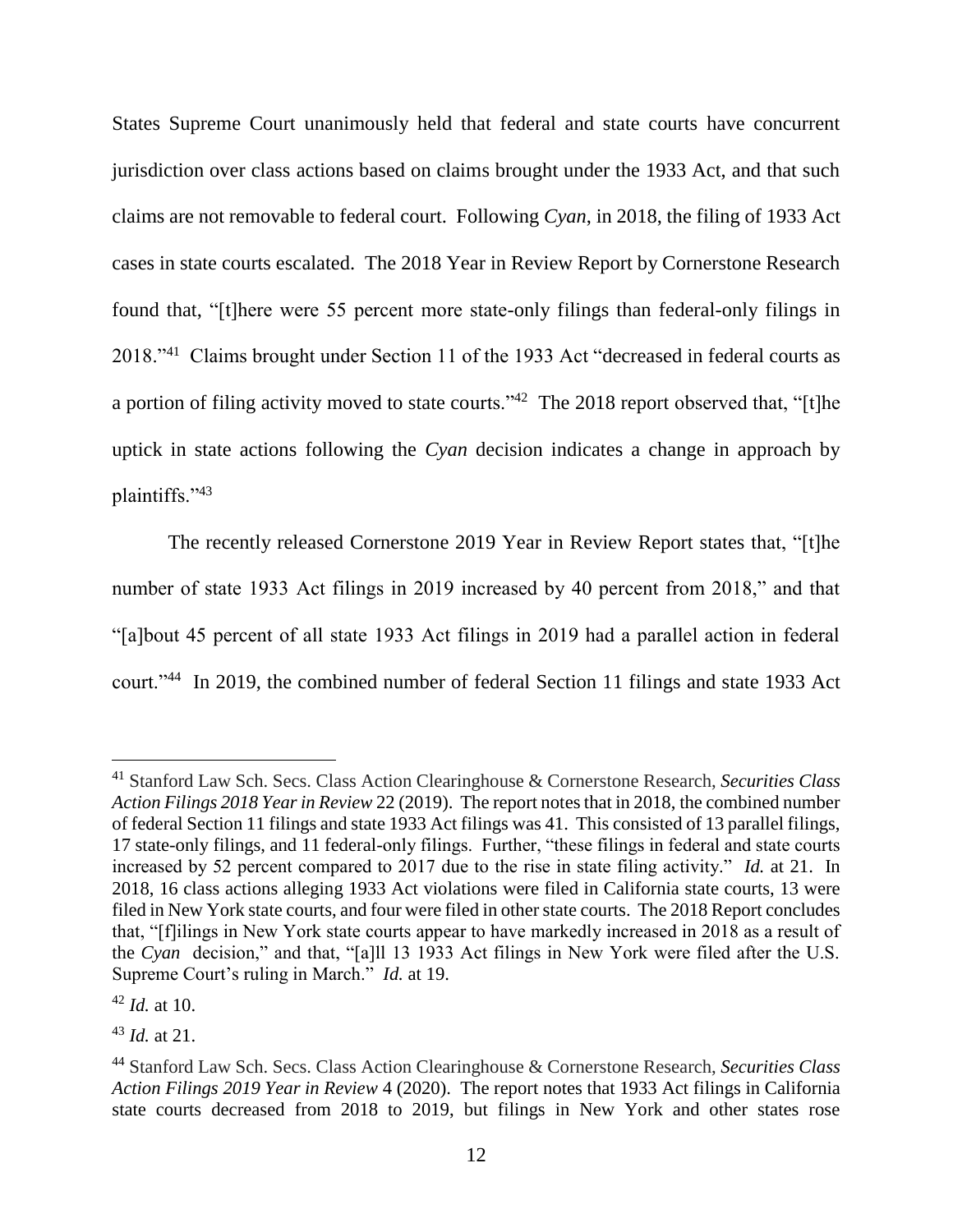filings was 65, approximately a 59 percent overall increase from 2018.<sup>45</sup> Of the 65 filings, 22 were parallel filings, 27 were state-only filings (a 69 percent increase from 2018), and 16 were federal-only filings.<sup>46</sup> State-only and parallel filings made up over 75 percent of all federal Section 11 and state 1933 Act filings in 2019.<sup>47</sup> Since *Cyan*, 43 parallel class actions have been filed in multiple jurisdictions.<sup>48</sup> The 2019 report observes that, "[t]he 65 filings in 2019 was historically unprecedented," and that, "[p]rior to 2015, there were only a handful of state court filings, and the highest number of federal Section 11 filings previously was 57 in 1998."<sup>49</sup>

When parallel state and federal actions are filed, no procedural mechanism is available to consolidate or coordinate multiple suits in state and federal court. The costs and inefficiencies of multiple cases being litigated simultaneously in both state and federal courts are obvious.<sup>50</sup> The possibility of inconsistent judgments and rulings on other matters, such as stays of discovery, also exists. By directing 1933 Act claims to federal courts when coordination and consolidation are possible, FFPs classically fit the definition of a provision "for the management of the business and for the conduct of the affairs of the

substantially, with New York state courts becoming the preferred state venue for 1933 Act plaintiffs. *Id.*

<sup>45</sup> *Id.* at 22.

<sup>46</sup> *Id.* at 25.

<sup>47</sup> *Id.*

<sup>48</sup> *Id.* at 24.

<sup>49</sup> *Id.* at 25.

<sup>50</sup> The 2019 report notes "as an example of post-*Cyan* jurisdictional complexities," that in 2019, SmileDirectClub was the subject of securities class action filings in New York federal court, Tennessee federal and state courts, and Michigan federal and state courts. *Id.* at 24.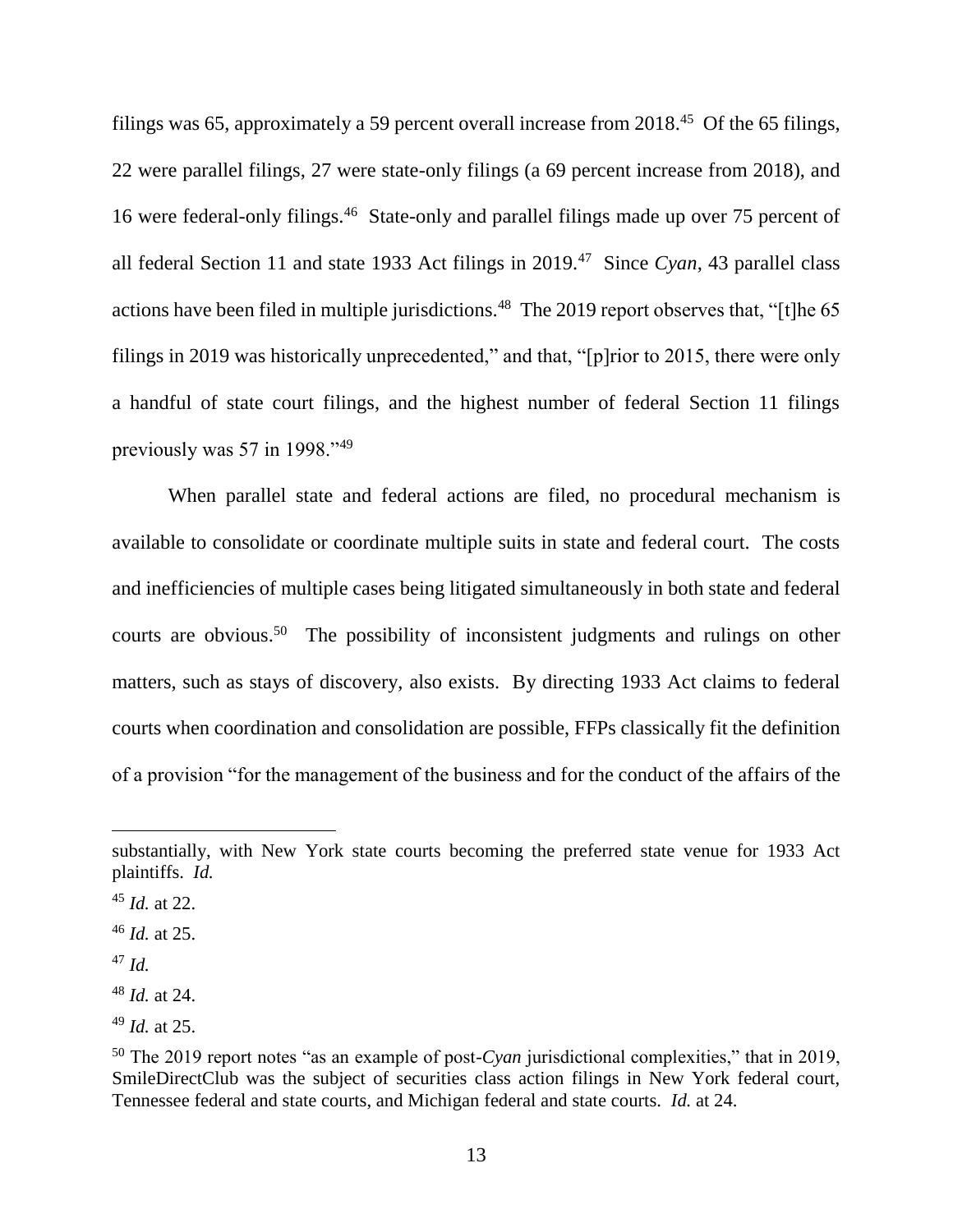corporation." An FFP would also be a provision "defining, limiting and regulating the powers of the corporation, the directors and the stockholders," since FFPs prescribe where current and former stockholders can bring Section 11 claims against the corporation and its directors and officers.<sup>51</sup>

# *ii. FFPs are Not Contrary to Policies or Laws of Delaware a. FFPs Do Not Violate Section 102*

Section 102(b)'s broad authorization is constrained by the phrase, "if such provisions are not contrary to the laws of this State."<sup>52</sup> FFPs do not violate the policies or laws of this State.

First, Section 102(b)(1)'s scope is broadly enabling. For example, in *Sterling v.* Mayflower Hotel Corp.<sup>53</sup> this Court held that Section 102(b)(1) bars only charter provisions that would "achieve a result forbidden by settled rules of public policy."<sup>54</sup> Accordingly, "the stockholders of a Delaware corporation may by contract embody in the [certificate of incorporation] a provision departing from the rules of the common law, provided that it does not transgress a statutory enactment or a public policy settled by the common law or implicit in the General Corporation Law itself."<sup>55</sup>

<sup>51</sup> In *Boilermakers*, the Court of Chancery held that as "a matter of easy linguistics," the forum bylaws were valid under Section 109(b) "because they regulate *where* stockholders may file suit." 73 A.3d at 950–52. They also "plainly relate to the 'business of the corporation[s],' the 'conduct of [their] affairs,' and regulate the 'rights and powers of [their] stockholders.'" *Id.* at 939.

<sup>52</sup> 8 *Del. C.* § 102(b)(1).

<sup>53</sup> 93 A.2d 107 (Del. 1952).

<sup>54</sup> *Id.* at 118.

<sup>&</sup>lt;sup>55</sup> *Id.* There are a few statutory provisions that cannot be limited in a certification of incorporation. *See* Edward P. Welch & Robert S. Saunders, *Freedom and Its Limits in the Delaware General*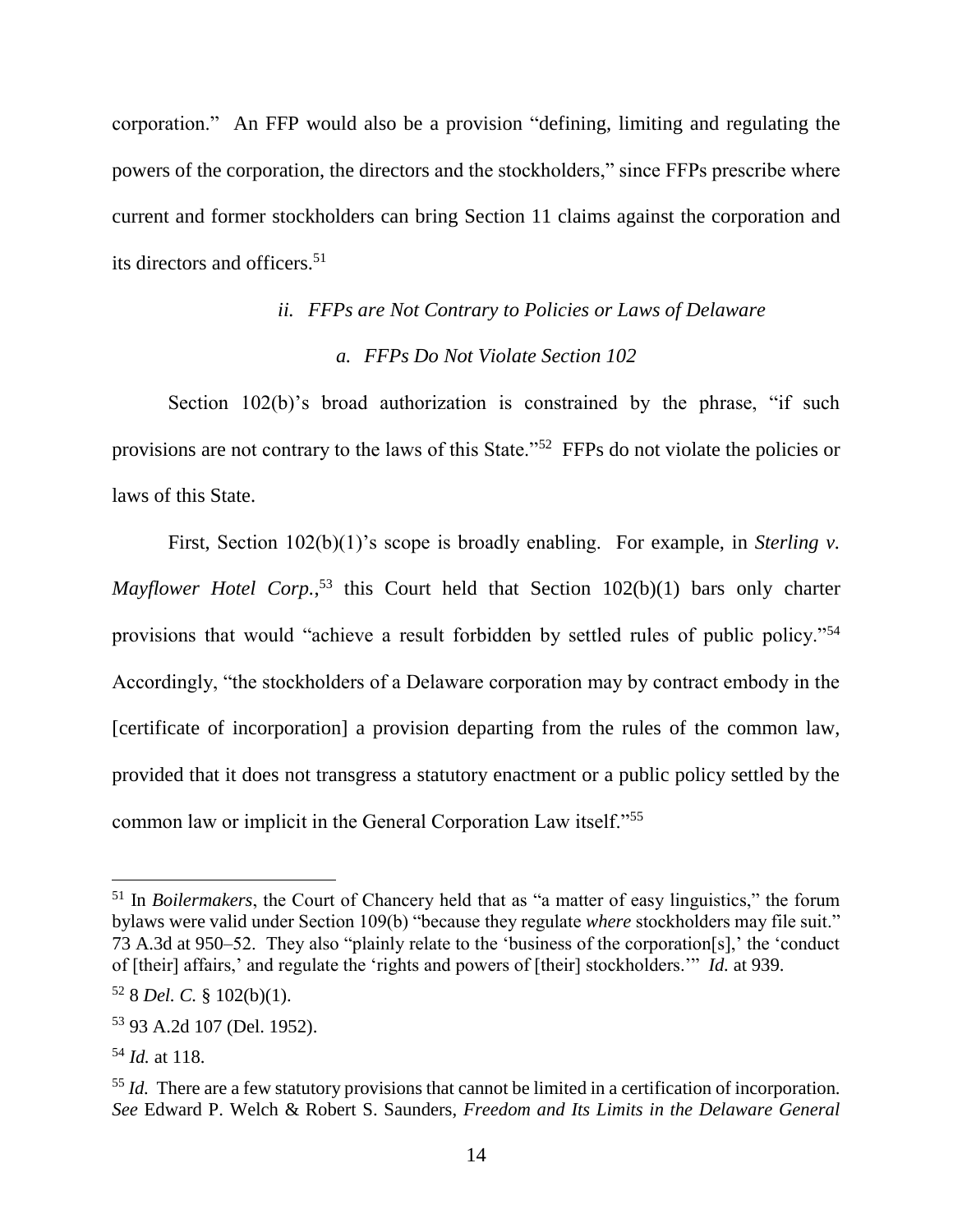Further, recognizing that corporate charters are contracts among a corporation's stockholders, stockholder-approved charter amendments are given great respect under our law. In *Williams v. Geier*,<sup>56</sup> in commenting on the "broad policies underlying the Delaware General Corporation Law," this Court observed that, "all amendments to certificates of incorporation and mergers require stockholder action," and that, "Delaware's legislative policy is to look to the will of the stockholders in these areas."<sup>57</sup> *Williams* supports the view that FFPs in stockholder-approved charter amendments should be respected as a matter of policy.<sup>58</sup> At a minimum, they should not be deemed violative of Delaware's public policy.

Finally, the DGCL allows immense freedom for businesses to adopt the most appropriate terms for the organization, finance, and governance of their enterprise.<sup>59</sup> "At its core, the [DGCL] is a broad enabling act which leaves latitude for substantial private ordering, provided the statutory parameters and judicially imposed principles of fiduciary duty are honored."<sup>60</sup> In fact, "Delaware's corporate statute is widely regarded as the most flexible in the nation because it leaves the parties to the corporate contract (managers and

*Corporation Law*, 33 Del. J. Corp. L. 845, 856–60 (2008) (discussing cases concerning the rights of stockholders to periodically elect directors, to inspect books and records, and directors' duty of loyalty).

<sup>56</sup> 671 A.2d 1368 (Del. 1996).

<sup>57</sup> *Id.* at 1381.

<sup>58</sup> *See Nat'l Indus. Grp. (Hldg.) v. Carlyle Inv. Mgmt. L.L.C.*, 67 A.3d 373, 387 (Del. 2013) ("The enforcement of an international forum selection clause is not an issue of comity. It is a matter of contract enforcement and giving effect to substantive rights that the parties have agreed upon.").

<sup>59</sup> Welch & Saunders, *supra* note 55, at 847.

<sup>60</sup> *Williams*, 671 A.2d at 1381.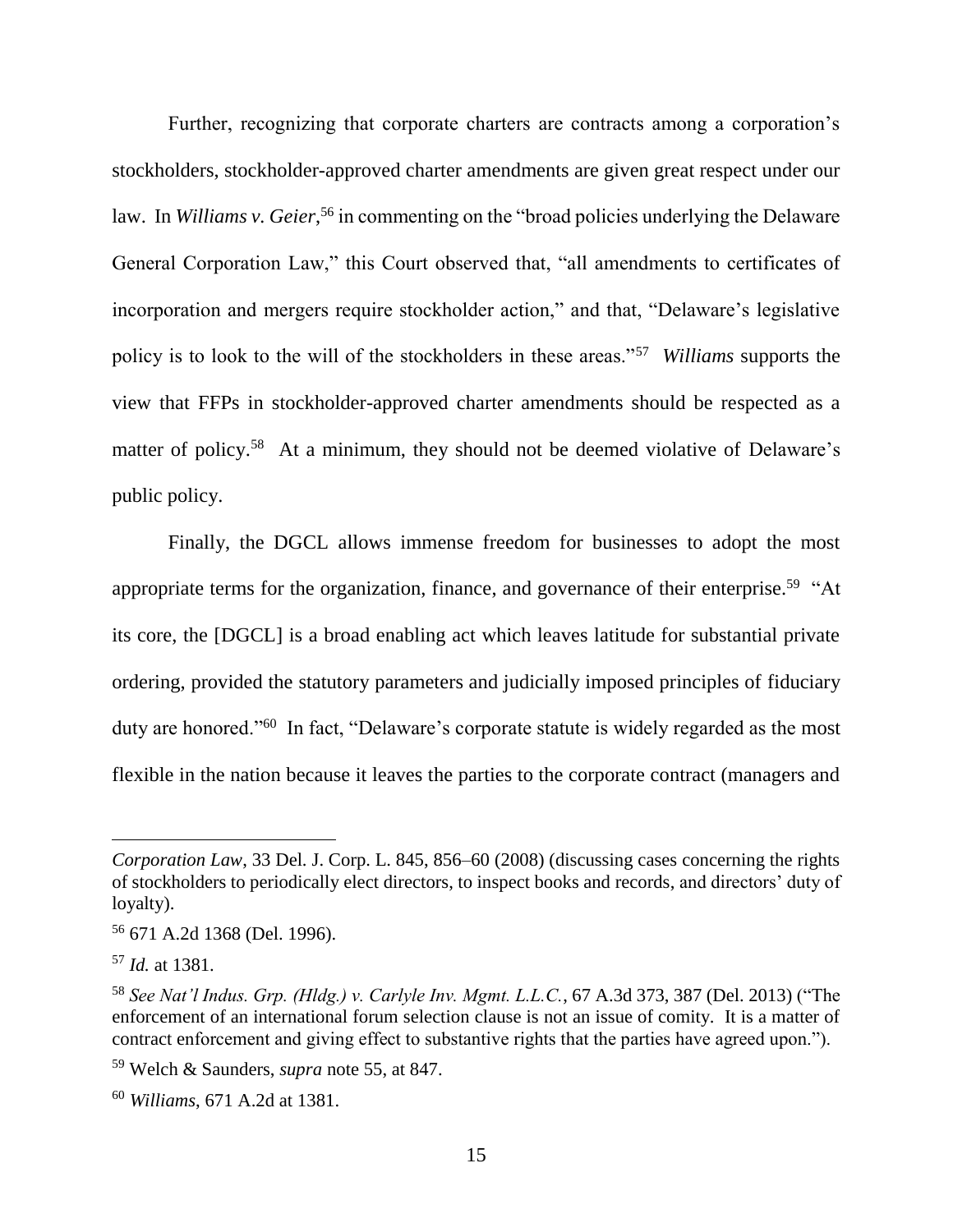stockholders) with great leeway to structure their relations, subject to relatively loose statutory constraints and to the policing of director misconduct through equitable review." 61

In sum, FFPs are facially valid under both the enabling text of Section  $102(b)(1)$ and as a matter of Delaware public policy.

## *b. The 2015 Amendments Did Not Alter Section 102(b)(1)'s Broad Scope*

Section 115, added in the 2015 amendments to the DGCL, supports the view that

FFPs are valid under Delaware law, and in particular, Section 102(b)(1). Section 115

provides:

The certificate of incorporation or the bylaws may require, consistent with applicable jurisdictional requirements, that any or all internal corporate claims shall be brought solely and exclusively in any or all of the courts in this State, and no provision of the certificate of incorporation or the bylaws may prohibit bringing such claims in the courts of this State. "Internal corporate claims" means claims, including claims in the right of the corporation, (i) that are based upon a violation of a duty by a current or former director or officer or stockholder in such capacity, or (ii) as to which this title confers jurisdiction upon the Court of Chancery.<sup>62</sup>

 <sup>61</sup> *Jones Apparel Grp., Inc. v. Maxwell Shoe Co., Inc.*, 883 A.2d 837, 845 (Del. Ch. 2004).

<sup>62</sup> 8 *Del. C.* § 115. A similar provision was adopted in 2000 in the alternative entity context in response to this Court's decision in *Elf Atochem N. Am., Inc. v. Jaffari*, 727 A.2d 286 (Del. 1999). In that case, this Court upheld a forum-selection clause in the company's operating agreement which designated a foreign jurisdiction as the exclusive jurisdiction for internal disputes. In response, our General Assembly adopted Section 18-109(d) of the Delaware LLC Act prohibiting a Delaware LLC from designating a foreign jurisdiction as its exclusive jurisdiction for internal disputes. The Delaware Limited Partnership Act was similarly amended.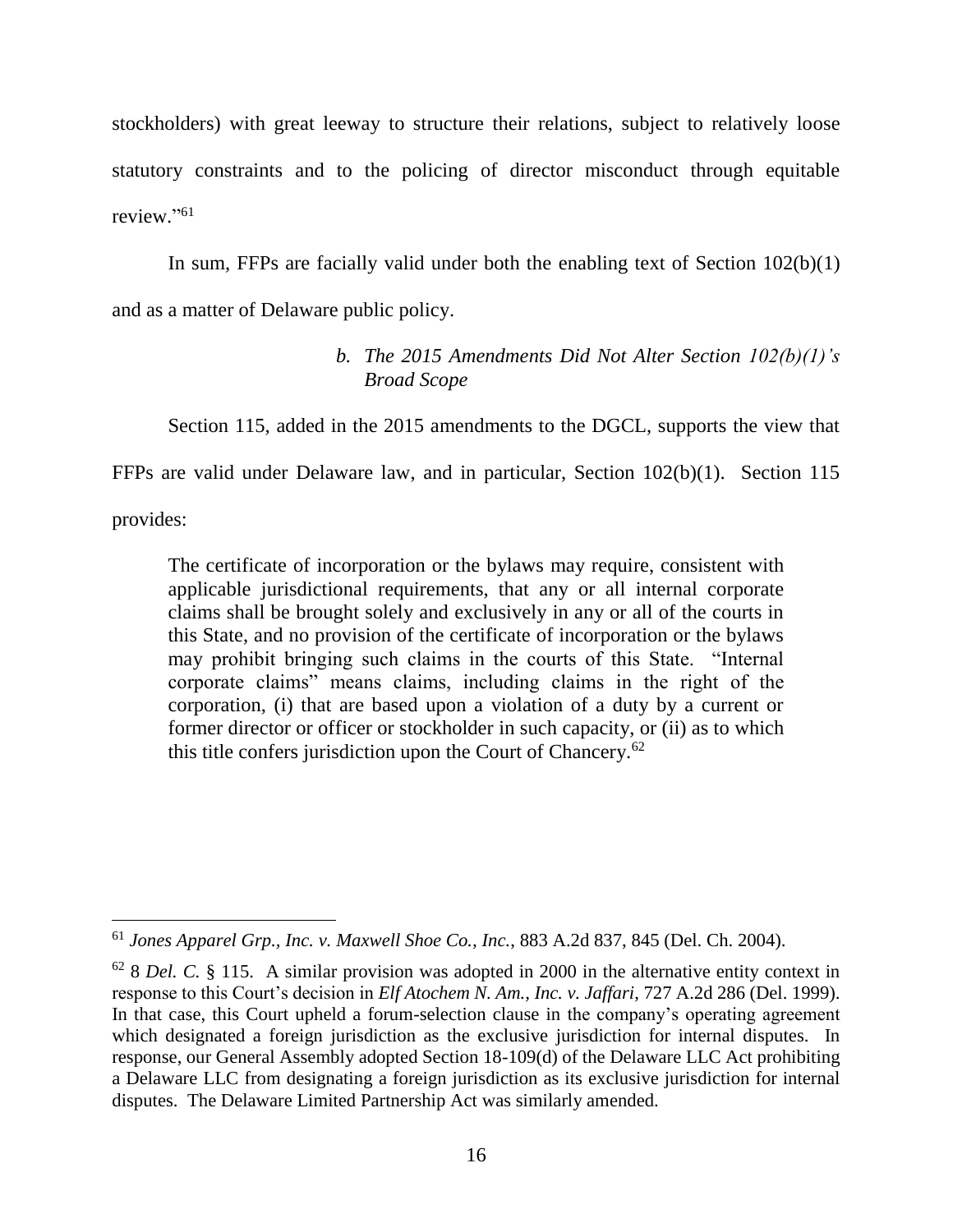The 2015 amendments were intended, in part, to codify *Boilermakers*, <sup>63</sup> and to preclude a charter or bylaw provision from excluding Delaware as a forum for internal corporate claims. Notably, Section 102(b)(1) was not amended. The synopsis to the bill introducing the legislation states that, "Section 115 is also not intended to authorize a provision that purports to foreclose suit in a federal court based on federal jurisdiction, nor is Section 115 intended to limit or expand the jurisdiction of the Court of Chancery or the Superior Court."<sup>64</sup> FFPs do not foreclose suits in federal court. Rather, they direct 1933 Act claims (federal claims) to federal court.

The 2015 amendment adding Section 102(f) further supports the view that Section 102(b)(1) remains expansive enough to include FFPs. Section 102(f) prohibits fee-shifting as against stockholders (of stock corporations) in connection with an "internal corporate claim," as defined in Section 115. Specifically, Section 102(f) provides:

(f) The certificate of incorporation may not contain any provision that would impose liability on a stockholder for the attorneys' fees or expenses of the corporation or any other party in connection with an internal corporate claim, as defined in  $\S$  115 of this title.<sup>65</sup>

The language in Section 102(f) implies that Section 102(b)(1) can address claims other than "internal corporate claims." Otherwise, the reference to "internal corporate claims"

<sup>63</sup> 73 A.3d 934.

<sup>64</sup> Del. S.B. 75 syn., 148th Gen. Assem. (2015).

<sup>65</sup> 8 *Del. C.* § 102(f). The 2015 amendments do not disturb the ruling in *ATP Tour Inc. v. Deutscher Tennis Bund*, 91 A.3d 554 (Del. 2014), in relation to nonstock corporations. Del. S.B. 75 syn. The synopsis also states that, "[n]ew subsection (f) is not intended, however, to prevent the application of such provisions pursuant to a stockholders agreement or other writing signed by the stockholder against whom the provision is to be enforced." *Id.*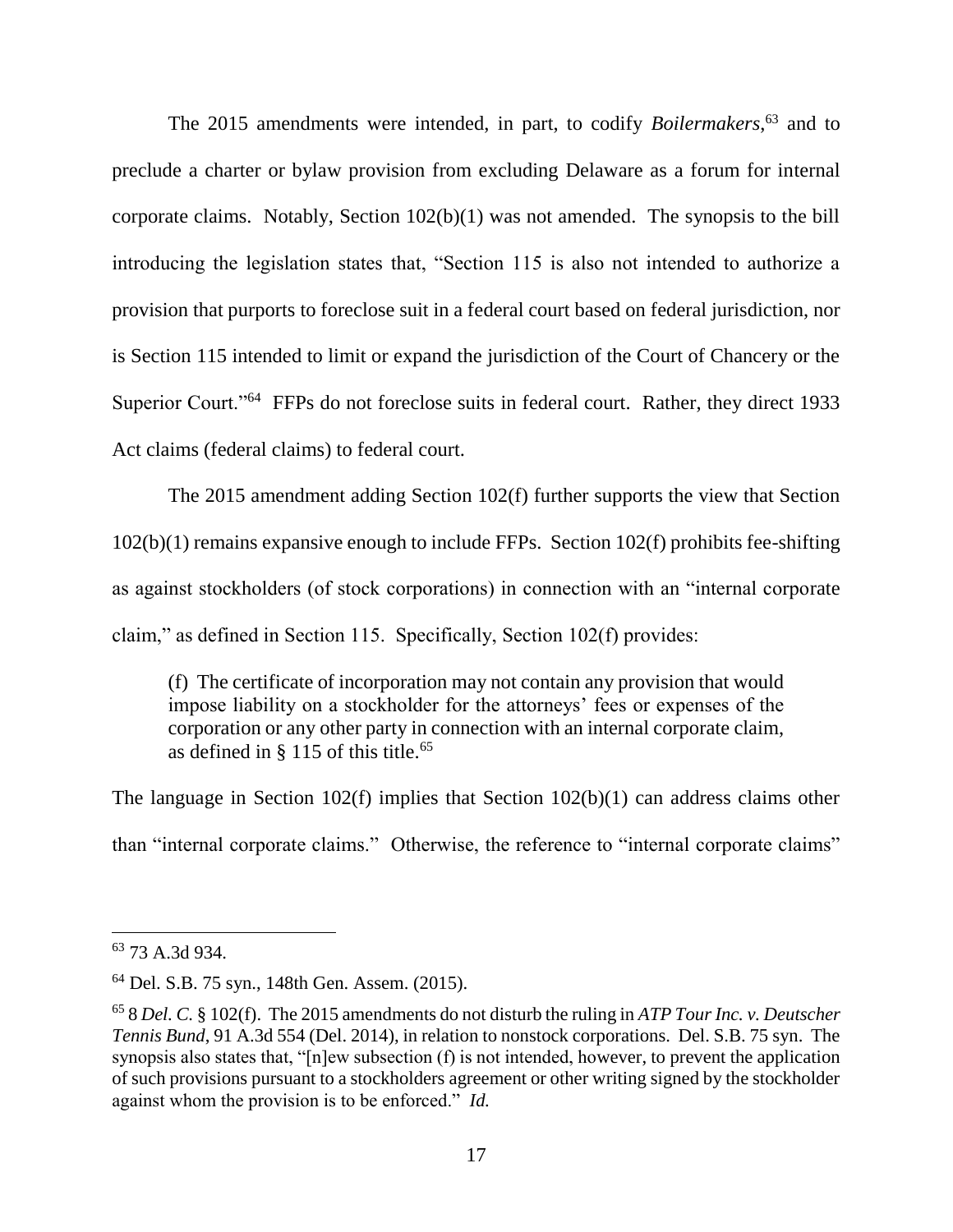in new Section 102(f) would not have been necessary. We must give meaning to every word in the statute.<sup>66</sup> Each part or section of a statute should be construed in connection with every other part or section to produce a harmonious whole.<sup>67</sup> "Statutory construction ... is a holistic endeavor."<sup>68</sup> It is presumed that "the General Assembly purposefully chose particular language and [we] therefore construe statutes to avoid surplusage if reasonably possible."<sup>69</sup> This reading is also consistent with our holding in *ATP*.

The Appellee contends the 2015 amendments adding Section 115 *implicitly* amended Section 102(b)(1). More specifically, the Appellee contends that Section 115 "reflects either prohibition [of FFPs] or implicit recognition that [FFPs] were never

<sup>66</sup> *Doroshow, Pasquale, Krawitz & Bhaya v. Nanticoke Mem. Hosp., Inc.*, 36 A.3d 336, 344 (Del. 2012) (affirming the "canon of statutory construction that every word chosen by the legislature (and often bargained for by interested constituent groups) must have meaning").

<sup>67</sup> *Grimes v. Alteon Inc.*, 804 A.2d 256, 265 n.35 (Del. 2002) (*en banc*) (citing 2A Norman J. Singer, *Sutherland on Statutory Construction* § 46:05 (2000)).

<sup>68</sup> *Terex Corp. v. S. Track & Pump, Inc.*, 117 A.3d 537, 543 (Del. 2015); *see also Spielberg v. State*, 558 A.2d 291, 293 (Del. 1989) (stating that, statutes "must be viewed as a whole").

<sup>69</sup> *Sussex Cty. Dep't of Elections v. Sussex Cty. Republican Comm.*, 58 A.3d 418, 422 (Del. 2013) (citing *CML V, LLC v. Bax*, 28 A.3d 1037, 1041 (Del. 2011)); *see Clark v. State*, 65 A.3d 571, 578 (Del. 2013); *Zhurbin v. State*, 104 A.3d 108, 110 (Del. 2014); *Chase Alexa, LLC v. Kent Cty. Levy Ct.*, 991 A.2d 1148, 1152 (Del. 2010) ("[W]ords in a statute should not be construed as surplusage if there is a reasonable construction which will give them meaning, and courts must ascribe a purpose to the use of statutory language, if reasonably possible." (quoting *Oceanport Indus., Inc. v. Wilmington Stevedores, Inc.*, 636 A.2d 892, 900 (Del. 1994)) (internal quotation marks omitted)). "The legislative body is presumed to have inserted every provision for some useful purpose and construction, and when different terms are used in various parts of a statute it is reasonable to assume that a distinction between the terms was intended." *Giuricich v. Emtrol Corp.*, 449 A.2d 232, 238 (Del. 1982) (citation omitted). *See Leatherbury v. Greenspun*, 939 A.2d 1284, 1291 (Del. 2007) (stating that, "[i]t is well established that a court may not engraft upon a statute language which has clearly been excluded therefrom," and that, "when provisions are expressly included in one statute but omitted from another, we must conclude that the General Assembly intended to make those omissions").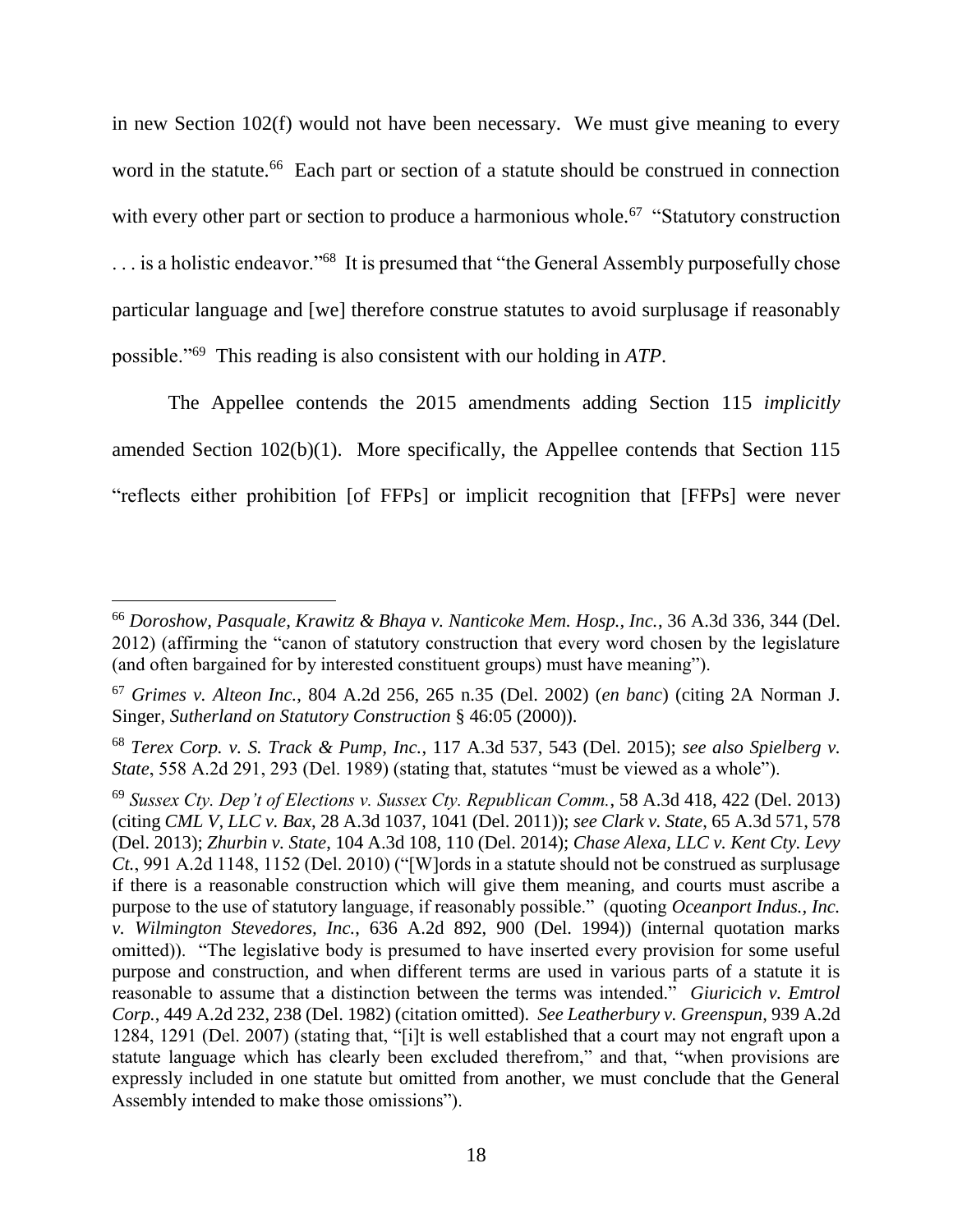authorized by Section  $102(b)(1)$  in the first place.<sup>770</sup> The Appellants disagree, arguing that because Section 115 does not explicitly state that a charter may not contain a forumselection provision that addresses claims other than "internal corporate claims," Section 115 does not limit the scope of provisions that are permissible under Section  $102(b)(1)$ .<sup>71</sup>

The Appellee's argument runs afoul of a number of well-established principles of statutory construction. First, "[c]ourts do not resort to other statutes if the statute being construed is clear and unambiguous."<sup>72</sup> Section  $102(b)(1)$  is clear and unambiguous. By its terms, it does not incorporate Section 115.

Second, principles of statutory construction instruct that statutes should not be superseded or altered by implication unless there is an irreconcilable conflict.<sup>73</sup> The Appellee attempts to create a conflict between Section 102(b)(1) and Section 115 by reading Section 115 as modifying Section 102(b)(1). But the two statutes do not conflict at least not irreconcilably. Indeed, an interpretation that harmonizes the two—as opposed to one that puts them in conflict with each other—is readily available here. Section 115

 $70$  Answering Br. at 18.

<sup>&</sup>lt;sup>71</sup> Opening Br. at 24; Reply Br. at  $8-11$ .

<sup>72</sup> 2A Norman J. Singer, *Sutherland Statutory Construction* § 51:1 (7th ed.).

<sup>&</sup>lt;sup>73</sup> "It is assumed that when the General Assembly enacts a later statute in an area covered by a prior statute, it has in mind the prior statute and therefore statutes on the same subject must be construed together so that effect is given to every provision unless there is an irreconcilable conflict between the statutes, in which case the later supersedes the earlier." *State v. Fletcher*, 974 A.2d 188, 193 (Del. 2009) (quoting *State, Dept. of Labor v. Minner*, 448 A.2d 227, 229 (Del. 1982)); *State v. Cook*, 600 A.2d 352, 355 (Del. 1991); *State ex. rel. Green v. Foote*, 168 A. 245, 247 (Del. 1933) ("When there are two Acts on the same subject the rule is to give effect to both if possible. But if the two are repugnant in any of their provisions, the later Act, without any repealing clause, operates to the extent of the repugnancy as a repeal of the first.").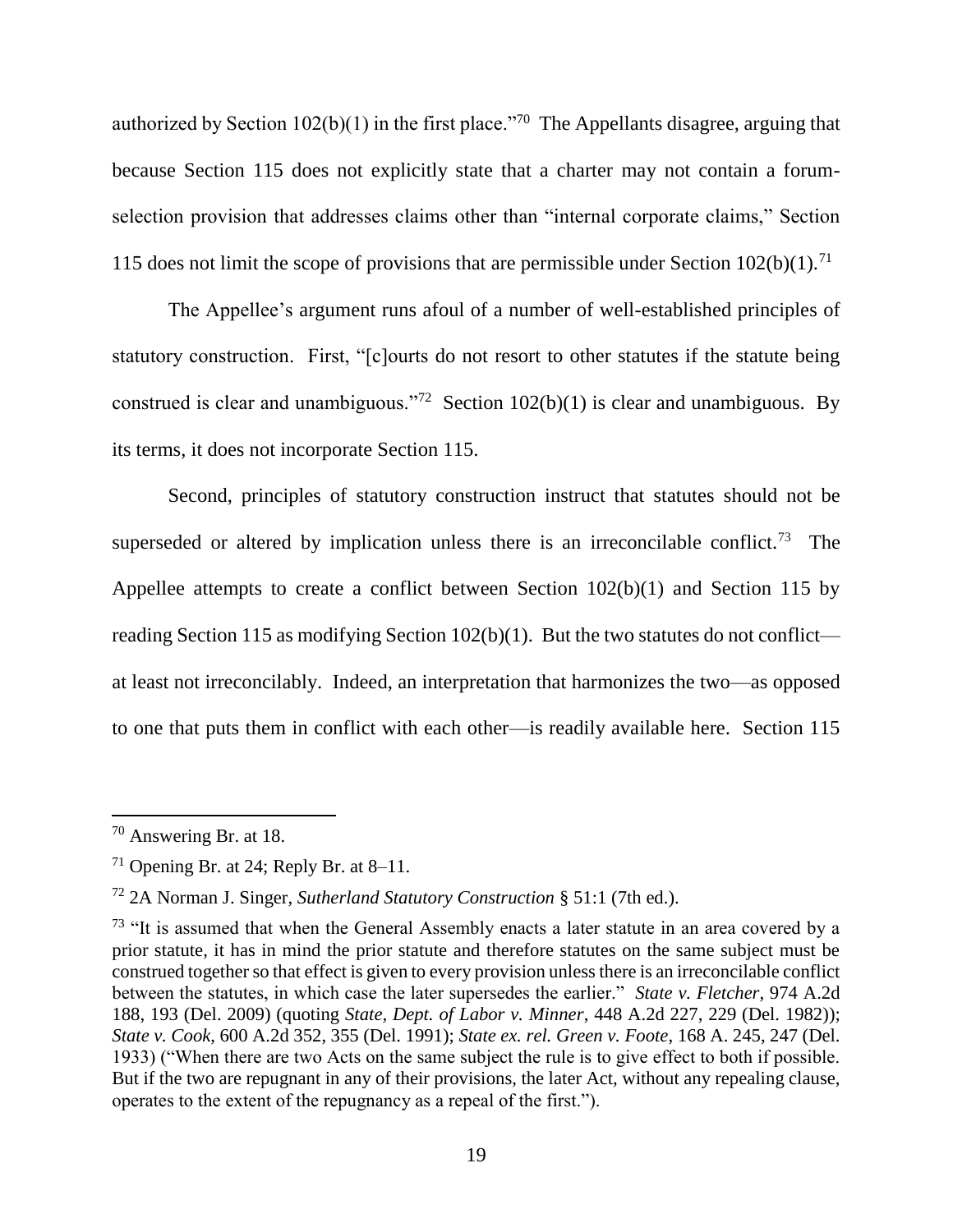simply clarifies that *for certain claims*, Delaware courts may be the only forum, but they cannot be excluded as a forum. Section 102(b)(1)'s general and broad provisions govern all other claims. Thus, Section 115 is not properly viewed as modifying Section 102(b)(1).

Instead, Section 115 merely confirms affirmatively, as held in *Boilermakers*, that a charter may specify that internal corporate claims must be brought in "the courts in this State" (presumably, including the federal court),<sup>74</sup> while prohibiting provisions that would preclude bringing internal corporate claims "in the courts of this State." Section 115, read fairly, does not address the propriety of forum-selection provisions applicable to other types of claims. If a forum-selection provision purports to govern intra-corporate litigation of claims that do not fall within the definition of "internal corporate claims," we must look elsewhere (back to Section 102(b)(1)) to determine whether the provision is permissible. This is because intra-corporate litigation relates to the business of the corporation (*see ATP*), and such provision is authorized under Delaware law and is facially valid.

The Appellee's "implicit prohibition" also fails to account for the fact that, when the General Assembly enacted the 2015 amendments, it included explicit prohibitions against fee-shifting (*see* Section 102(f)) and forum-selection provisions that precluded litigation of internal corporate claims in Delaware state courts. The Appellee does not

<sup>74</sup> "New Section 115 confirms, as held in *Boilermakers Local 154 Retirement Fund v. Chevron Corporation*, 73 A.3d 934 (Del. Ch. 2013), that the certificate of incorporation and bylaws of the corporation may effectively specify, consistent with applicable jurisdictional requirements, that claims arising under the DGCL, including claims of breach of fiduciary duty by current or former directors or officers or controlling stockholders of the corporation, or persons who aid and abet such a breach, must be brought only in the courts (including the federal court) in this State." Del. S.B. 75 syn.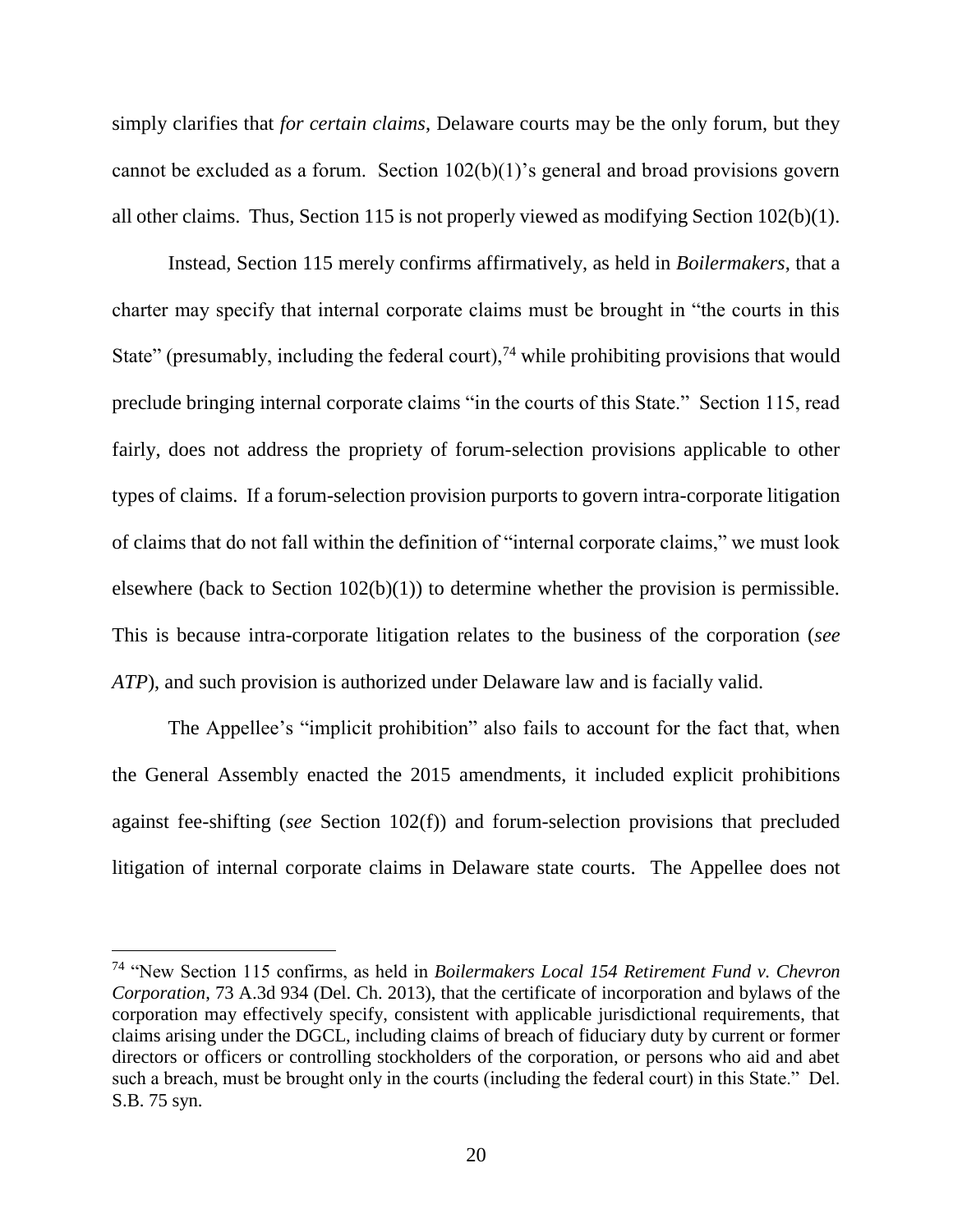explain why the General Assembly, having explicitly prohibited certain provisions, did not do so as to others—*i.e.*, forum-selection provisions governing claims that are not internal corporate claims—if that is what it intended to do. Had the General Assembly intended for Section 115 to circumscribe the scope of Section 102(b)(1), it would have amended that subsection in the 2015 amendments as well. Prohibiting fee-shifting provisions for internal corporate claims in the new subsection (f) of Section 102, while leaving Section 102(b)(1) untouched, does not indicate that the General Assembly intended to impliedly amend Section 102(b)(1) to restrict its scope. Rather, it signals that the General Assembly intended to leave the scope of Section 102(b)(1) intact. Courts do not impliedly amend or supersede other statutes unless that intention is "manifestly clear."<sup>75</sup>

Moreover, the synopsis of Section 115 suggests that Section 115 did not impliedly amend Section 102(b)(1). The synopsis states, among other things, that "Section 115 does not address the validity of a provision of the certificate of incorporation or bylaws that selects a forum other than the Delaware courts as an additional forum in which internal corporate claims may be brought."<sup>76</sup> Although this caveat is tethered to internal corporate claims, the Appellee's reasoning (that a forum-selection provision not expressly permitted by Section 115, is implicitly prohibited) runs head-first into it. After all, if, Section 115's permissive provision defines the whole universe of permitted forum-selection provisions,

<sup>75</sup> *Foote*, 168 A. at 247 ("Whether such statutes repeal the previously existing law, in the absence of a repeal in express terms, depends upon the presence or absence of an irreconcilable inconsistency between them, unless it is manifestly clear that the later enactment is intended to supersede the earlier law and embrace the whole subject-matter.").

<sup>76</sup> Del. S.B. 75 syn.; *see* R. Franklin Balotti & Jesse A. Finkelstein, *Delaware Law of Corporation & Business Organizations, Statutory Deskbook* 114-M (2017 ed.).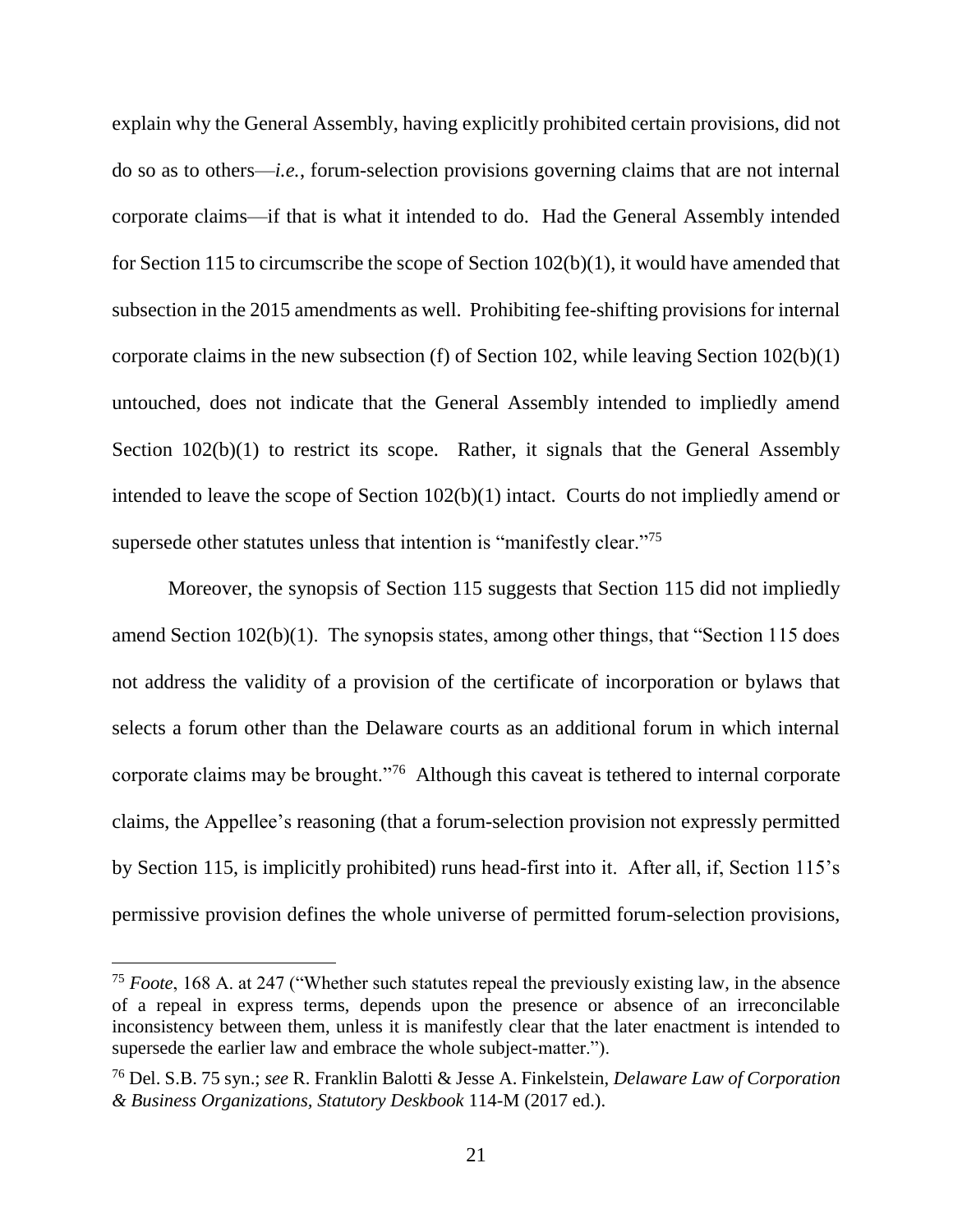the synopsis's clarification that provisions allowing "Delaware plus another" jurisdiction should be written directly in the statute's text. Without that direct permission, the *expressio unius* doctrine should cause Section 115 to prohibit such "Delaware plus another" provisions.<sup>77</sup>

Finally, the Appellee's analogy between Section 115 and  $102(b)(7)$  is a faulty one.<sup>78</sup> These amendments differ in that, before the amendment of Section 102(b)(7), the default under our common law was that such provisions were impermissible. The opposite is true with respect to forum-selection provisions, which, prior to Section 115, were valid under Section 102(b) and Section 109(b). It is logical for the express language of a permissive statute like Section 102(b)(7) to designate the outer bounds of its scope if it were impermissible initially. That is not the case with Section 115. Forum provisions were valid prior to Section 115's enactment.

<sup>77</sup> The *expressio unius est exclusio alterius* doctrine ("*expressio unius*" for short) is "[a] canon of construction holding that to express or include one thing implies the exclusion of the other, or of the alternative." *Expressio unius est exclusion alterius*, Black's Law Dictionary (11th ed. 2019). However, it "properly applies only when the *unius* (or technically *unum*, the thing specified) can reasonably be thought to be the expression of *all* that shares in the grant or prohibition involved. Common sense often suggests when this is or is not so." Antonin Scalia & Bryan A. Garner, *Reading Law: The Interpretation of Legal Texts* 107 (2012); *see also* William N. Eskridge, Jr. *Interpreting Law: A Primer on How to Read Statutes and the Constitution* 408 (2016) (stating that, the *expressio unius* canon is "[i]napplicable if statutory purpose or context suggests listing is not comprehensive"). Section 115 merely confirms, as held in *Boilermakers*, that charters and bylaws may effectively specify that internal corporate claims must be brought in "the courts in this State." 2A Norman J. Singer, *Sutherland Statutory Construction* § 47:23 (7th ed.) ("[*E]xpressio unius* is a rule of statutory construction and . . . is subordinate to the primary rule that legislative intent governs the interpretation of a statute . . . .").

<sup>78</sup> *See* Answering Br. at 18–19 (arguing that, "Section 102(b)(7)'s express prohibition of some exculpatory provisions . . . could be read to implicitly authorize any exculpatory provision not expressly forbidden.").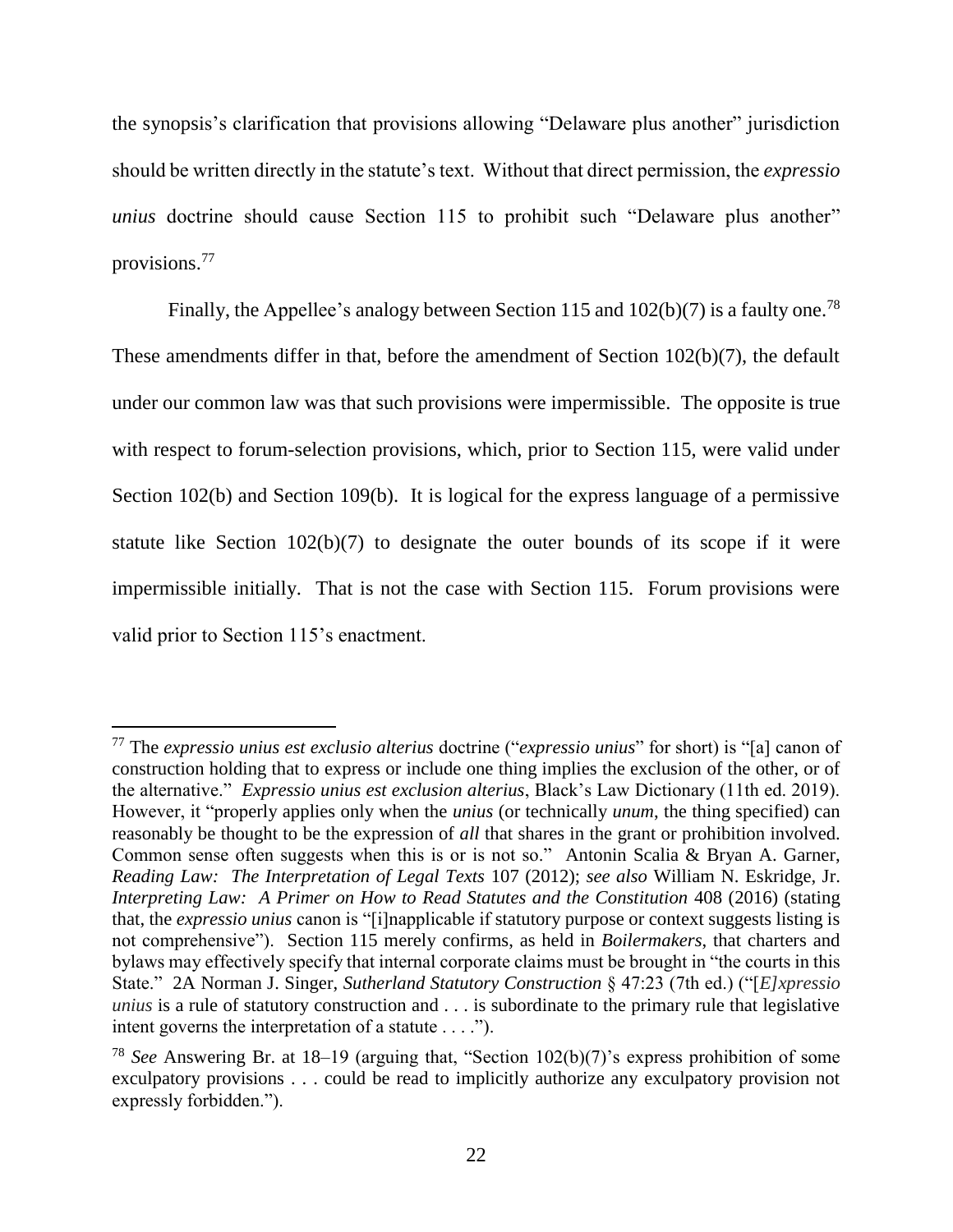Read holistically, Section 115 indicates a concern for centering particular claims— "internal corporate claims"—in Delaware. This makes sense given Delaware's interest and expertise in corporate law. As Section 11 claims are not "internal corporate claims," Section 115 does not apply.<sup>79</sup> In sum, FFPs, which direct Section 11 claims to federal courts (which are most experienced in adjudicating them), do not violate Section 115 and are facially valid.

## *B. Section 102(b)(1) is Not Limited to "Internal Affairs" Matters*

We disagree with the trial court's analysis in a number of respects. Among them, the Court of Chancery appears to have narrowed the broad enabling scope of Section 102(b)(1) in a way that is inconsistent with decisions by this Court and with the overall statutory scheme in Title 8.

## *1. ATP Suggests FFPs are Permissible Under Section 102(b)(1)*

FFPs involve intra-corporate claims. *ATP* concerned intra-corporate claims. <sup>80</sup> *ATP* supports the view that FFPs can fall within Section 102(b)(1) and be deemed facially valid.

In *ATP*, this Court considered certified questions regarding fee-shifting provisions in the bylaws of a non-stock corporation. The plaintiffs were members of the defendant ATP, a Delaware membership corporation that operated a global professional tennis tour.

 $79$  Neither side in this case argues that Section 115's definition of "internal corporate claims" encompasses Section 11 claims. We think Section 115 likely was intended to address claims requiring the application of Delaware corporate law as opposed to federal law. Stated differently, we do not think the General Assembly intended to encompass federal claims within the definition of internal corporate claims. Thus, Section 115 is not implicated. And the fact that Section 102(b)(1) was not amended indicates that it remains broad enough to address other than internal corporate claims.

<sup>80</sup> 91 A.3d 554.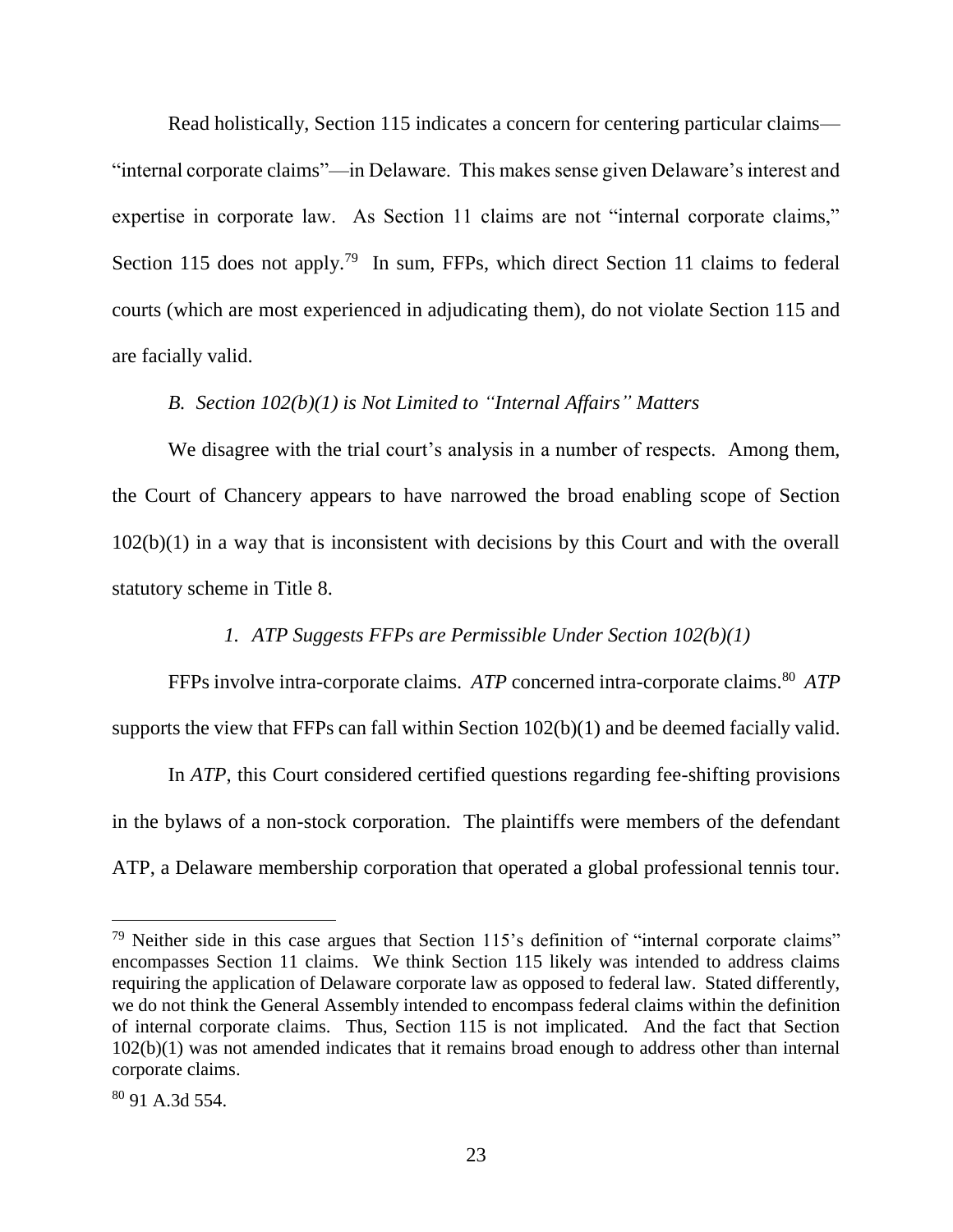ATP amended its bylaws in 2006 to include a fee-shifting provision. The provision applied to any claim asserted by a member against the corporation whereby the member was required to reimburse the corporation for legal fees and costs incurred in connection with litigating the claim if the member did not obtain a judgment on the merits that substantially achieved, in substance and amount, the full remedy sought. Thus, the ATP bylaw "applie[d] in the event that a member brings a claim against another member, a member sues the corporation, or the corporation sues a member.<sup>81</sup> We referred to this scenario as "intra-corporate litigation."<sup>82</sup>

In 2007, ATP changed the tour schedule in a manner adverse to the plaintiff members. The members sued ATP based on federal antitrust, Delaware fiduciary duty, and other grounds. Specifically, the plaintiffs asserted that ATP and its Board violated sections 1 and 2 of the Sherman Act (Counts I–IV of the complaint), breached their fiduciary duties (Counts V–VII), tortiously interfered with the plaintiffs' contractual and business interests (Count VIII), and converted membership rights (Count IX). After trial, ATP prevailed on all claims. $83$  Citing the fee-shifting bylaw, it then sought to recover its litigation fees and costs. The District Court denied ATP's motion, concluding that Article 23.3(a), the fee-shifting bylaw, was contrary to the policy underlying the federal antitrust

<sup>81</sup> *Id.* at 557; *see id.* at 559.

<sup>82</sup> *See id.* at 557, 558.

<sup>&</sup>lt;sup>83</sup> The District Court granted judgment as a matter of law to ATP and the individual defendants on all of the state law counts, and to the individual defendants on the antitrust claims. A jury found ATP not liable for any antitrust violations. The Third Circuit affirmed the judgment. *Deutscher Tennis Bund v. ATP Tour, Inc.*, 610 F.3d 820 (3d Cir. 2010), *cert. denied*, 562 U.S. 1064 (2010).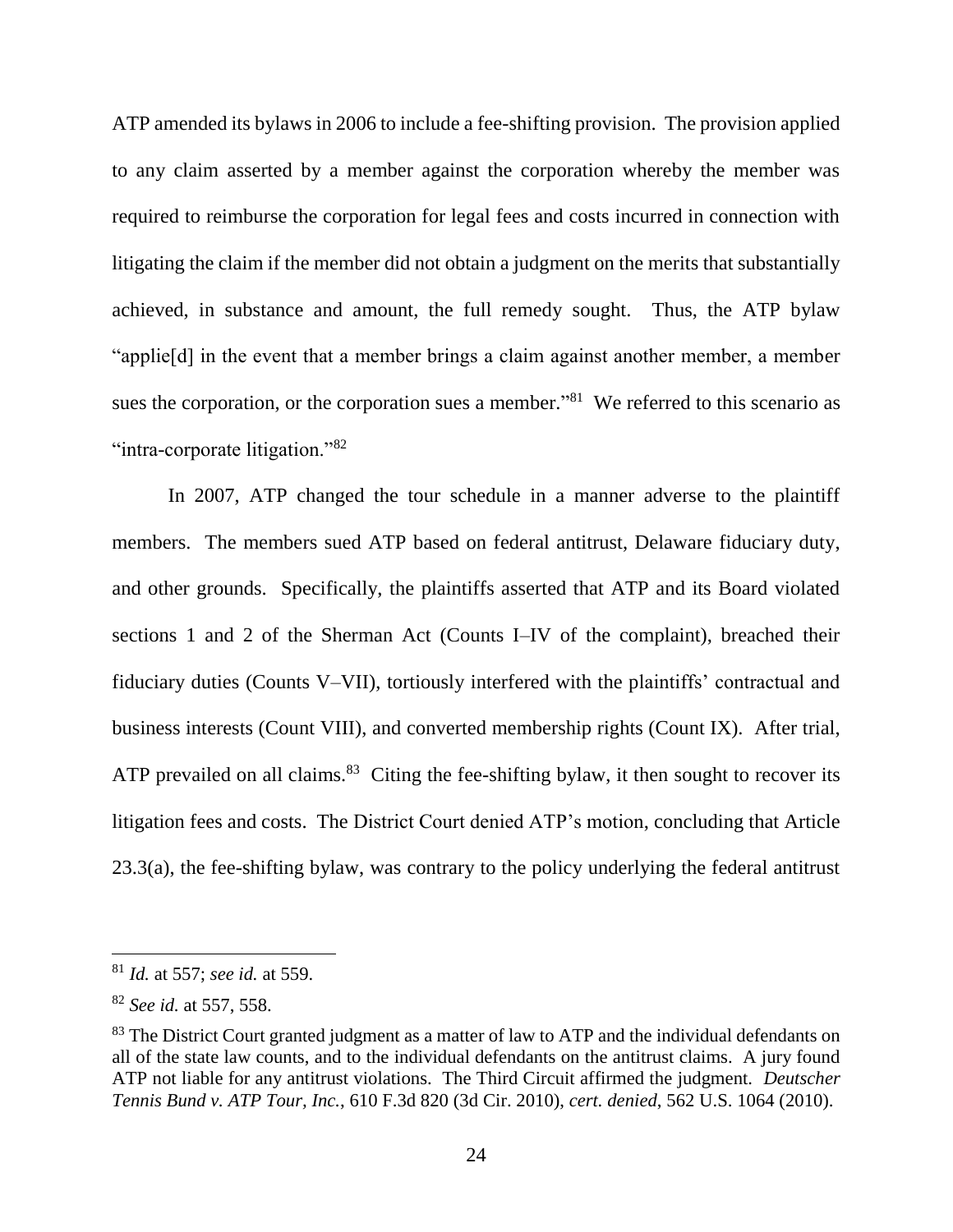laws.<sup>84</sup> It reasoned that federal law preempts the enforcement of fee-shifting agreements where antitrust claims are involved.

ATP appealed to the United States Court of Appeals for the Third Circuit. The Third Circuit vacated the District Court's order, and held that the District Court should have decided whether Article 23.3(a) was enforceable as a matter of Delaware law before addressing the federal preemption question.

After finding that the enforceability of the fee-shifting bylaw presented a novel question of Delaware law, the District Court certified four questions of law to the Delaware

Supreme Court. The first question, relevant here, asked:

May the Board of a Delaware non-stock corporation lawfully adopt a bylaw (i) that applies in the event that a member brings a claim against another member, a member sues the corporation, or the corporation sues a member (ii) pursuant to which the claimant is obligated to pay for "all fees, costs, and expenses of every kind and description (including, but not limited to, all reasonable attorneys' fees and other litigation expenses)" of the party against which the claim is made in the event that the claimant "does not obtain a judgment on the merits that substantially achieves, in substance and amount, the full remedy sought"?<sup>85</sup>

Responding to this question, this Court held as follows:

A fee-shifting bylaw, like the one described in the first certified question, is facially valid. Neither the DGCL nor any other Delaware statute forbids the enactment of fee-shifting bylaws. A bylaw that allocates risk among parties in *intra-corporate litigation* would also appear to satisfy the DGCL's requirement that bylaws must "relat[e] to the business of the corporation, the

<sup>84</sup> *Deutscher Tennis Bund v. ATP Tour, Inc.*, 2009 WL 3367041, at \*4 (D. Del. Oct. 19, 2009), *vacated*, 480 Fed. Appx. 124 (3d Cir. 2012). The District Court relied primarily on the Third Circuit's decision in *Byram Concretanks, Inc. v. Warren Concrete Prods. Co. of N.J.*, 374 F.2d 649, 651 (3d Cir. 1967), which held that, "in the absence of specific legislative authorization[,] attorneys' fees may not be awarded to defendants in private anti-trust litigation." Accordingly, the District Court refused to give effect to Article 23.3.

<sup>85</sup> *ATP*, 91 A.3d at 557.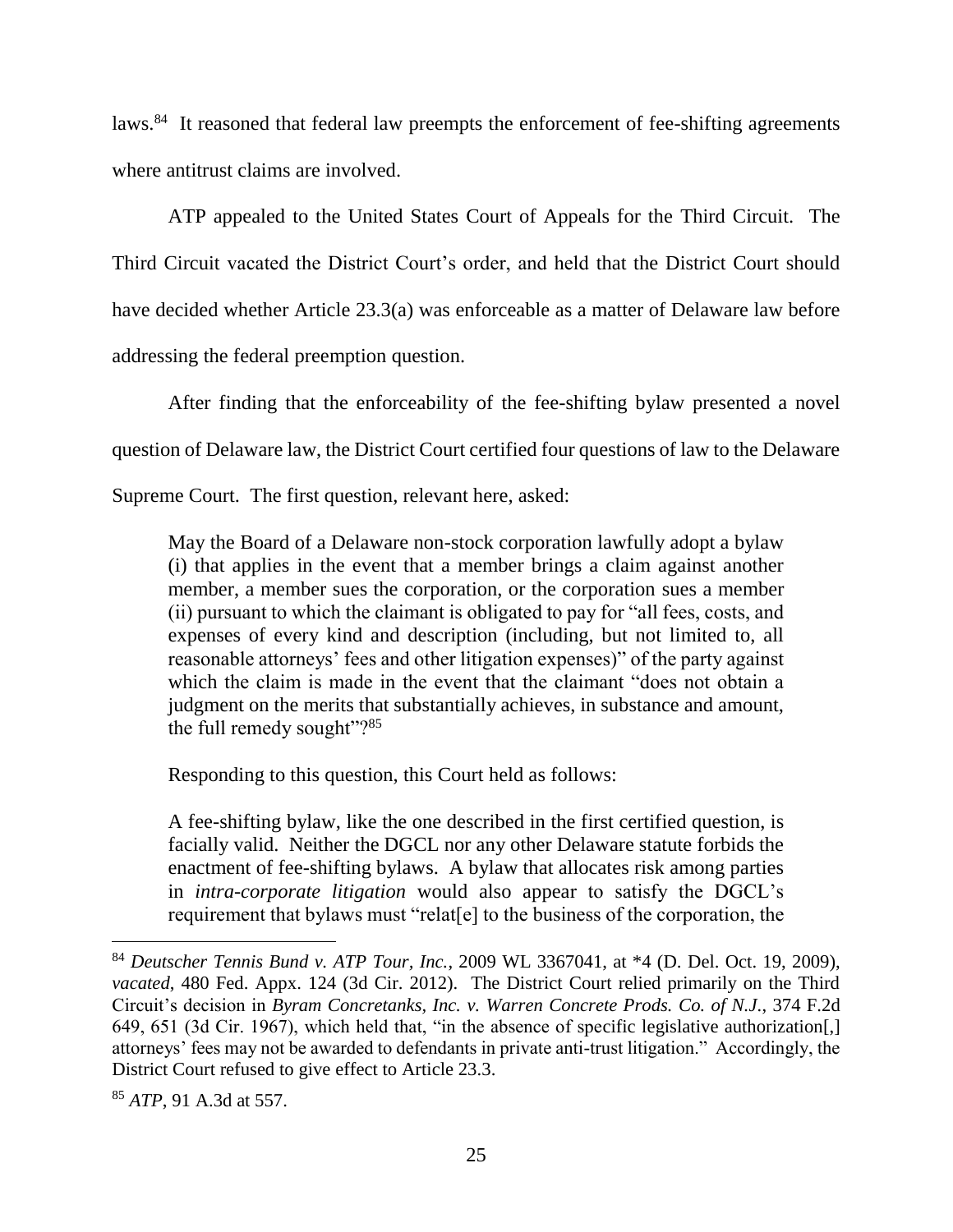conduct of its affairs, and its rights or powers or the rights or powers of its stockholders, directors, officers or employees." The corporate charter could permit fee-shifting provisions, either explicitly or implicitly by silence. Moreover, no principle of common law prohibits directors from enacting feeshifting bylaws. 86

This Court held that the fee-shifting bylaw fell within both broad prongs of Section 102(b)(1)—namely, that it relates (i) to the "business of the corporation" and the "conduct of its affairs," and (ii) to the powers of the corporation or "the rights or powers of its stockholders, directors, officers or employees."<sup>87</sup>

The Court of Chancery suggests that since this Court was dealing with a facial challenge in *ATP*, so long as the claims involved a state law breach of fiduciary duty claim, that was enough for the bylaw in *ATP* to survive a facial challenge. It then states that our Court in *ATP* "did not suggest that the corporate contract can be used to regulate other types of claims."<sup>88</sup> We disagree with these points for at least three reasons. First, *ATP* held that the fee-shifting bylaw fell within the scope of Section 109(b) and 102(b)(1). It did not purport to define the outer limits of either Section 109(b) or 102(b)(1). Similarly, *Boilermakers* only held that the forum-selection bylaw (which addressed only internal affairs) $89$  easily fell within Section 109(b). Contrary to what the Court of Chancery

<sup>86</sup> *Id.* at 558 (emphasis added).

<sup>87</sup> *Id.*

<sup>88</sup> *Opinion*, 2018 WL 6719718, at \*13.

<sup>89</sup> The bylaw provision in *Boilermakers* provided:

Unless the Corporation consents in writing to the selection of an alternative forum, the Court of Chancery of the State of Delaware shall be the sole and exclusive forum for (i) any derivative action or proceeding brought on behalf of the Corporation, (ii) any action asserting a claim of breach of a fiduciary duty owed by any director, officer or other employee of the Corporation to the Corporation or the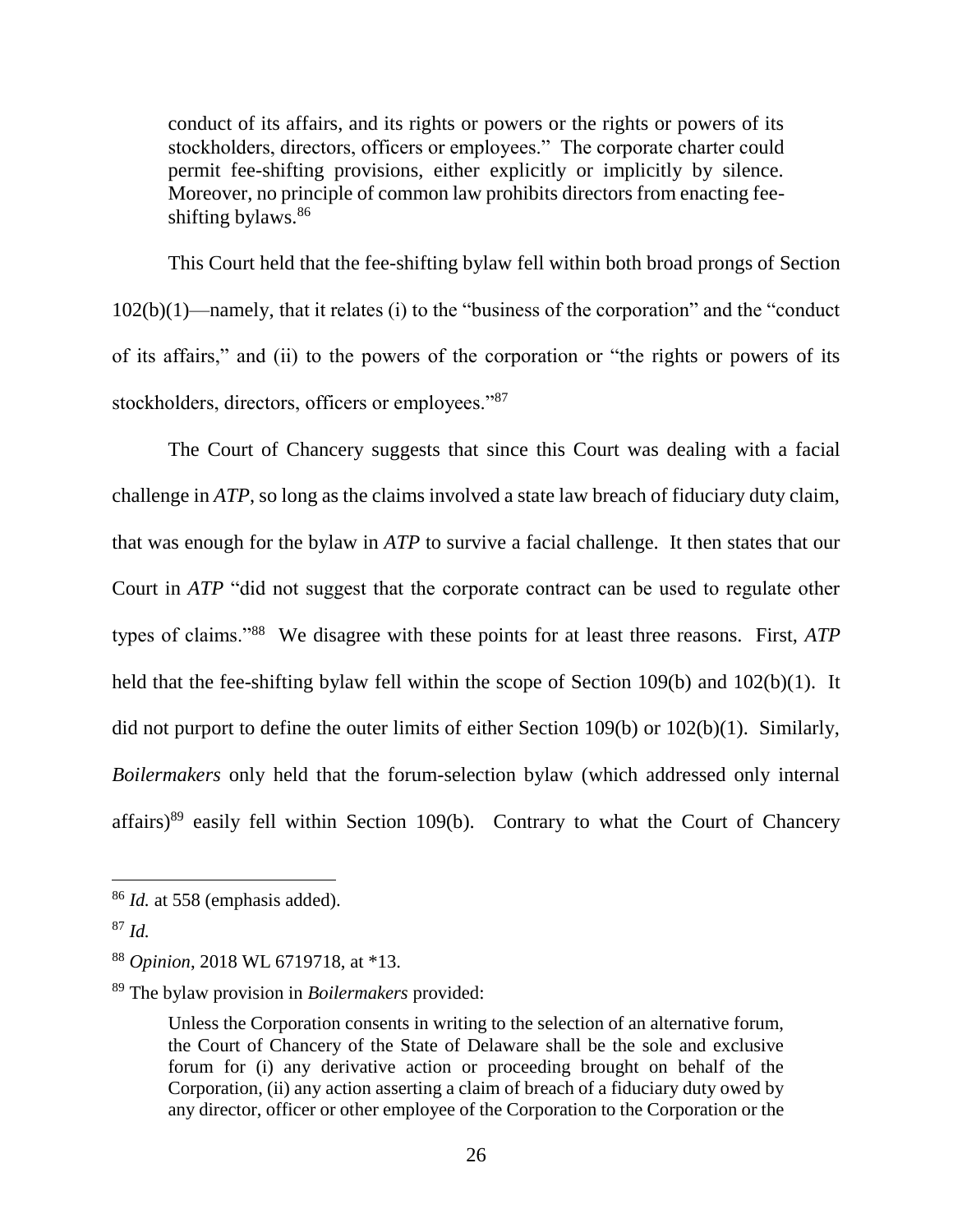suggests, *Boilermakers* did not establish the outer limit of what is permissible under either Section 109(b) or Section 102(b)(1). Second, not even Appellants are contending that Section 11 claims are "internal affairs" claims, <sup>90</sup> because Section 11 claims are not governed by substantive Delaware law. Rather, they are governed by federal law. But Section 11 claims are often asserted along with parallel state fiduciary duty and disclosure

<sup>90</sup> During the oral argument before this Court, the following exchange occurred:

 $\overline{a}$ 

Oral Argument Video at 21:55–23:22, https://livestream.com/DelawareSupremeCourt/events/8952021/videos/200564724.

Corporation's stockholders, (iii) any action asserting a claim arising pursuant to any provision of the Delaware General Corporation Law, or (iv) any action asserting a claim governed by the internal affairs doctrine. Any person or entity purchasing or otherwise acquiring any interest in shares of capital stock of the Corporation shall be deemed to have notice of and consented to the provisions of this [bylaw].

*Boilermakers*, 73 A.3d at 942. Although prong (iv) of this bylaw refers explicitly to "internal affairs," the Court of Chancery appropriately observed that all four prongs concern internal affairs. *Id.* 

Justice Valihura: Are you arguing then, that these provisions are not within the internal affairs doctrine as say articulated by *Edgar v. MITE*? And I think there the U.S. Supreme Court said "matters peculiar to the relationships among or between the corporation and its current officers, directors, and shareholders" and I think this Court used a similar description in the *VantagePoint* case.

Mr. Chandler: You did. You did, a very similar description. My argument Your Honor, our argument, is that these provisions are intra-corporate claims. They touch upon the very same kind of internal relationships and conduct that the internal affairs doctrine, the difference is, there's only one difference. Even though the claim is internal in the same sense as an internal affairs claim, it doesn't arise under the same law. It arises under federal law. That's the only difference. Otherwise, it's the same relationships involved, boardroom conduct, stockholder status as a stockholder. That's the same thing as it is in an internal affairs claim, but it's not the same because it arises under a different law. And our point is a simple one, just because it arises under federal law, doesn't mean that it is now an external claim. That suddenly translates into an external claim, no it doesn't. Because it involves the same intra-corporate conduct as an internal affairs claim does. So they're the same. And that's why they can be treated under our law the same and the forum selection-provision can be applied to them. Just as this one, these three do.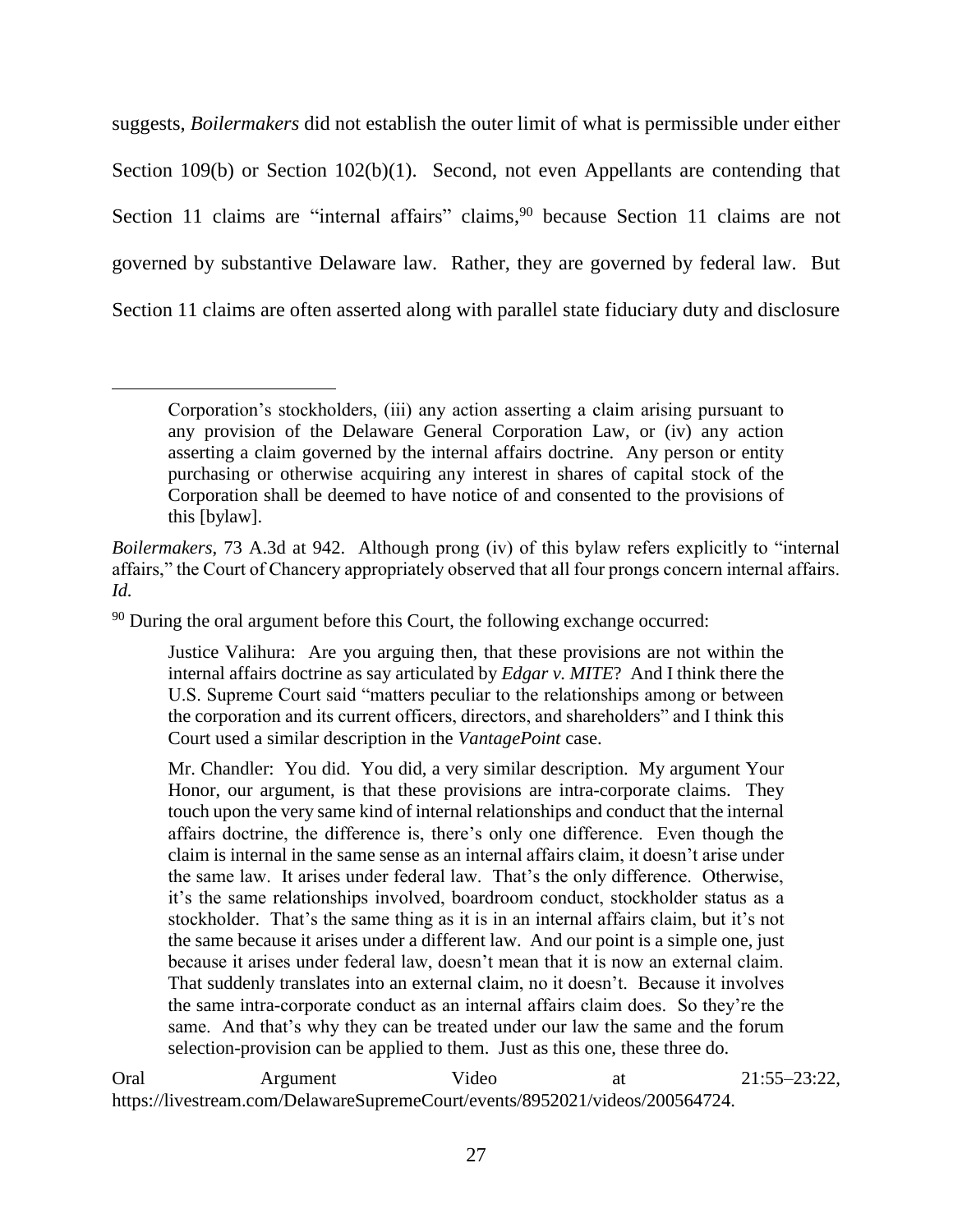claims and very often involve the same or similar predicate facts and defenses.<sup>91</sup> As such, Section 11 claims are "internal" in the sense that they arise from internal corporate conduct on the part of the Board and, therefore, fall within Section 102(b)(1). *ATP* supports, rather than undermines, this conclusion. Third, the argument that *ATP*'s holding encompasses only state law fiduciary duty claims ignores the significance in that case of the federal antitrust claims as evidenced by this Court's repeated mention of those claims, and this Court's repeated use of the phrase "intra-corporate litigation," as opposed to the phrase, "internal affairs" claims.<sup>92</sup> At a minimum, this Court did not distinguish between the validity of the bylaw's application to the state law fiduciary claims and the federal antitrust claims.

### *2. The Trial Court Improperly Restricted the Scope of Section 102(b)(1)*

The Court of Chancery narrowly interpreted *ATP* by concluding that "intracorporate litigation" was synonymous with only the state law fiduciary duty claims.<sup>93</sup> The

<sup>91</sup> *See Malone*, 722 A.2d at 12.

 $92$  Moreover, we think it is more likely that the "novelty" of the issue perceived by the federal court seeking certification (and by this Court in accepting certification) involved the question of whether a Delaware charter or bylaw provision could properly address an intra-corporate claim (*e.g.*, a federal antitrust claim) that was not an "internal affairs" claim.

 $93$  This is evident from the following passage in the Opinion below, explaining this Court's holding in *ATP*:

Although the plaintiffs in the underlying action also asserted claims for antitrust violations, tortious interference, and conversion, the Delaware Supreme Court interpreted the certified question as only asking about the validity of the bylaw for purposes of "intra-corporate litigation." The Delaware Supreme Court then held that the bylaw was facially valid because it "allocate[d] risk among parties in intra-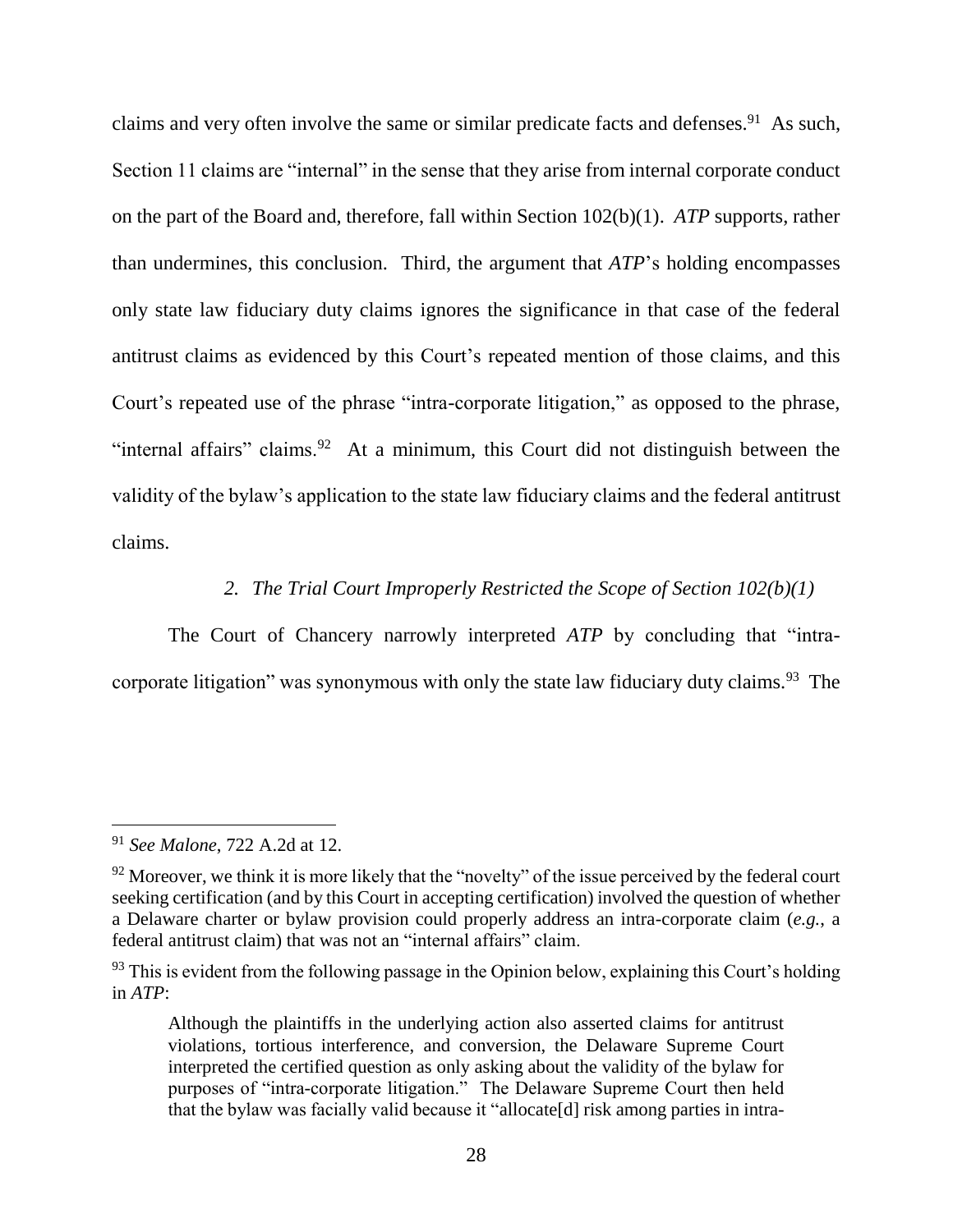court then relied primarily on *Boilermakers* to suggest that *Boilermakers* defined the permissible limits of Section 109(b) and confined it to only the "internal affairs" claims that were the subject of the bylaw at issue there. In eliminating the potentially broader reach of "internal" or "intra-corporate" claims (as evidenced by our holding in *ATP*), it basically stated that everything other than an "internal affairs" claim was "external" and, therefore, not the proper subject of a bylaw or charter provision.

To elaborate, the court below reasoned that, "[t]he *Boilermakers* distinction between internal and external claims answers whether a forum-selection provision can govern claims under the 1933 Act."<sup>94</sup> The court stated that, "a 1933 Act claim is external to the corporation," <sup>95</sup> and then explained what it meant by an "external" claim:

Federal law creates the claim, defines the elements of the claim, and specifies who can be a plaintiff or defendant. The 1933 Act establishes a statutory regime that applies when a particular type of property—securities—is offered for sale in particular scenarios that the federal government has chosen to regulate. The cause of action belongs to a purchaser of a security, and it arises out of an offer or sale. The defined term "security" encompasses a wide range of financial products. Shares of stock are just one of many types of securities, and shares in a Delaware corporation are just one subtype. A claim under the 1933 Act does not turn on the rights, powers, or preferences of the shares, language in the corporation's charter or bylaws, a provision in the DGCL, or the equitable relationships that flow from the internal structure

<sup>95</sup> *Id.*

corporate litigation . . . ." The Delaware Supreme Court did not suggest that the corporate contract can be used to regulate other types of claims.

*Opinion*, 2018 WL 6719718, at \*13. But, there is nothing that suggests this Court narrowed its focus so as to mean that "intra-corporate" litigation referred only to the state law fiduciary duty claims.

 $94$  *Id.* at  $*1$ .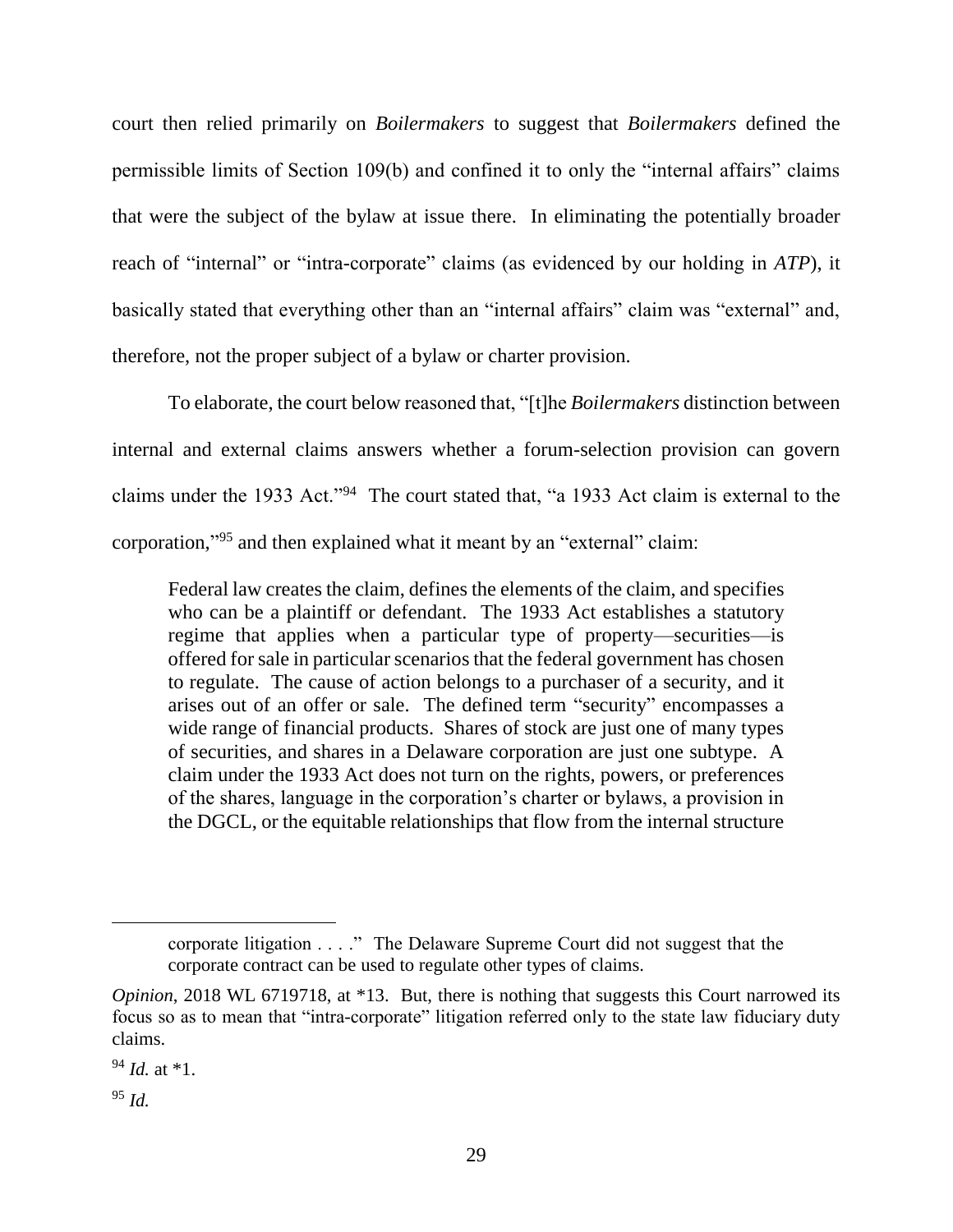of the corporation. Under *Boilermakers*, a 1933 Act claim is distinct from "internal affairs claims brought by stockholders *qua* stockholders."<sup>96</sup>

This result, it said, "derives from first principles."<sup>97</sup>

But *Boilermakers*' holding does not address external claims. Further, the dicta in *Boilermakers* regarding "external" claims suggests that its definition of "external" claims would exclude "intra-corporate" claims which, as explained above, do fall within Section 102(b)(1)'s broad scope. The two examples of external claims given in *Boilermakers* do not relate to the "affairs" of the corporation or the "powers" of its constituents (a tort claim for personal injury suffered by the plaintiff on the premises of the company or a contract claim involving a commercial contract). 98 As for these types of claims, no Board action is present as it necessarily is in Section 11 claims, and those claims are unrelated to the corporation-stockholder relationship. And in any event, the FFPs are limited to 1933 Act claims. Thus, FFPs are not "external," and *Boilermakers* does not suggest that they are.

But by creating a binary world of only "internal affairs" claims and "external" claims, the Court of Chancery superimposed the "internal affairs" doctrine onto and narrowed the scope of Section 102(b)(1)—contrary to its plain language. It then concluded that Delaware corporations cannot regulate "external" claims that arise under the laws of other jurisdictions.<sup>99</sup> If our General Assembly wishes to narrow the scope of Section

<sup>96</sup> *Id.* 

<sup>97</sup> *Id.* at \*2.

<sup>98</sup> *See* 73 A.3d at 952.

<sup>99</sup> Commentators also have viewed the choice as a binary one. *See*, *e.g.*, Mohsen Manesh, *The Contested Edges of Internal Affairs*, 87 Tenn. L. Rev. (forthcoming 2020) (manuscript at 48) (available at https://dx.doi.org/10.2139/ssrn.3435165) ("Delaware has much staked on the basic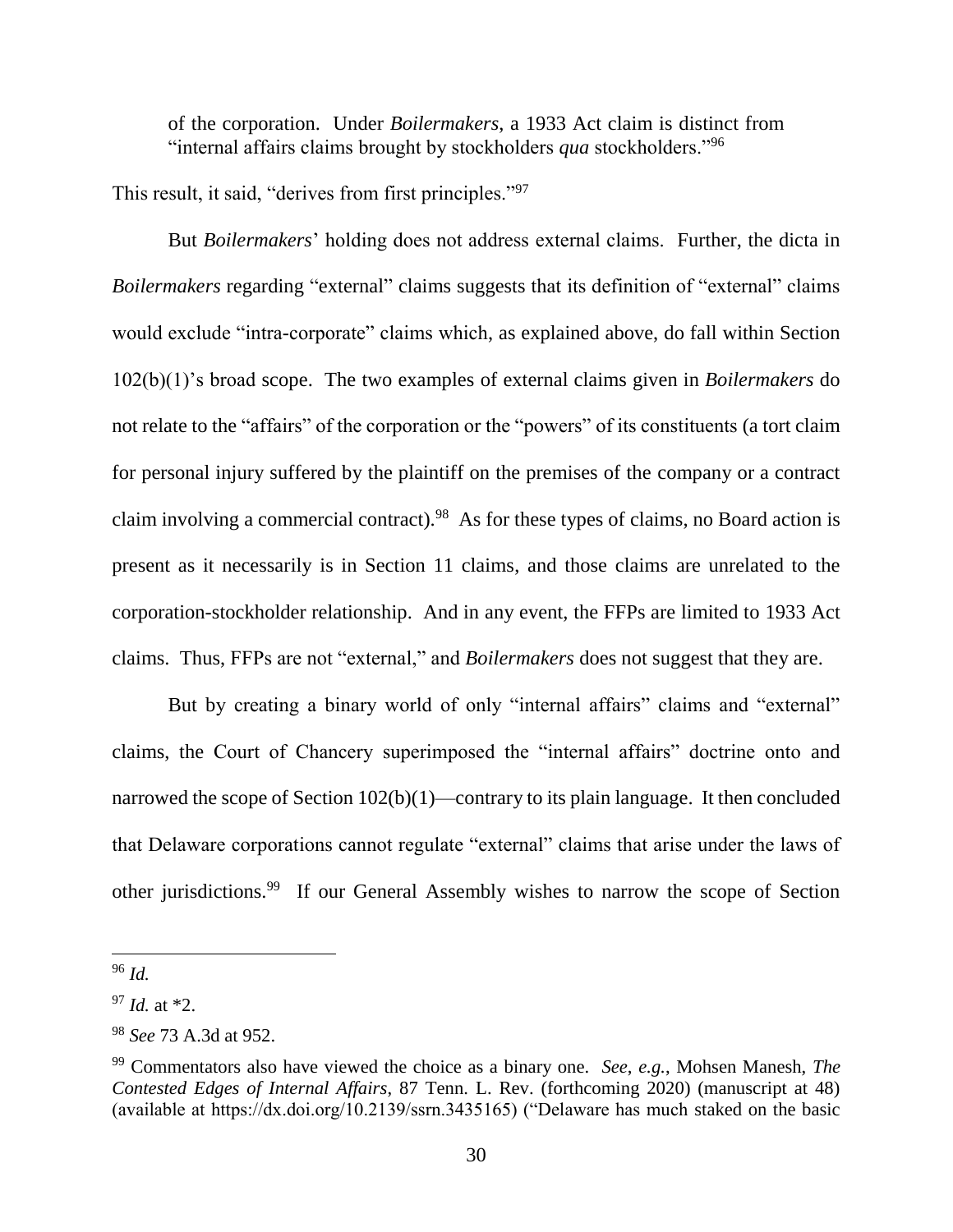102(b)(1) to be aligned perfectly with the boundaries of the internal affairs doctrine, it could do so. But until then, it is the obligation of our courts to construe the plain language of the statute.<sup>100</sup>

There is a category of matters that is situated on a continuum between the *Boilermakers* definition of "internal affairs" and its description of purely "external" claims. *ATP* suggests that certificate of incorporation provisions governing certain types of "intracorporate" claims that are not strictly within *Boilermakers*' "internal affairs," can be within the boundaries of the DGCL, and specifically Section  $102(b)(1)$ . And because we are dealing here with a facial challenge, it is possible to have a scenario where an FFP could apply to an intra-corporate claim. For example, existing stockholders could assert that a prospectus relating to shares of stock the directors were selling in a registered offering, signed by the directors of a Delaware corporation, contained material misstatements and omissions. That is enough to survive a facial challenge.

#### *3. The Trial Court Also Narrowed the Definition of "Internal Affairs"*

The Court of Chancery not only narrowed the scope of Section 102(b)(1), but it also narrowed the definition of "internal affairs" from both the established definition in the

distinction that the [internal affairs] doctrine makes—the distinction between internal corporate affairs versus external matters."); *see also id.* at 54 ("So again, which is it? Are the rights of shareholders arising under federal securities law—rights that arise upon the purchase or sale of a corporation's shares—an internal corporate affair or an external matter?").

<sup>100</sup> *See In re Adoption of Swanson*, 623 A.2d 1095, 1099 (Del. 1993) ("We have long held that our courts do not sit as a superlegislature to eviscerate proper legislative enactments." (citation omitted)).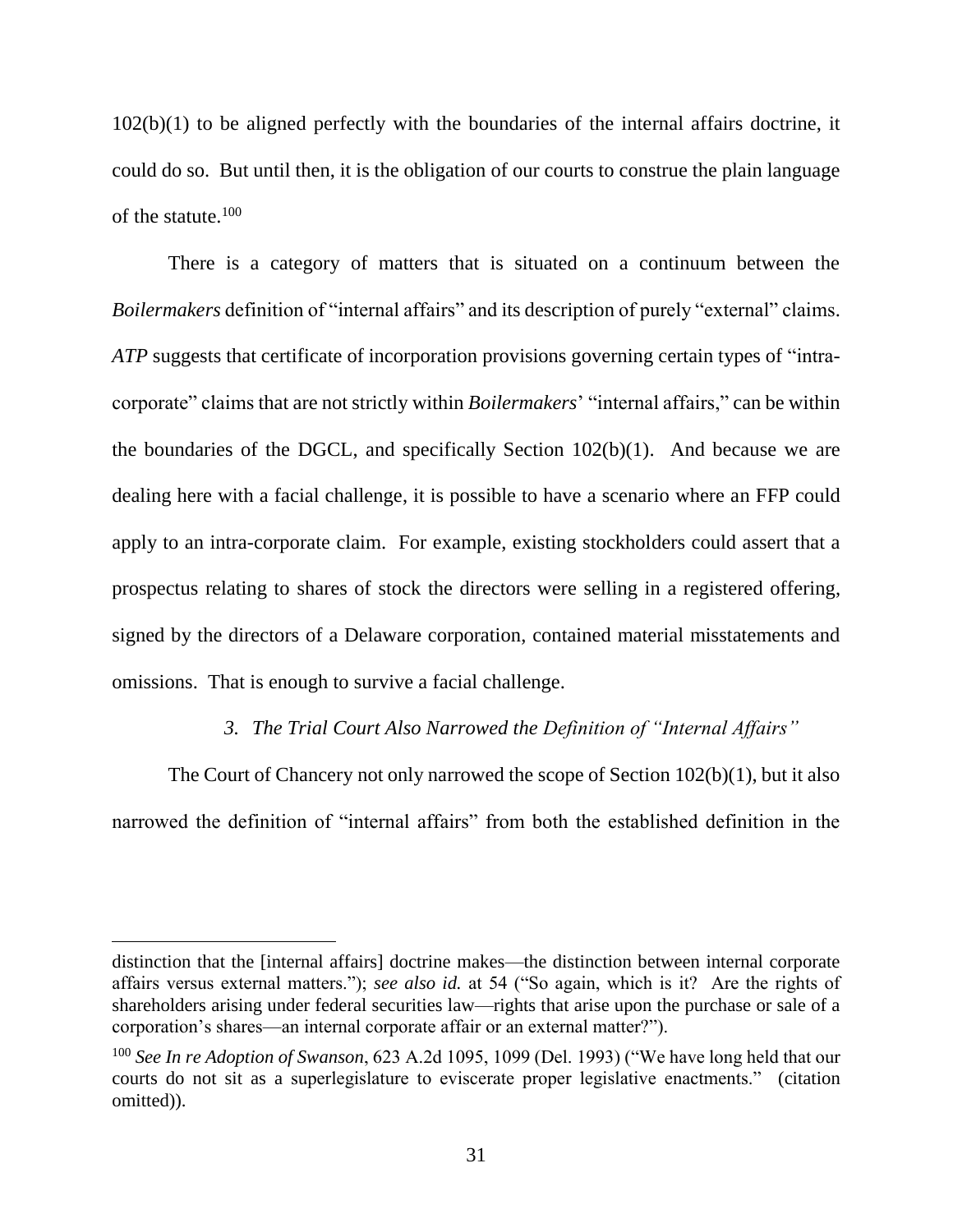United States Supreme Court's decision in *Edgar v. MITE Corp.*<sup>101</sup> (which *Boilermakers*  follows) and this Court's parallel definition in *McDermott v. Lewis*. 102 The following illustrates the point:

| <b>Table 1—Internal Affairs Definitions:</b> |  |  |  |  |
|----------------------------------------------|--|--|--|--|
|----------------------------------------------|--|--|--|--|

| <b>Edgar v. MITE Corp.</b>                                                                                                                                                                                                                                                                                                                                                                                                                                                  | <b>McDermott v. Lewis</b>                                                                                                                                                                                                                  | Sciabacucchi v. Salzberg                                                                                                                                                                                                                                                                                        |
|-----------------------------------------------------------------------------------------------------------------------------------------------------------------------------------------------------------------------------------------------------------------------------------------------------------------------------------------------------------------------------------------------------------------------------------------------------------------------------|--------------------------------------------------------------------------------------------------------------------------------------------------------------------------------------------------------------------------------------------|-----------------------------------------------------------------------------------------------------------------------------------------------------------------------------------------------------------------------------------------------------------------------------------------------------------------|
| internal affairs<br>"The<br>doctrine is a conflict of laws<br>principle which recognizes<br>that only one State should<br>authority<br>have the<br>to<br>regulate a corporation's<br>internal affairs— <i>matters</i><br><i>peculiar to the relationships</i><br>among or between the<br>corporation and its current<br>officers, directors, and<br>shareholders-because<br>otherwise a corporation<br>faced<br>could<br>be<br>with<br>conflicting demands." <sup>103</sup> | "Internal corporate affairs"<br>involve those matters which<br>peculiar<br>to<br>the<br>are<br>relationships<br>among<br><b>or</b><br>between the corporation and<br>its current officers, directors,<br>and shareholders." <sup>104</sup> | "A claim under the 1933 Act<br>does not turn on the rights,<br>powers, or preferences of the<br>shares, language in the<br>corporation's charter<br>or<br>bylaws, a provision in the<br>DGCL, or the equitable<br>relationships that flow from<br>the internal structure of the<br>corporation." <sup>105</sup> |

<sup>101</sup> 457 U.S. 624 (1982).

 $\overline{a}$ 

<sup>102</sup> 531 A.2d 206 (Del. 1987).

<sup>103</sup> 457 U.S. at 645 (citing Restatement (Second) of Conflict of Laws § 302, Comment *b*, pp. 307– 08 (1971)).

<sup>104</sup> 531 A.2d at 214 (citing *Edgar*, 457 U.S. at 645 and Restatement (Second) of Conflict of Laws § 313, Comment *a* (1971)).

 $105$  2018 WL 6719718, at  $*1$ . The court also stated:

As the sovereign that created the entity, Delaware can use its corporate law to regulate the corporation's internal affairs. For example, Delaware corporate law can specify the rights, powers, and privileges of a share of stock, determine who holds a corporate office, and adjudicate the fiduciary relationships that exist within the corporate form. When doing so, Delaware deploys the corporate law to determine the parameters of the property rights that the state has chosen to create.

*Id.* at \*2.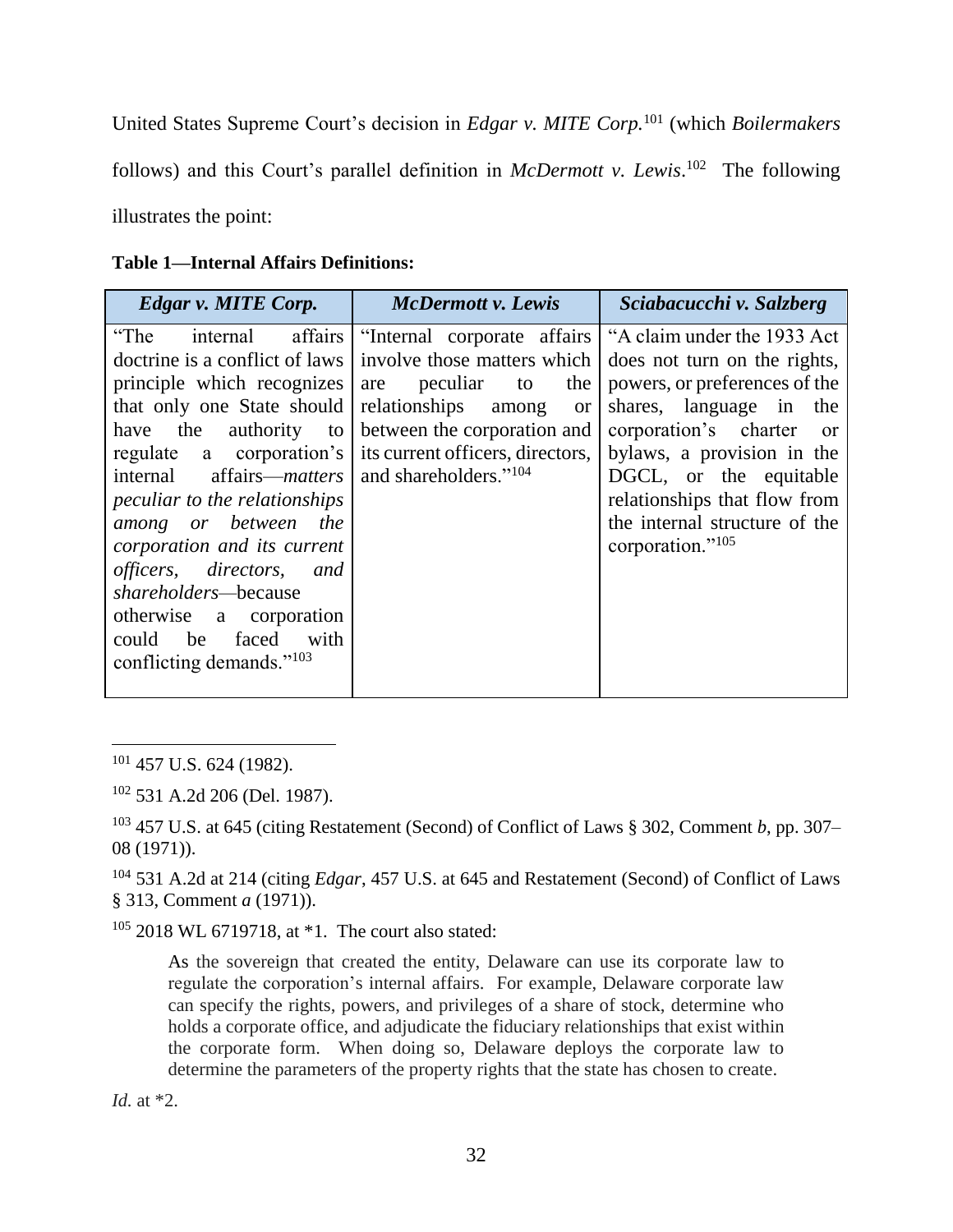Focusing on the exact words used by the United States Supreme Court, the Delaware Supreme Court, and our General Assembly, the Court of Chancery's definition, on its face, is narrower than the traditional definition of "internal affairs" as used in *Edgar* and *McDermott*.

In *Edgar*, the United States Supreme Court reviewed a challenge to the Illinois Business Take-Over Act, which imposed certain requirements for takeover actions that were more onerous than the federal Williams Act regime. The United States Supreme Court struck down the Illinois law on Supremacy Clause and Commerce Clause grounds. It found that the Illinois law was a "direct restraint on interstate commerce and that it has a sweeping extraterritorial effect. Furthermore, if Illinois may impose such regulations, so may other States; and interstate commerce in securities transactions generated by tender offers would be thoroughly stifled."<sup>106</sup> It also held that the local interests that Illinois sought to protect did not outweigh the burden the law imposed on interstate commerce. The United States Supreme Court then described the internal affairs doctrine as follows:

The internal affairs doctrine is a conflict of laws principle which recognizes that only one State should have the authority to regulate a corporation's internal affairs—*matters peculiar to the relationships among or between the corporation and its current officers, directors, and shareholders*—because otherwise a corporation could be faced with conflicting demands.<sup>107</sup>

As applied to the Illinois law, the Court found that the internal affairs doctrine was "of little use to the State in this context" because "[t]ender offers contemplate transfers of stock by

<sup>106</sup> *Edgar*, 457 U.S. at 642.

<sup>107</sup> *Id.* at 645.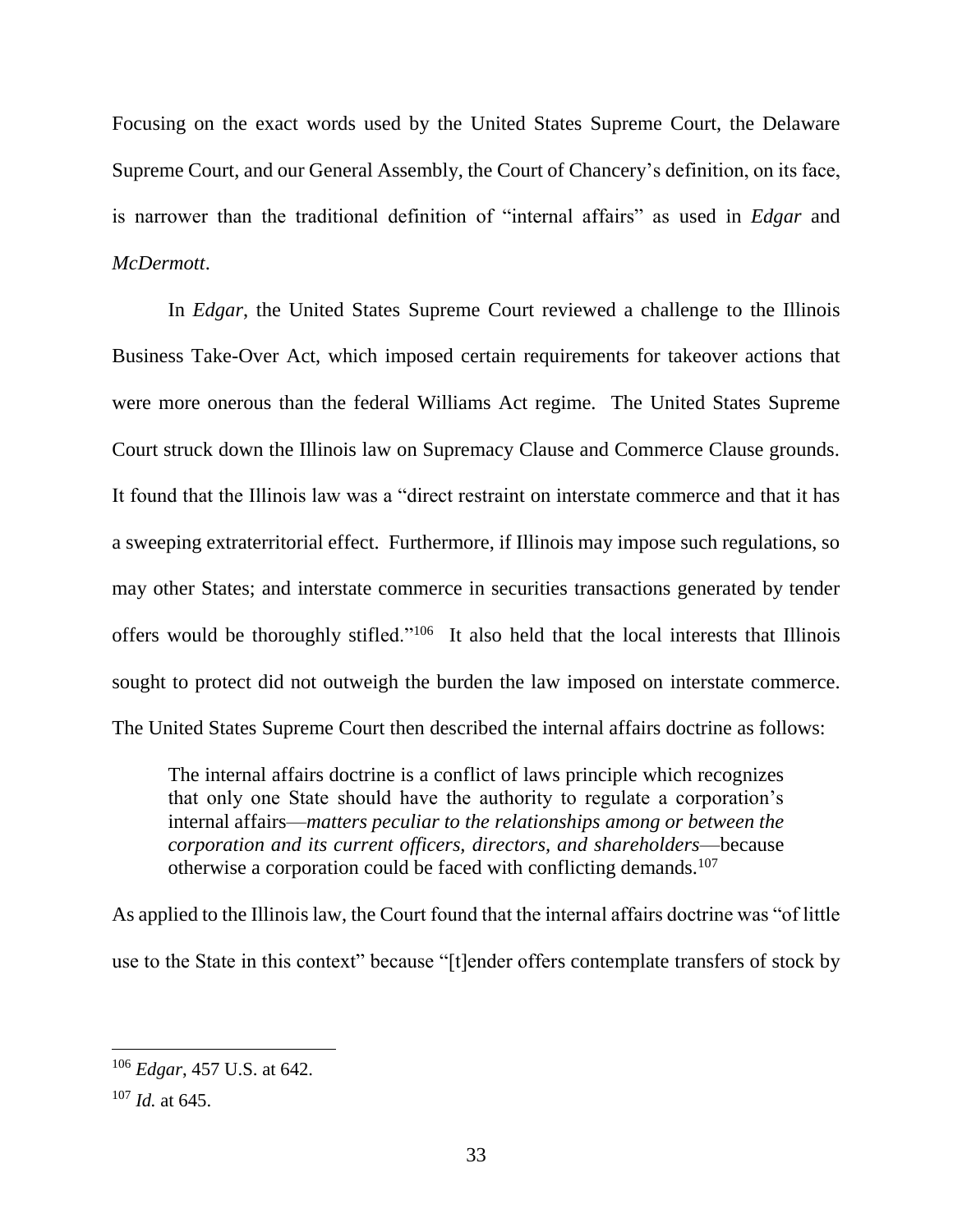stockholders to a third party and do not themselves implicate the internal affairs of the target company."<sup>108</sup> Finally, the Court noted that the Illinois law extended to non-Illinois corporations with principal places of business outside of Illinois, and "Illinois has no interest in regulating the internal affairs of foreign corporations."<sup>109</sup>

Five years later, in *CTS Corp. v. Dynamics Corp. of America*,<sup>110</sup> the United States Supreme Court stated:

It thus is an accepted part of the business landscape in this country for States to create corporations, to prescribe their powers, and to define the rights that are acquired by purchasing their shares. A State has an interest in promoting stable relationships among parties involved in the corporations it charters, as well as in ensuring that investors in such corporations have an effective voice in corporate affairs.<sup>111</sup>

In *CTS*, the United States Supreme Court again reviewed a state takeover statute, this time belonging to the State of Indiana. The Court ruled that this law did not violate the Commerce Clause because the limited effect the tender offer rules had on interstate commerce were outweighed by the State's interest in defining attributes of its corporations' shares and in protecting shareholders. The Court also noted that the "free market system depends at its core upon the fact that a corporation—except in the rarest situations—is organized under, and governed by, the law of a single jurisdiction, traditionally the corporate law of the State of its incorporation."<sup>112</sup>

<sup>108</sup> *Id.*

<sup>109</sup> *Id.* at 645–46.

<sup>110</sup> 481 U.S. 69 (1987).

<sup>111</sup> *Id.* at 91.

<sup>112</sup> *Id.* at 90.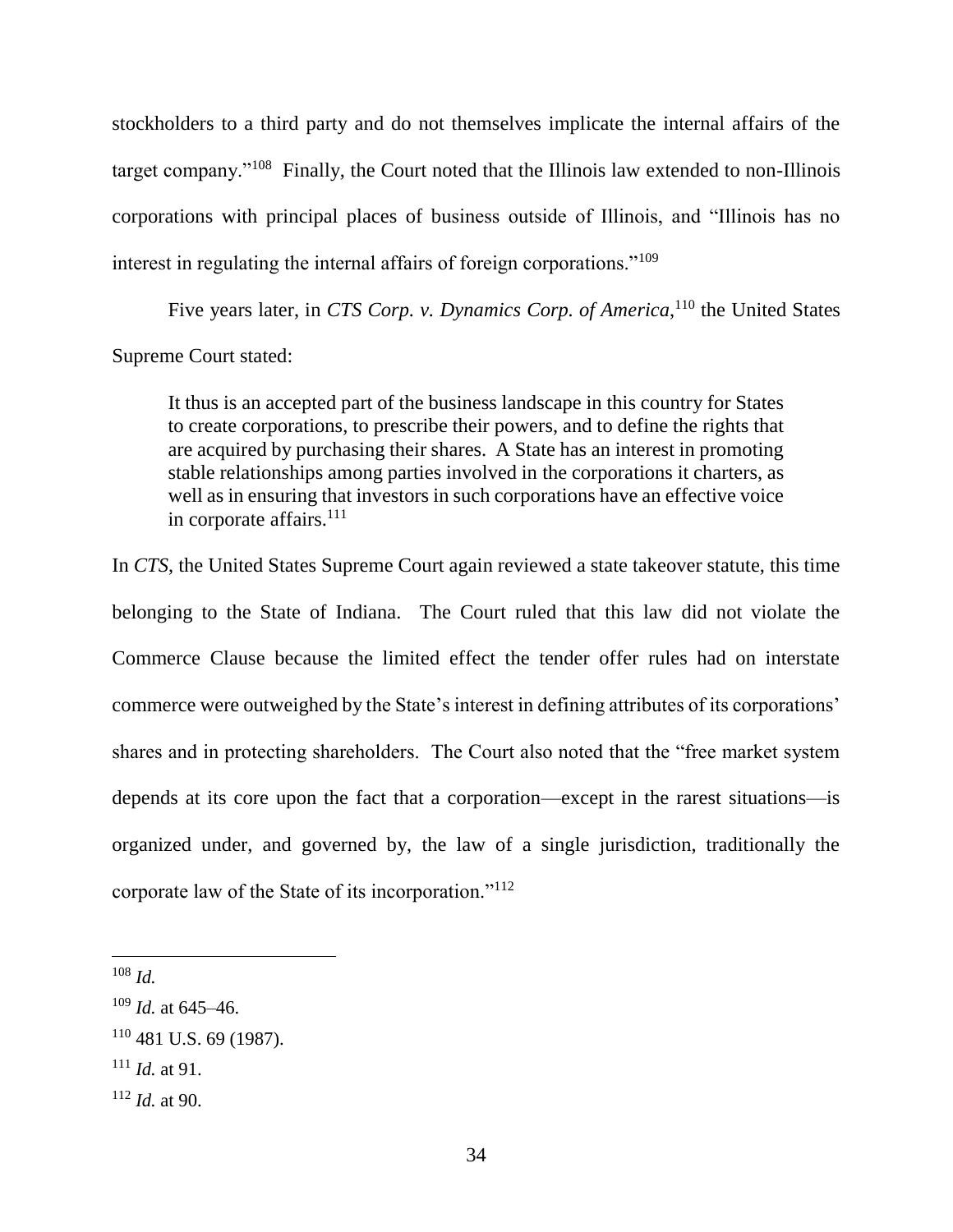In *McDermott v. Lewis*,<sup>113</sup> this Court agreed with the scope of internal affairs established by the United States Supreme Court:

Internal corporate affairs involve those matters which are *peculiar to the relationships among or between the corporation and its current officers, directors, and shareholders*. It is essential to distinguish between acts which can be performed by both corporations and individuals, and those activities which are peculiar to the corporate entity.<sup>114</sup>

As explained by this Court in *McDermott*, "[c]orporations and individuals alike enter into contracts, commit torts, and deal in personal and real property."<sup>115</sup> As to these types of matters, "[c]hoice of law decisions relating to such corporate activities are usually determined after consideration of the facts of each transaction."<sup>116</sup> The choice of law determination often turns on whether the corporation had sufficient contacts with the forum state in order to satisfy the constitutional requirements of due process. But, "[t]he internal affairs doctrine has no applicability in these situations."<sup>117</sup> "Rather, this doctrine governs the choice of law determinations involving matters *peculiar* to corporations, that is, those

<sup>113</sup> 531 A.2d 206.

<sup>114</sup> *Id.* at 214 (citing *Edgar*, 457 U.S. at 645 and Restatement (Second) of Conflict of Laws § 313, Comment *a* (1971)); *see also VantagePoint Venture P'rs 1996 v. Examen, Inc.,* 871 A.2d 1108, 1113 (Del. 2005) ("The internal affairs doctrine applies to those matters that pertain to the relationships among or between the corporation and its officers, directors, and shareholders."); *Sagarra Inversiones, S.L. v. Cementos Portland Valderrivas, S.A.*, 34 A.3d 1074, 1082 (Del. 2011).

<sup>&</sup>lt;sup>115</sup> *McDermott*, 531 A.2d at 214. These types of matters are clearly "external."

<sup>116</sup> *Id.* at 214–15 (citing Reese and Kaufman, *The Law Governing Corporate Affairs: Choice of Law and the Impact of Full Faith and Credit*, 58 Colum. L. Rev. 1118, 1121 (1958)). <sup>117</sup> *Id.* at 215.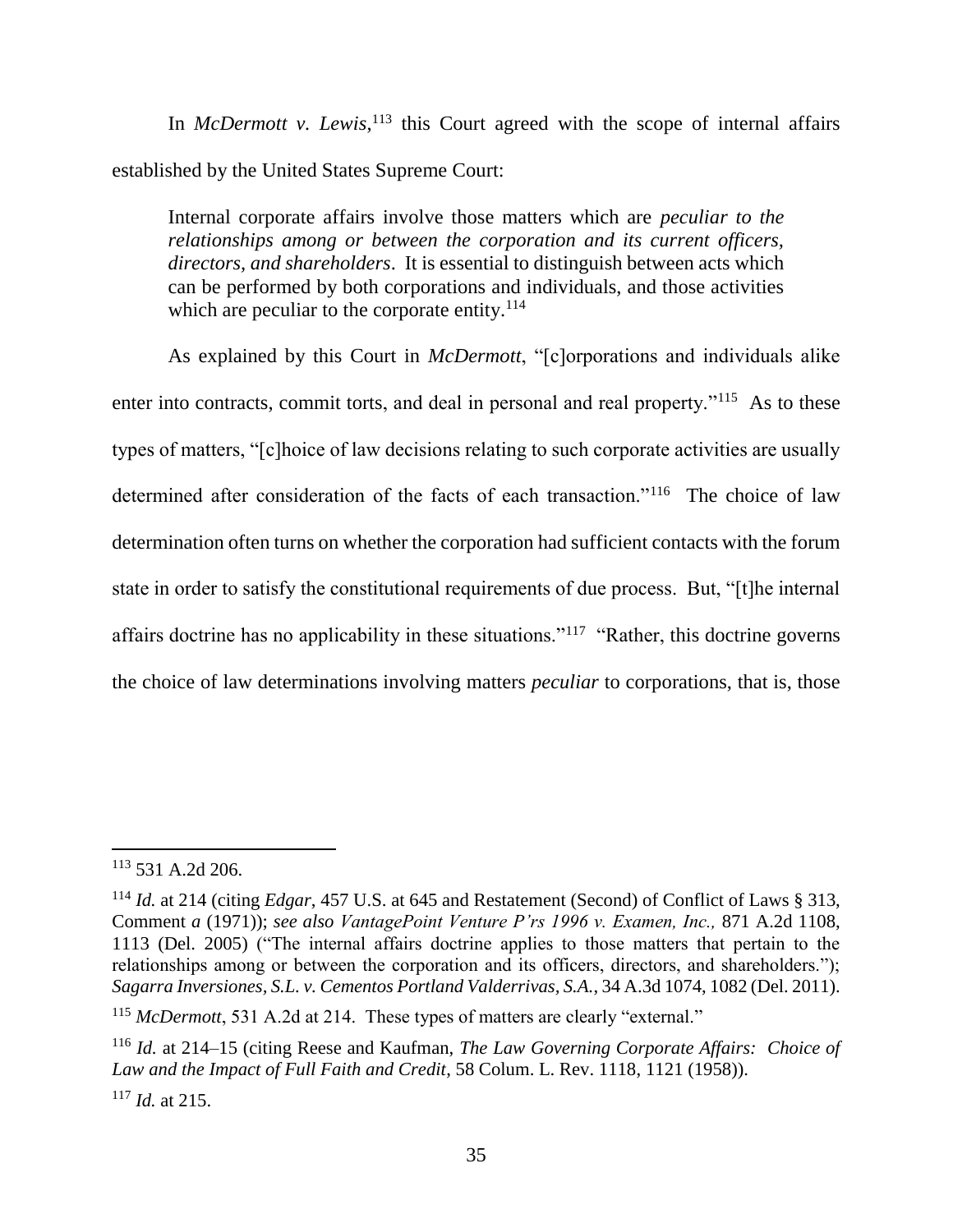activities concerning the relationships *inter se* of the corporation, its directors, officers and shareholders."<sup>118</sup>

The Court in *McDermott* observed that, under Delaware conflict of law principles and the United States Constitution, there are appropriate circumstances which mandate application of the internal affairs doctrine. It held that Delaware's well-established conflict of laws principles required that the laws of the jurisdiction of incorporation (the Republic of Panama) govern the dispute involving the Panamanian corporation's voting rights. It then explained that, "[t]he traditional conflicts rule developed by courts has been that internal corporate relationships are governed by the laws of the forum of incorporation."<sup>119</sup> We stated that, "[t]he internal affairs doctrine requires that the law of the state of incorporation should determine issues relating to internal corporate affairs."<sup>120</sup>

The *McDermott* decision rejected the notion that the more flexible Restatement approach of "weighing" various interests should apply to internal affairs matters. It observed that, following a California state court case in 1961 where a California court upheld an order of the California Commissioner of Corporations directing a Delaware corporation having major contacts with California to follow the cumulative voting requirements imposed by California law, commentators had suggested a "conflicts revolution" had started. The Court, citing the Restatement (Second) of Conflicts of Laws, §§ 302–06, 09 (1971), observed that the "new" conflicts theory "weighs the interests and

- <sup>119</sup> *Id*.
- $120$  *Id*.

 <sup>118</sup> *Id.*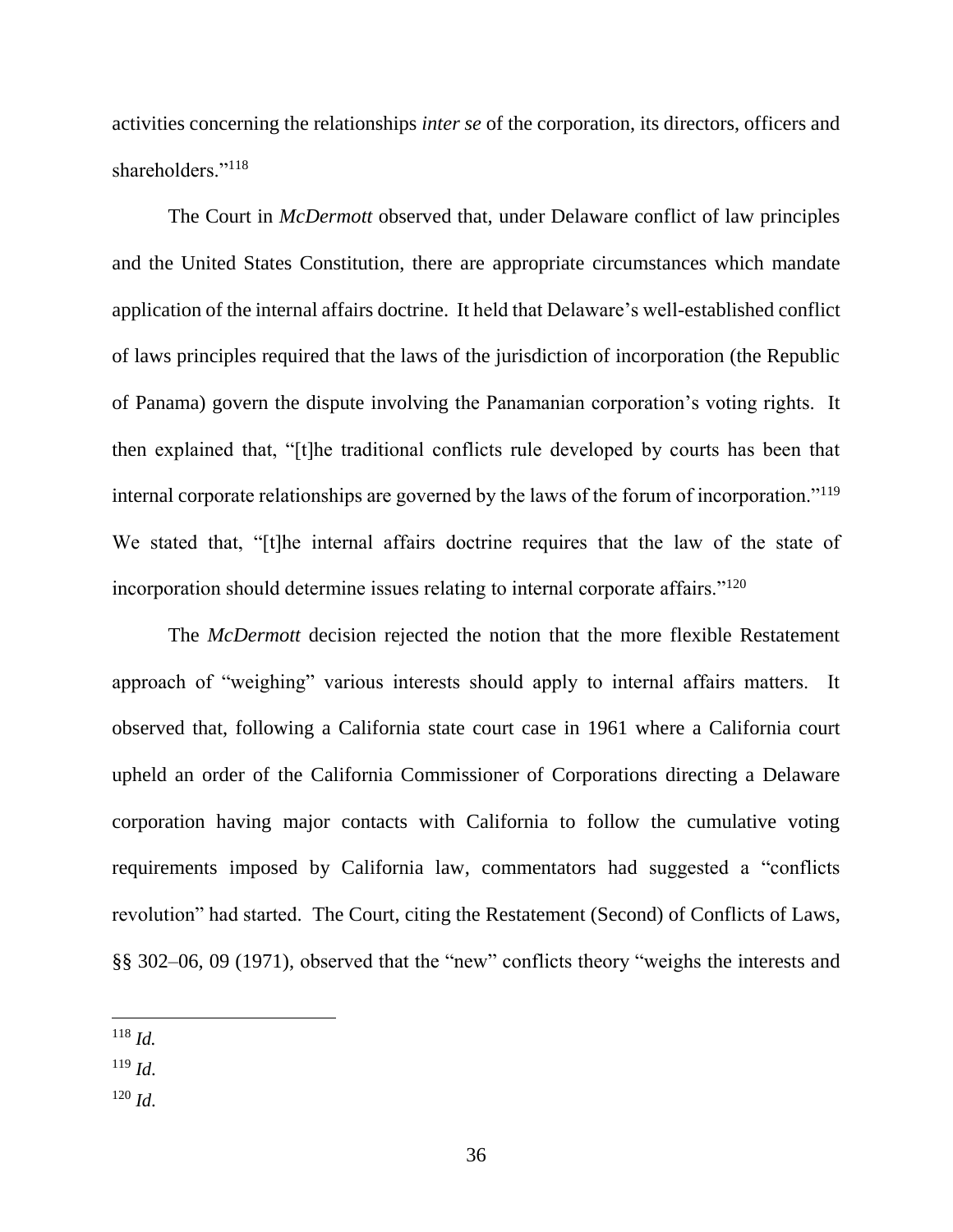policies of the forum state in determining whether the law of the forum—lex fori—should be applied."<sup>121</sup> But in rejecting the idea that this "new theory" should apply to internal affairs matters, this Court noted that, in reviewing cases over the prior twenty-six years, in all but a few, the law of the state of incorporation had been applied. Citing a 1968 article, this Court stated that the following statement had remained "apt:"

The umbilical tie of the foreign corporation to the state of its charter is usually still religiously regarded as conclusive in determining the law to be applied in *intracorporate disputes*. The fundamental reexamination of the nature of conflict of laws over the past few years has virtually left foreign corporation matters remaining as a pocket of the past in a subject area which has otherwise been characterized by free inquiry, change and flux.<sup>122</sup>

It then stated that the policy underlying the internal affairs doctrine "is an important one," and it declined to "erode the principle" by applying the Restatement's policy of weighing the interests and policies of the forum state. Instead, "[g]iven the significance of these considerations, application of the internal affairs doctrine is not merely a principle of conflicts law."<sup>123</sup> Rather, "[i]t is also one of serious constitutional proportions—under due process, the commerce clause and the full faith and credit clause—so that the law of one state governs the relationships of a corporation to its stockholders, directors and officers in matters of internal corporate governance."<sup>124</sup> Thus, we concluded that "the application of

<sup>123</sup> *Id.*

 <sup>121</sup> *Id.*

<sup>122</sup> *Id*. at 216 (citing Kaplan, *Foreign Corporations and Local Corporate Policy,* 21 Vand. L. Rev. 433, 464 (1968)) (emphasis added).

<sup>&</sup>lt;sup>124</sup> *Id.* "If the doctrine is only a choice-of-law rule, then any state is free to adopt or reject it." Hon. Jack Jacobs, *The Reach of State Corporate Law Beyond State Borders*, 84 N.Y.U. L. Rev. 1149, 1164 (2009).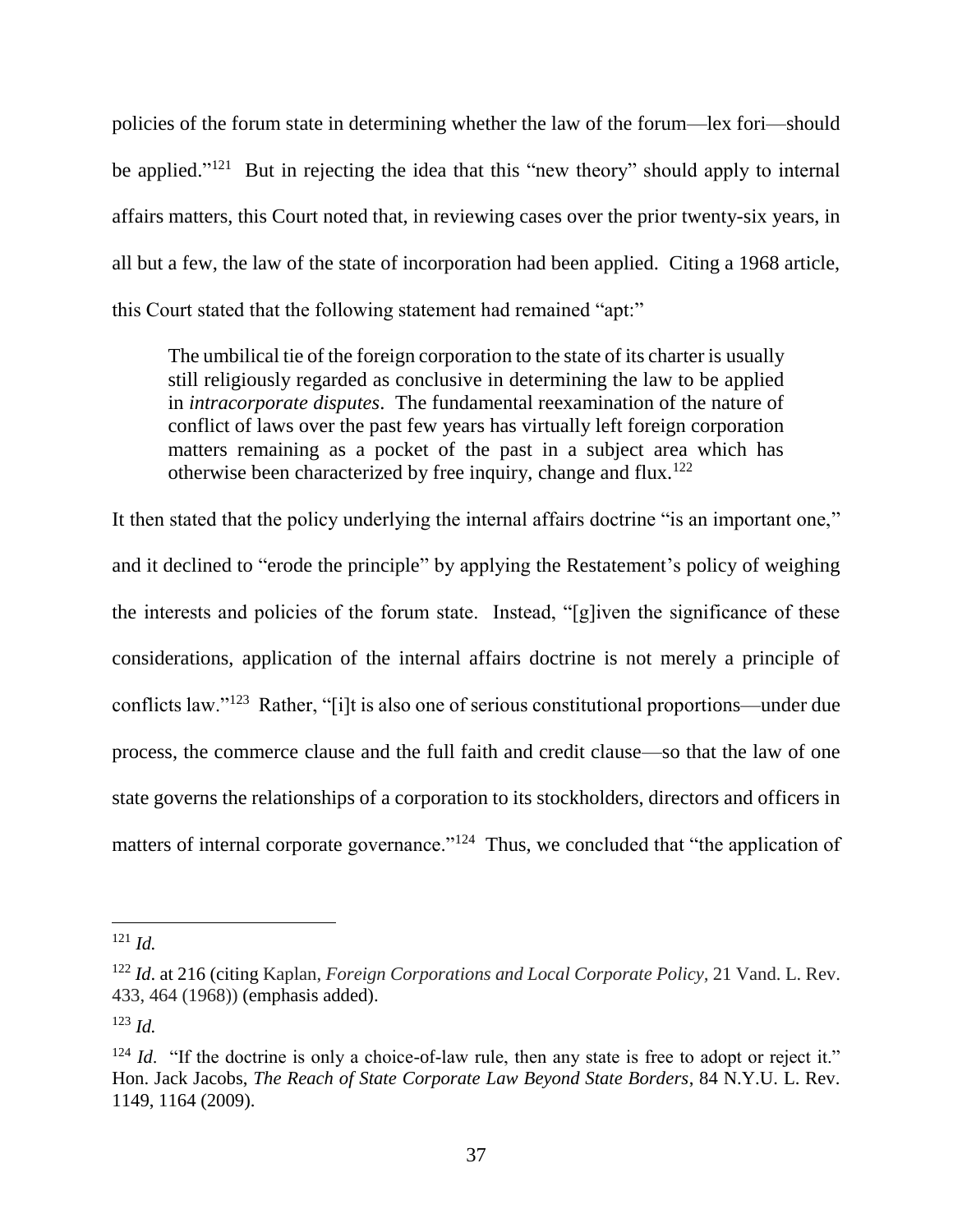the internal affairs doctrine is mandated by constitutional principles, except in 'the rarest situations,"<sup>125</sup> and that the alternatives present "almost intolerable consequences to the corporate enterprise and its managers."<sup>126</sup>

## *C. Section 102(b)(1) is More Expansive than Section 115's Definition of Internal Corporate Claims*

As explained above, trial court erred in narrowing Section 102(b)(1) in a manner that prohibits FFPs. In addition to the statutory construction points above, other aspects of our statutory scheme show that Section 102(b)(1) is unquestionably broader than, and is not circumscribed by, Section 115's definition of "internal corporate claims." This is supported by the fact that other sections of the DGCL have an impact on conduct with persons who are not yet stockholders, such as Section 202 ("Restrictions on Transfer and Ownership of Securities").<sup>127</sup> Section 202(a) provides that transfer restrictions in a stock certificate "may be enforced against the holder of the restricted security or securities or any successor or transferee of the holder."<sup>128</sup> Section 202(b) authorizes charter provisions that place "[a] restriction on the transfer or registration of transfer securities of a corporation,

 $\overline{a}$ 

<sup>128</sup> 8 *Del. C.* § 202(a).

<sup>125</sup> *McDermott*, 531 A.2d at 217.

<sup>126</sup> *Id.* at 216. *See also VantagePoint*, 871 A.2d at 1112 ("The internal affairs doctrine is a longstanding choice of law principle which recognizes that only one state should have the authority to regulate a corporation's internal affairs—the state of incorporation.").

<sup>127</sup> 8 *Del. C.* § 202. *See also* 8 *Del. C.* § 152 (regulating the form of payment of stock subscriptions); 8 *Del. C.* § 157 (authorizing provisions governing the rights and options to acquire stock). Further, DGCL Section 166, addressing stock subscriptions, provides that a "subscription for stock of a corporation . . . shall not be enforceable against a subscriber, unless in writing and signed by the subscriber or by such subscriber's agent." 8 *Del. C.* § 166.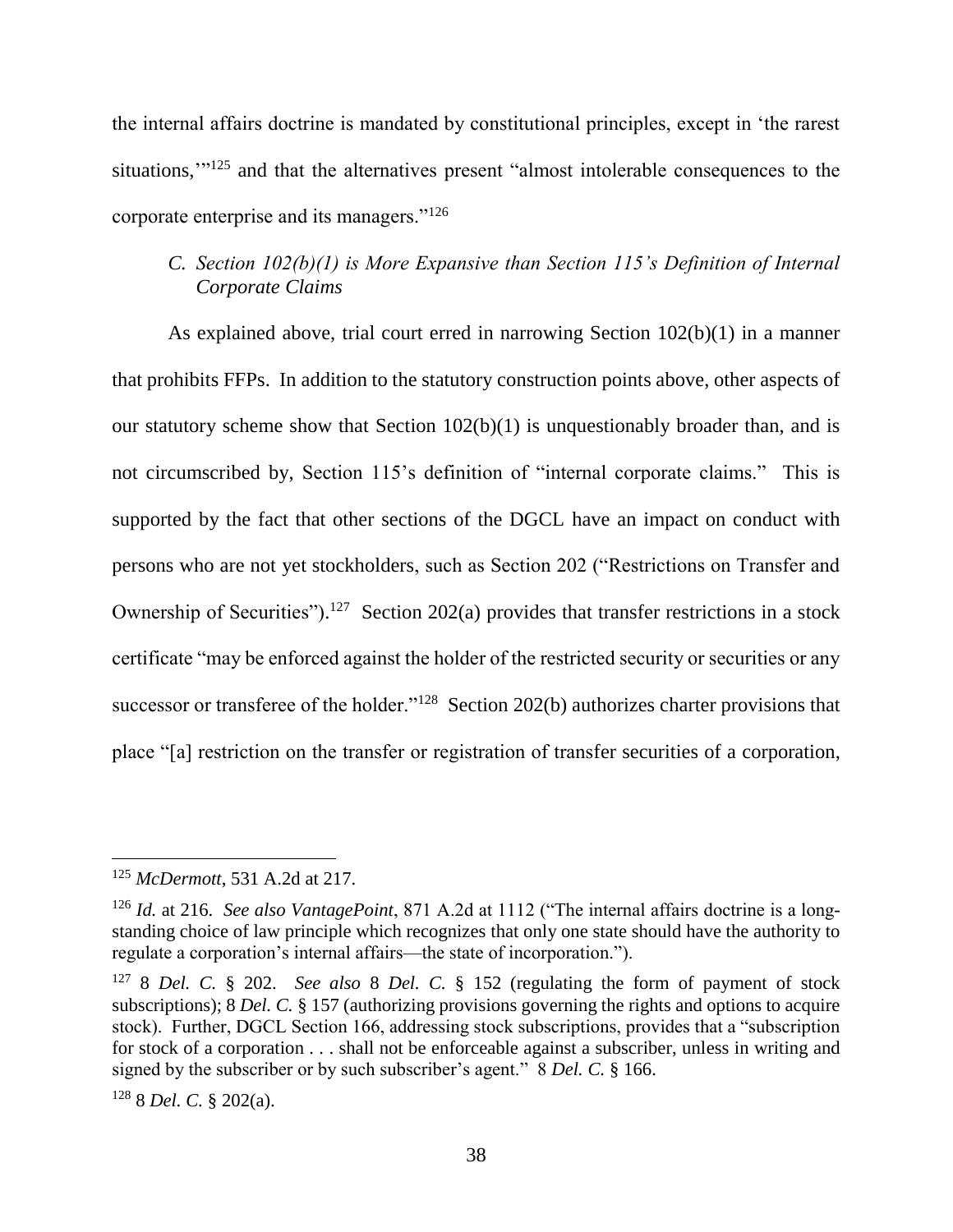or on the amount of a corporation's securities that may be owned by any person or group of persons."<sup>129</sup>

Moreover, although it is clear that various provisions of our DGCL regulate certain transactions by which one can become a stockholder, it is arguable, from a plain reading of Section 115, that, in certain instances, claims arising from the purchase of stock could be an "internal corporate claim." For example, we observe that Section 111 was amended in 2003 to empower the Court of Chancery to interpret, apply, enforce or determine the validity of agreements pertaining to sales of stock by the corporation.<sup>130</sup> The Court of Chancery's jurisdiction was expanded again in 2016 to include stock purchase agreements whereby one or more stockholders of the corporation sells or offers to sell their stock, and

<sup>129</sup> 8 *Del. C.* § 202(b).

<sup>&</sup>lt;sup>130</sup> Section 111 was amended and restated in 2003. The 2003 version stated:

<sup>(</sup>a) Any civil action to interpret, apply, enforce, or determine the validity of the provisions of . . . (2) any instrument, document or agreement by which a corporation creates or sells, or offers to create or sell, any of its stock, or any rights or options respecting its stock . . . [m]ay be brought in the Court of Chancery, except to the extent that a statute confers exclusive jurisdiction on a court, agency, or tribunal other than the Court of Chancery.

<sup>8</sup> *Del. C.* § 111 (2003); Del. S.B. 127 syn., 142nd Gen. Assem. (2003). This revision covers instruments, documents, or agreements pertaining to sales of stock by the issuing corporation, including offering materials and purchase agreements, and thus could include persons who are not yet stockholders. *See* Lewis S. Black, Jr. & Frederick H. Alexander, *Analysis of the 2003 Amendments to the Delaware General Corporation Law* 4 (2003) (noting that, "[a]s revised, Section 111 goes well beyond covering actions involving charters and bylaws, and provides that actions involving documents concerning the sale of stock, restrictions on transfer, proxy relationships, voting trusts, mergers, conversions, domestications, and instruments required by any provision of the General Corporation Law, as well as any action to interpret, apply or enforce any provision of the statute, may be brought in [the] Court of Chancery"). The 2003 jurisdictional expansion predates *Boilermakers*, issued by the Court of Chancery in 2013, and Section 115, which was added to the DGCL in 2015. The General Assembly is presumed to be aware of the statutory scheme. *Hudson Farms, Inc. v. McGrellis*, 620 A.2d 215, 218 (Del. 1993) (stating that, "it is presumed that the General Assembly is aware of existing law when it acts").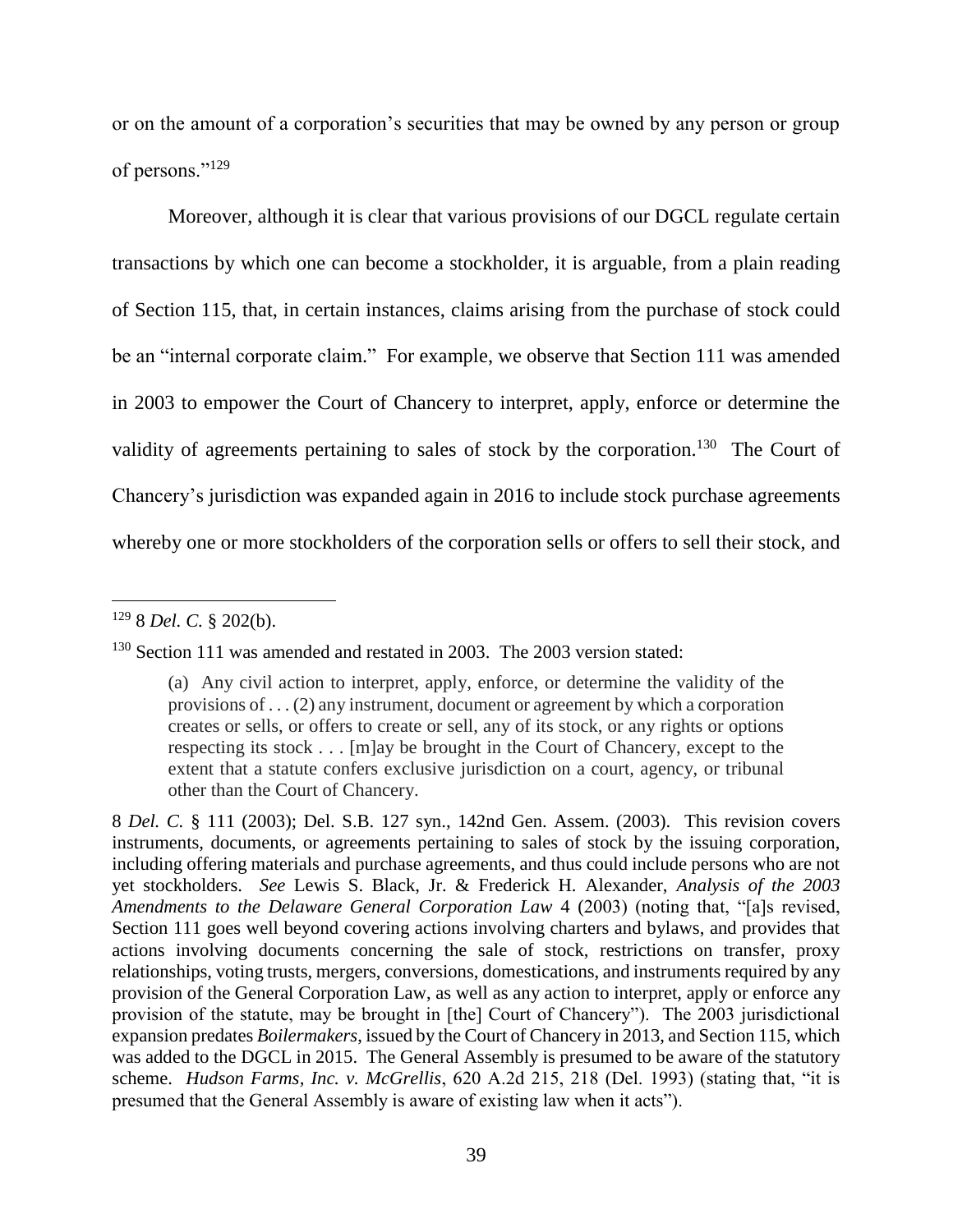to which the stockholder or holders and the corporation are parties. <sup>131</sup> Section 115 includes within its definition of "internal corporate claims," claims "as to which this title confers jurisdiction upon the Court of Chancery."<sup>132</sup> Accordingly, that language, on its face, could include claims arising under Title 8 involving transactions with persons who are not yet stockholders, but who are parties to a stock purchase agreement where jurisdiction is based upon Section 111.

The trial court's main argument for deeming Section 11 claims to be "external" is that they arise from the purchase of shares, as opposed to share ownership. First, that is not necessarily the case.<sup>133</sup> Second, it does not matter as an FFP can survive a facial challenge based upon claims asserted by existing stockholders. Third, as shown above, our DGCL addresses a number of situations involving the purchase or transfer of shares. FFPs regulating the fora for Section 11 claims involving at least existing stockholders are neither "external" nor "internal affairs" claims. Rather, they are in-between in what might be called Section 102(b)(1)'s "Outer Band," as explained below.

<sup>&</sup>lt;sup>131</sup> Del. H.B. 371, 148th Gen. Assem. (2016). "The 2016 amendments expanded the Delaware Court of Chancery's jurisdiction under Section 111 to empower the Court to interpret, apply, enforce or determine the validity of (i) stock purchase agreements whereby one or more stockholders of the corporation sell or offer to sell their stock, and to which the stockholder or holders and the corporation are parties (i.e., stock transactions), and (ii) agreements to sell, lease or exchange the corporation's property or assets, which, by the terms of the agreement, requires that one or more of the corporation's stockholders approve of or consent to the sale, lease or exchange (i.e., asset transactions)." Jeffrey R. Wolters and James D. Honaker, *Analysis of the 2016 Amendments to the Delaware General Corporation Law* 1 (2016).

<sup>132</sup> 8 *Del. C.* § 115.

<sup>133</sup> For a thorough discussion of this point, *see* Joseph A. Grundfest, *The Limits of Delaware Corporate Law: Internal Affairs, Federal Forum Provisions, and Sciabacucchi*, 75 Bus. L. 1319 (2020).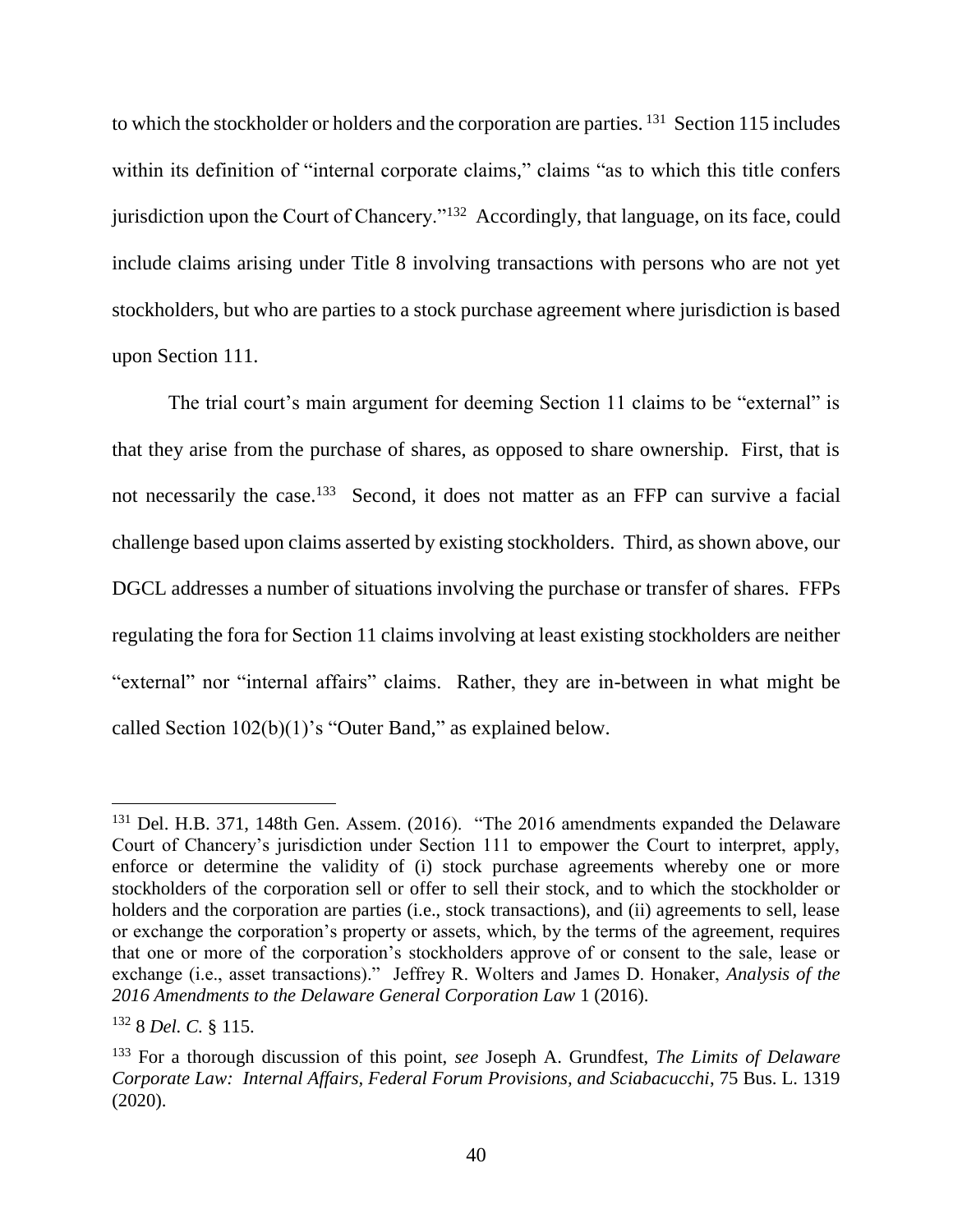## *D. FFPs as "Outer Band" Matters—Outside "Internal Affairs," but Within Section 102(b)(1)*

The previous discussion lends to the inevitable conclusion that there is a category of matters that is situated on a continuum between the *Boilermakers* definition of "internal affairs" and its description of purely "external" claims. This conclusion logically follows from the points established thus far: (i) Section  $102(b)(1)$ 's plain language encompasses "intra-corporate" matters that are not necessarily limited to "internal affairs;" (ii) our Delaware definition of "internal affairs" is consistent with the United States Supreme Court precedent; (iii) the Court of Chancery has narrowed our traditional definition of "internal affairs;" and (iv) there are purely "external" claims, *e.g.*, tort and commercial contract, which are clearly outside the bounds of Section 102(b)(1). These points are illustrated in Figure 1 below:



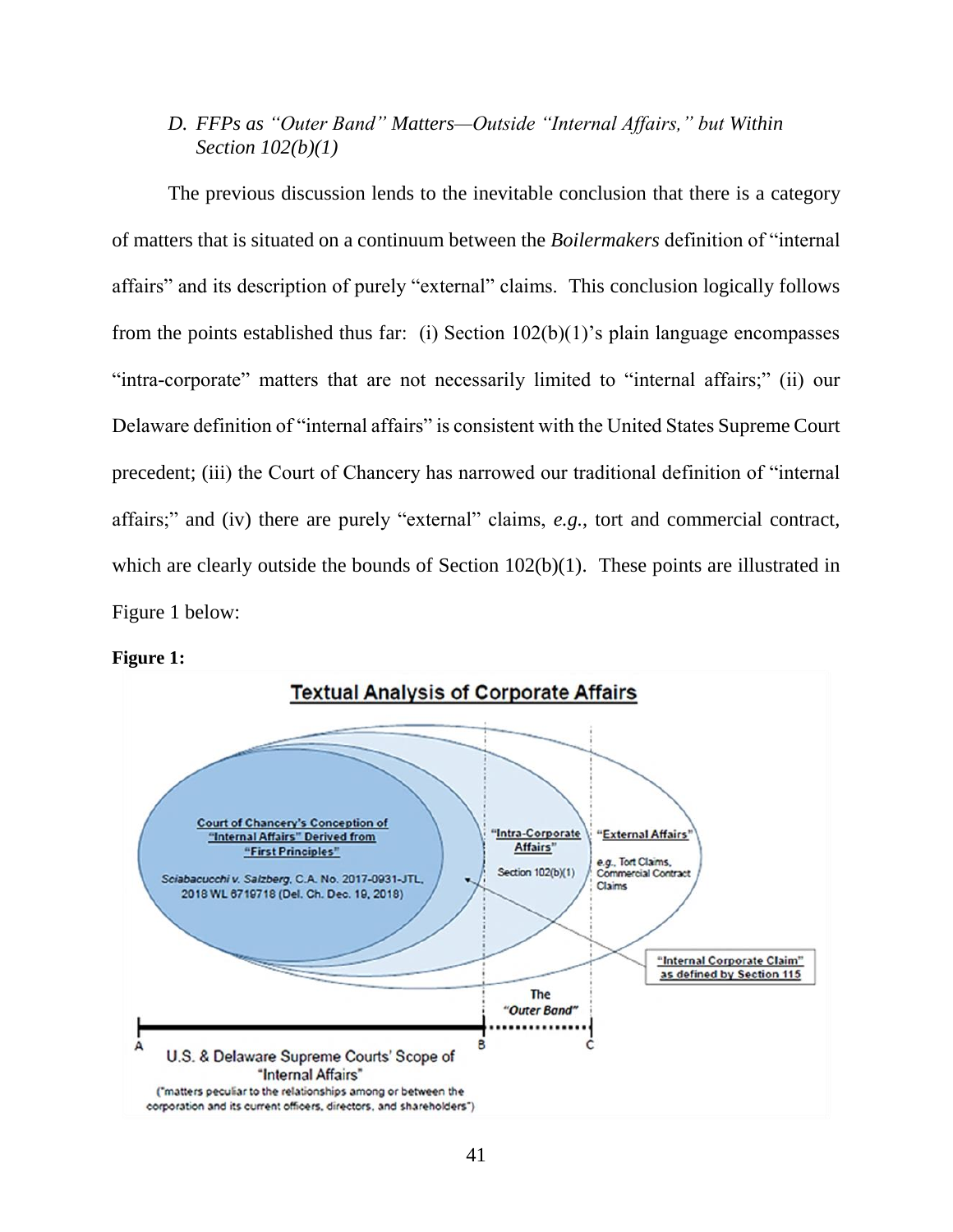Based upon our reasoning above, the universe of matters encompassed by Section  $102(b)(1)$  is greater than the universe of internal affairs matters. This means that there is an area outside of the "internal affairs" boundary but within the Section 102(b)(1) boundary (between points B and C on Figure 1), which, for convenience, we refer to as Section 102(b)(1)'s "Outer Band." It is well-established that matters more traditionally defined as "internal affairs" or "internal corporate claims" are clearly within the protective boundaries (from points A to B) of *Edgar*, *McDermott*, and their progeny, where only one State has the authority to regulate a corporation's internal affairs—the state of incorporation. There are matters that are not "internal affairs," but are, nevertheless, "internal" or "intracorporate" and still within the scope of Section 102(b)(1) and the "Outer Band," represented in Figure 1 between points B to C. FFPs are in this Outer Band, and are facially valid under Delaware law because they are within the statutory scope of Section 102(b)(1), as explained above.

The Court of Chancery unduly constricted the scope of "internal affairs" by using "first principles." Perhaps this was out of a concern that upholding FFPs might be viewed unfavorably by our sister states and result in jeopardizing even the *Edgar/McDermott*protected "solid ground" represented from points A to B—the traditional "internal affairs" or "internal corporate claims" territory. But Section 102(b)(1) makes room for FFPs in the Outer Band, even if FFPs are outside the more traditional realm of "internal affairs."

It is potentially problematic for our State to have a definition of "internal affairs" that diverges from, and is narrower than, the long-established definition set forth in *Edgar/McDermott* and their progeny. Further, its narrower focus, based upon self-limiting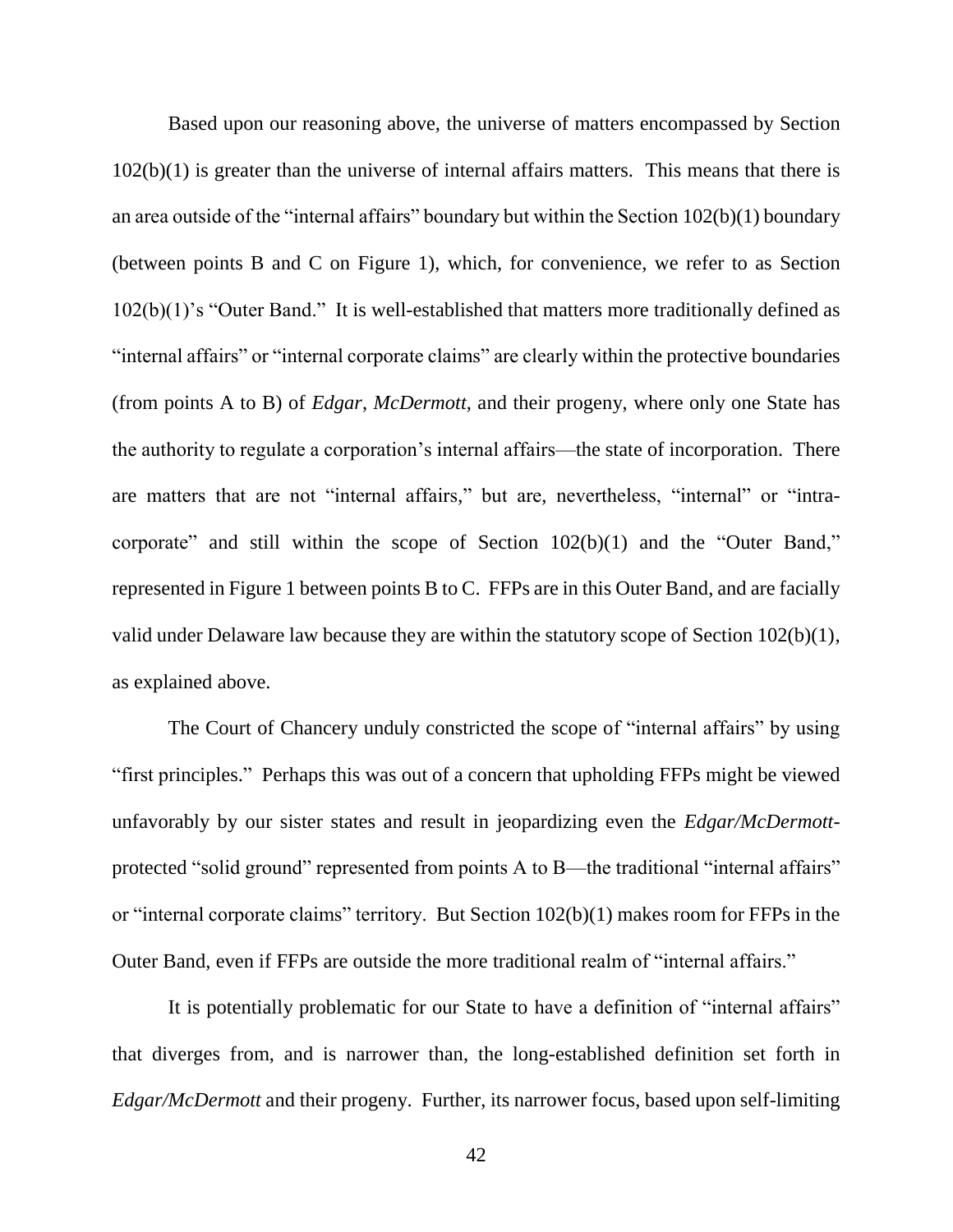"first principles," could create confusion and erode the established borders of the internal affairs doctrine, inviting encroachment from other jurisdictions into matters traditionally governed by that doctrine.

#### *E. FFPs Survive a Facial Challenge as a Policy Matter*

The FFPs survive a facial challenge as a policy matter as well. FFPs do not offend federal law and policy, nor do they offend principles of horizontal sovereignty.

#### *1. FFPs Do Not Violate Federal Law or Policy*

FFPs do not violate federal law or policy. We refer to *Rodriquez de Quijas v.*  Shearson/American *Express*, *Inc.*,<sup>134</sup> where the United States Supreme Court held that federal law has no objection to provisions that preclude state litigation of Securities Act claims. Specifically, the Supreme Court upheld an arbitration provision in a brokerage firm's standard customer agreement that precluded state court litigation of Securities Act claims. In enforcing the provision, the Court described it as "in effect, a specialized kind of forum selection clause" that "should not be prohibited under the Securities Act, since they, like the provision for concurrent jurisdiction [of federal and state courts], serve to advance the objective of allowing buyers of securities a broader right to select the forum for resolving disputes, whether it be judicial or otherwise." 135 The holding in *Rodriguez* provides forceful support for the notion that FFPs do not violate federal policy by narrowing the forum alternatives available under the Securities Act.

<sup>&</sup>lt;sup>134</sup> 490 U.S. 477 (1989).

<sup>135</sup> *Id.* at 482–83.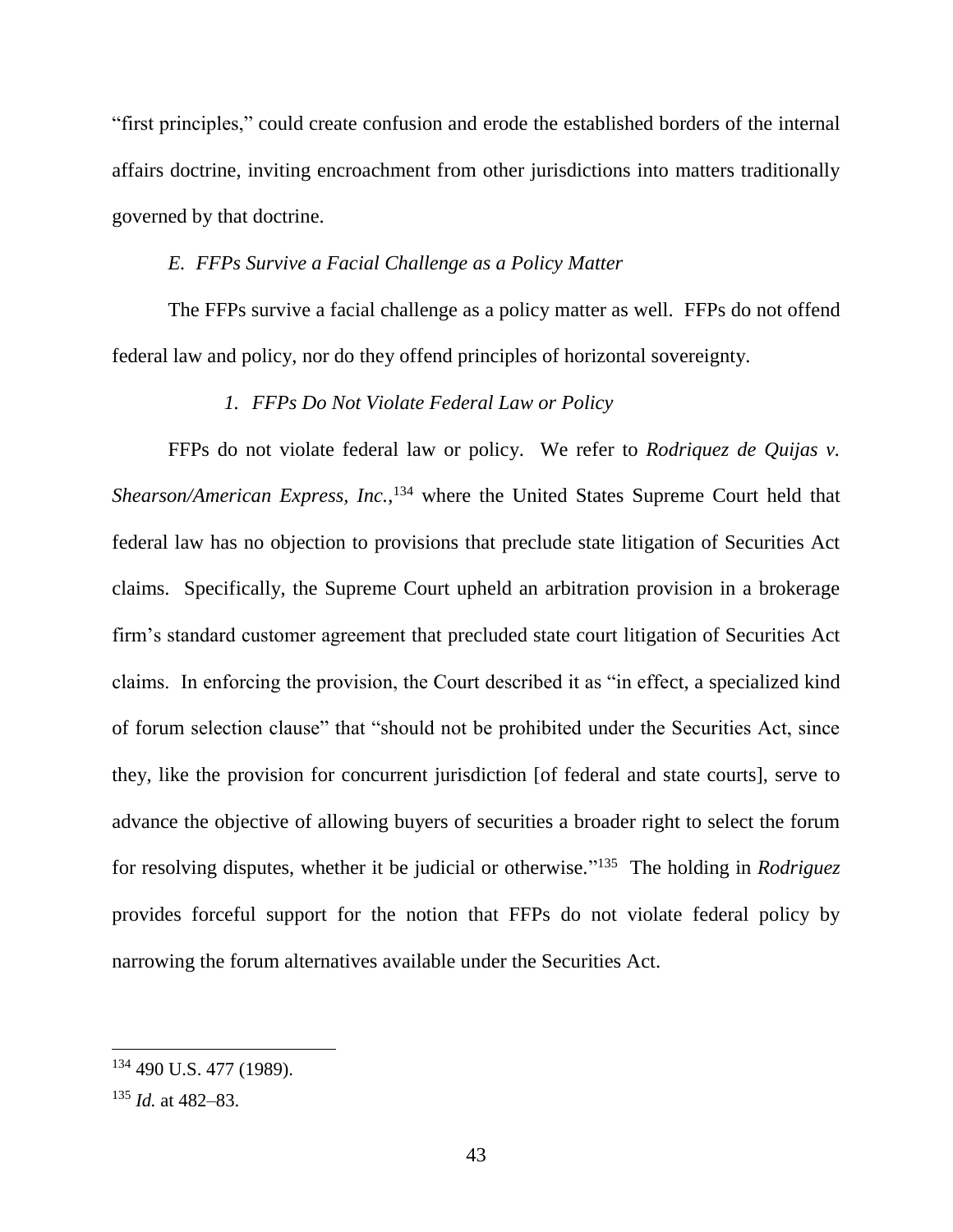The Court of Chancery did not cite *Rodriguez*. It did address *Cyan*, but nothing in *Cyan* prohibits a forum-selection provision from designating federal court as the venue for litigating Securities Act claims.

Forum-selection provisions traditionally have been evaluated under the *Bremen/Ingres* line of cases. In *Ingres Corp. v. CA, Inc.*, this Court held that forumselection clauses are presumptively valid and enforceable under Delaware law.<sup>136</sup> *Ingres* follows United States Supreme Court precedent in *M/S Bremen v. Zapata Off-Shore Co.* which requires courts to give as much effect as possible to forum-selection clauses, <sup>137</sup> and to "only deny enforcement of them to the limited extent necessary to avoid some fundamentally inequitable result or a result contrary to positive law."<sup>138</sup> It is unlikely that the Supreme Court in *Cyan* intended to limit *Rodriguez* or *Bremen* without explicitly discussing those cases.<sup>139</sup> Thus, we think the better view is that *Bremen* and *Rodriguez* still govern the enforcement of such provisions.

 <sup>136</sup> 8 A.3d 1143, 1146 (Del. 2010).

 $137$  407 U.S. 1, 15 (1972). Generally, "charter provisions are presumed to be valid," and the courts will construe them "in a manner consistent with the law rather than strike down" the provisions. *Cedarview*, 2018 WL 4057012, at \*20. In *Carnival Cruise Lines, Inc. v. Shute*, 499 U.S. 585 (1991), the Supreme Court applied *Bremen's* presumption of validity to forum provisions continued in the fine print of cruise line tickets (which provisions were obviously not the subject of bargaining).

<sup>138</sup> *Boilermakers*, 73 A.3d at 949 (citing *Bremen*, 407 U.S. at 15). *See also Bremen*, 407 U.S. at 12 (holding that, "absent some compelling and countervailing reason [a forum-selection clause] should be honored by the parties and enforced by the courts").

 $139$  "Congress ... does not alter the fundamental details of a regulatory scheme in vague terms or ancillary provisions—it does not, one might say, hide elephants in mouseholes." *Whitman v. Am. Trucking Ass'ns*, 531 U.S. 457, 468 (2001).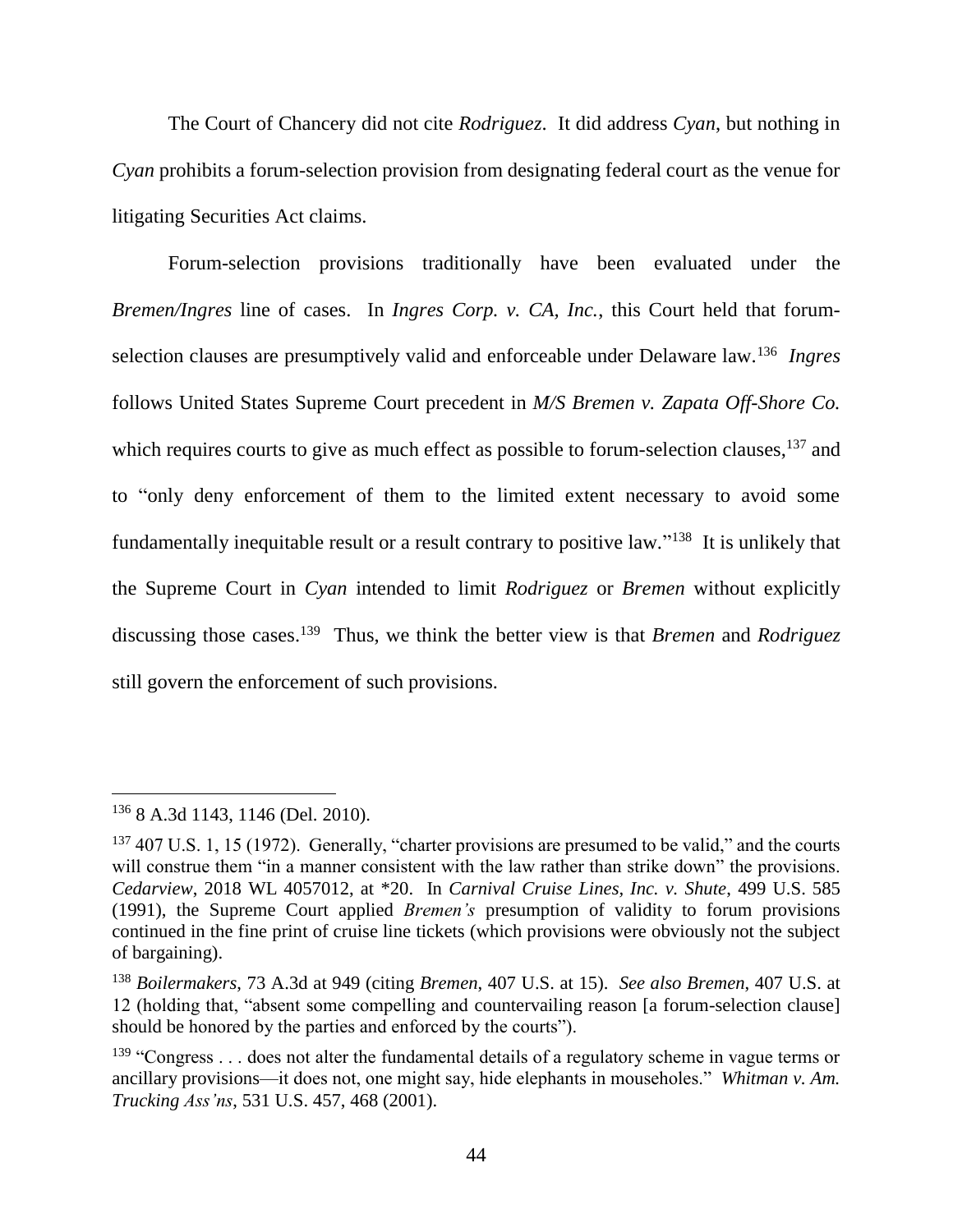Appellee acknowledges that, "[t]here is no tension with the generic federal policy in favor of traditional, contractual, forum-selection clauses," and that, "[i]f sophisticated investors want to bind themselves to a federal forum by contract, they can."<sup>140</sup> He further acknowledges that, "Delaware generally enforces forum-selection provisions contained in a contract."<sup>141</sup> FFPs, as charter provisions, must be subjected to, and approved by a vote of the stockholders.<sup>142</sup> The logic underlying the validity of traditional contractual forumselection clauses has some force in this stockholder-approved charter context.<sup>143</sup>

Other United States Supreme Court and Delaware Supreme Court cases in other contexts support the position that FFPs are not violative of federal policy. For example, in *Matsushita Electric Industrial Co. v. Epstein*, <sup>144</sup> the United States Supreme Court held that Delaware courts can settle claims subject to exclusive federal jurisdiction without violating federal law or policy. Similarly, in *Nottingham Partners v. Dana*,<sup>145</sup> this Court held that a settlement approved by the Court of Chancery that provided for the *extinguishment* of federal claims was valid and not violative of federal jurisdiction. If it is permissible for a

 $140$  Answering Br. at 30 n.116.

<sup>141</sup> *Id.* at n.117; *see also Boilermakers*, 73 A.3d at 953 ("The bylaws cannot fairly be argued to regulate a novel subject matter: the plaintiffs ignore that, in the analogous contexts of LLC agreements and stockholder agreements, the Supreme Court and this court have held that forumselection clauses are valid.").

<sup>142</sup> 8 *Del. C.* § 242(b).

<sup>143</sup> *See also Richards v. Lloyd's of London*, 135 F.3d 1289 (9th Cir. 1998) (applying *Bremen* analysis and holding that the anti-waiver provision of the 1933 Act did not void forum clause in international agreements).

<sup>144</sup> 516 U.S. 367, 377, 382 (1996).

<sup>&</sup>lt;sup>145</sup> 564 A.2d 1089 (Del. 1989).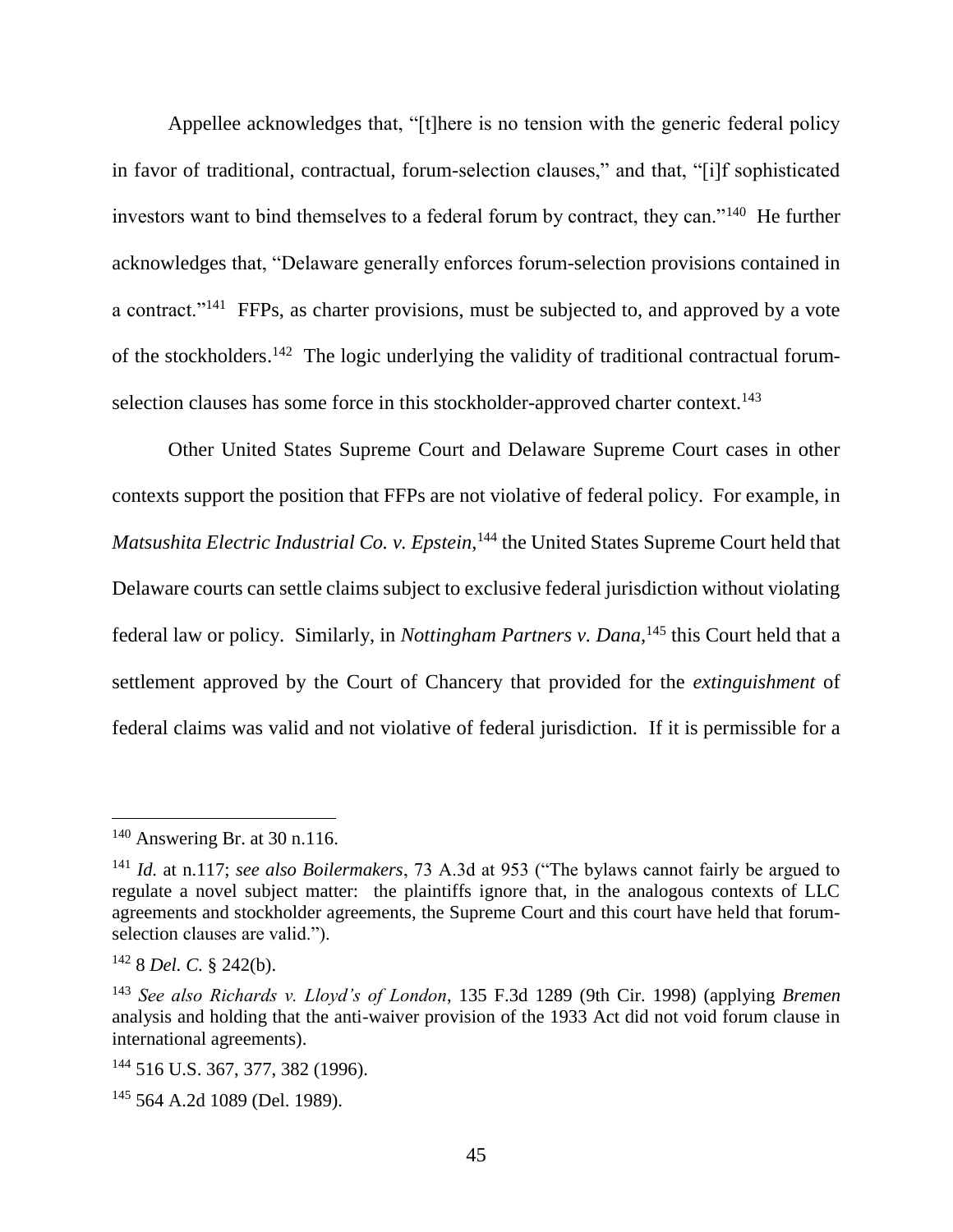Delaware state court to settle federal claims as part of a state court settlement (resulting in the *extinguishment* of the federal claims), then it follows that a provision in a Delaware corporation's charter requiring stockholders of the corporation to litigate federal claims in federal court is not violative of federal policy.

#### *2. FFPs and Inter-State Policy*

Perhaps the most difficult aspect of this dispute is not with the facial validity of FFPs, but rather, with the "down the road" question of whether they will be respected and enforced by our sister states. If FFPs are not "internal affairs" matters within the traditional *Edgar*/*McDermott* sense, and are not "internal corporate claims" within the meaning of Section 115,<sup>146</sup> then does that suggest that *Edgar's* protective boundaries may not fully encompass FFPs? Assuming that may be the case, can and should FFPs, nevertheless, be enforced by corporations when plaintiffs challenge them in state court?<sup>147</sup> We believe the answer is "yes."

The question of enforceability is a separate, subsequent analysis that should not drive the initial facial validity inquiry. But we recognize that it is a powerful concern that has infused much of the briefing here. The fear expressed in some of the briefing is that our sister states might react negatively to what could be viewed as an out-of-our-lane power

<sup>&</sup>lt;sup>146</sup> As stated above, we do not believe Section 11 claims come under Section 115's definition of "internal corporate claims." If they were "internal corporate claims" within the meaning of Section 115, then arguably, they would run afoul of Section 115's requirement that "no provision of the certificate of incorporation or the bylaws may prohibit bringing such claims in the courts of this State." For a different view on this point, *see* Grundfest, *supra* note 133, at 1378–79.

 $147$  This question was not a central focus of the briefing before us (which understandably centered on the initial question now before this Court of facial validity).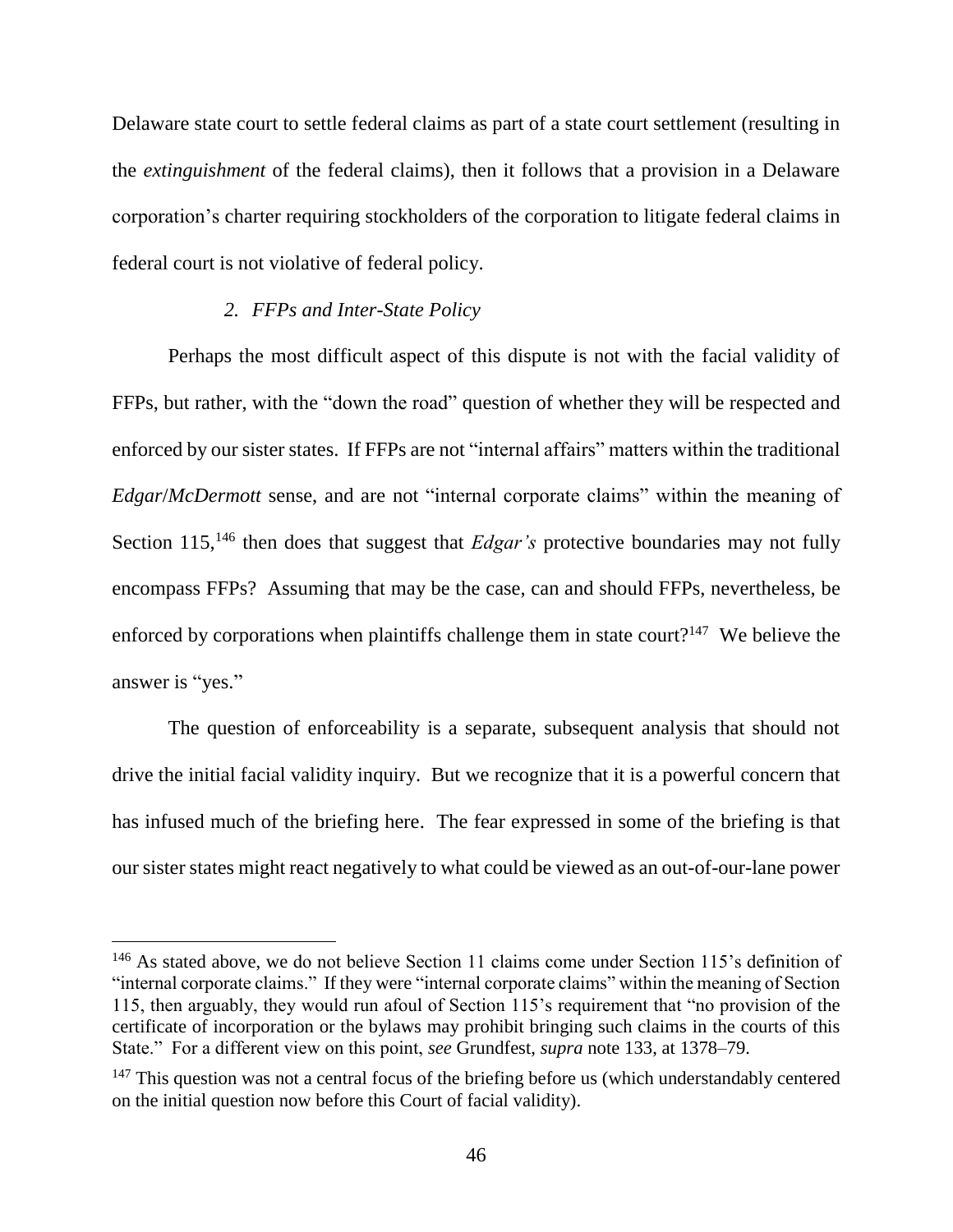grab. Some say that this perception, in turn, could invite greater scrutiny of even the wellestablished and respected "internal affairs" territory. Or it could invite a move towards federalization of our corporate law. These are legitimate concerns. Delaware historically has, and should continue to be, vigilant about not stepping on the toes of our sister states or the federal government.

But there are persuasive arguments that could be made to our sister states that a provision in a Delaware corporation's certificate of incorporation requiring Section 11 claims to be brought in a federal court does not offend principles of horizontal sovereignty—just as it does not offend federal policy.

Given that FFPs are valid under Section 102(b)(1) even though they are not internal affairs matters, what is the proper framework for analyzing matters in this Outer Band? The analytical framework on each end of the continuum is fairly well-established. One commentator has described the framework for internal affairs matters, and for external matters, as follows:

Typical choice-of-law analysis weighs various factors to determine which state has the most significant relationship to, therefore the greatest interest in regulating, the parties and matters at issue. This is the analysis most courts would apply to determine the law governing the corporation's *external* business activities, such as the corporation's relationships with its employees, contractors, suppliers, customers, and more broadly the general public.

But with respect to *internal corporate matters*—matters involving the relationship between the corporation, its officers, directors, and shareholders—the internal affairs doctrine provides a different rule. Rather than trying to determine which state has the most significant relationship and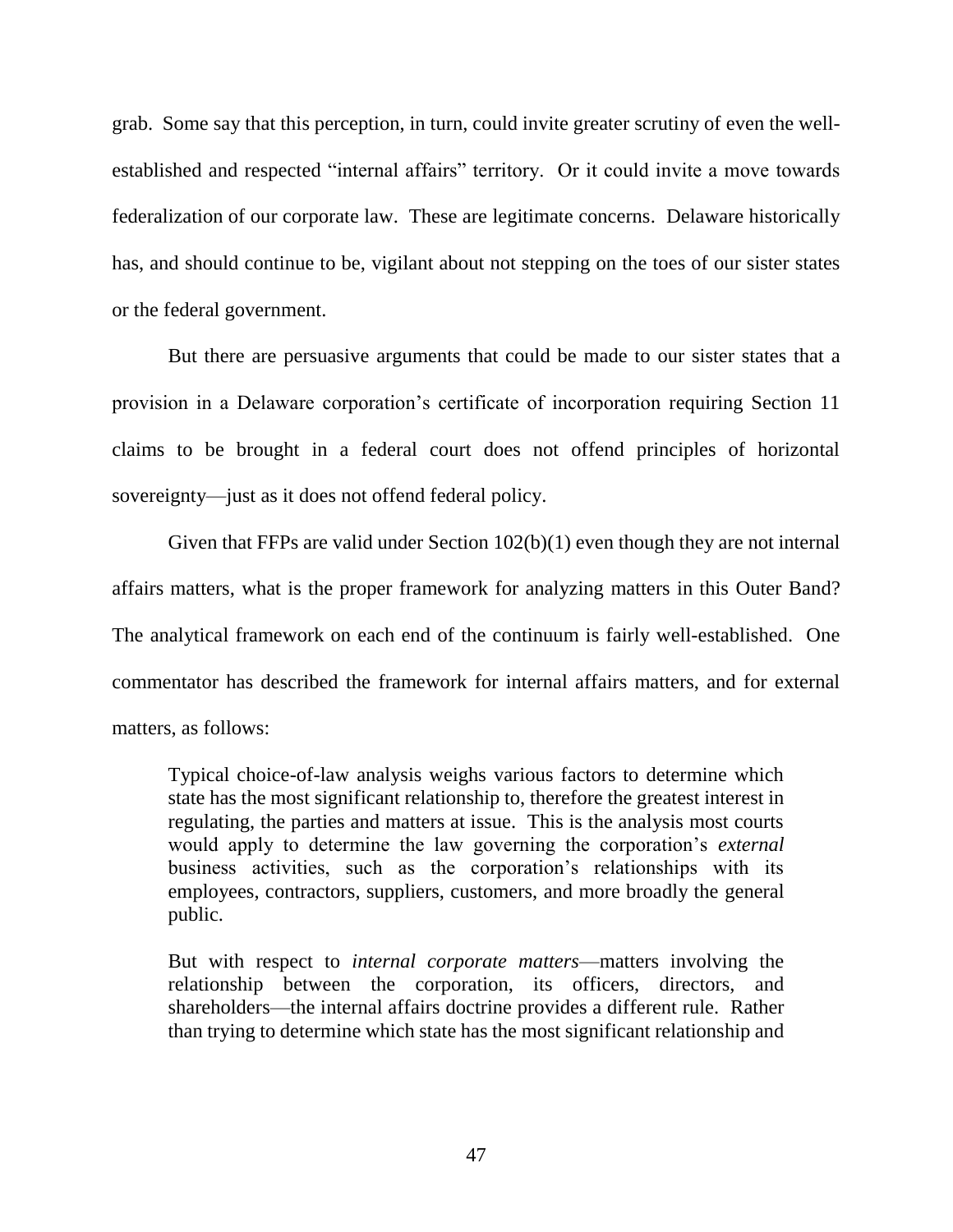interest in regulating these parties, the doctrine focuses instead on a single, decisive factor: the corporation's state of incorporation.<sup>148</sup>

Although FFPs are somewhere in-between, the rules for determining the validity of forum-selection provisions in the contractual context lend themselves well to the corporate charter context in Section 102(b)(1)'s Outer Band area. This is because corporate charters are viewed as contracts among the corporation's stockholders, as we recently reiterated in *BlackRock Credit Allocation Income Trust v. Saba Capital Master Fund, Ltd.*<sup>149</sup>

Typically, in a contractual setting, the party seeking to avoid enforcement of a forum-selection clause bears the burden of establishing that its enforcement would be unreasonable.<sup>150</sup> The subsequent court faced with an enforcement decision has a number of safety valves, as our own courts have recognized. Relying on the *Bremen/Ingres*  principles, this Court recently observed that forum-selection clauses are "presumptively

<sup>148</sup> Manesh, *supra* note 99, at 8–9 (emphasis added). *See also First Nat. City Bank v. Banco Para El Comercio Exterior de Cuba*, 462 U.S. 611, 621 (1983) ("[T]he law of the state of incorporation normally determines issues relating to the *internal affairs* of the corporation. Application of that body of law achieves the need for certainty and predictability of result while generally protecting the justified expectations of parties with interests in the corporation . . . . Different conflicts principles apply, however, where the rights of third parties *external* to the corporation are at issue." (first emphasis added)).

<sup>&</sup>lt;sup>149</sup> 2020 WL 131370 (Del. Jan. 13, 2020) ("Because corporate charters and bylaws are contracts, our rules of contract interpretation apply.").

<sup>&</sup>lt;sup>150</sup> *Ingres Corp.*, 8 A.3d at 1146 ("Forum selection [] clauses are presumptively valid and should be specifically enforced unless the resisting party [ ] clearly show[s] that enforcement would be unreasonable and unjust, or that the clause [is] invalid for such reasons as fraud and overreaching." (citing *Bremen*, 407 U.S. at 15)); *see also Bonnano v. VTB Hldgs., Inc.*, 2016 WL 614412, at \*9 (Del. Ch. Feb. 8, 2016) (finding that under New York law, though forum-selection clauses are presumed valid, the court may refuse to enforce it if the challenging party can show cause); *Drulias v. 1st Century Bancshares, Inc.*, 30 Cal. App. 5th 696, 703 (Cal. Ct. App. 2018) ("Ordinarily, the party seeking to avoid enforcement of a forum selection clause bears the 'burden of establishing that [its] enforcement . . . would be unreasonable.'" (citation omitted)).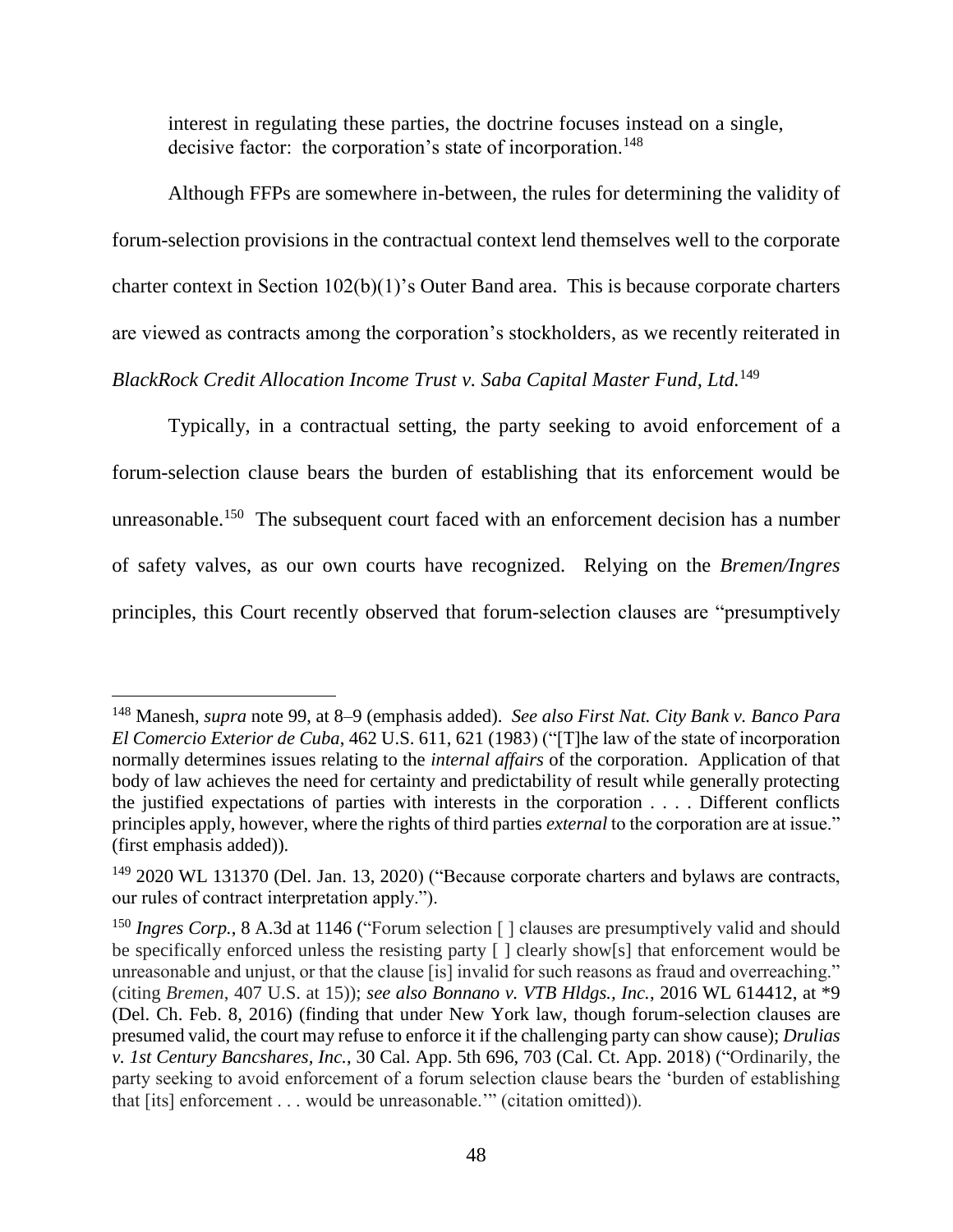valid."<sup>151</sup> Given that we are addressing a facial challenge, we are not considering hypothetical, contextual situations regarding the adoption or application of FFPs. Such "as applied" challenges are an important safety valve in the enforcement context. As emphasized in *ATP*, whether the specific charter provision is enforceable "depends on the manner in which it was adopted and the circumstances under which it [is] invoked."<sup>152</sup> Charter and bylaw provisions that may otherwise be facially valid will not be enforced if adopted or used for an inequitable purpose.<sup>153</sup> *Bremen* identifies three bases on which forum-selection provisions might be invalidated on an "as applied" basis: (i) they will not be enforced if doing so would be "unreasonable and unjust;" (ii) they would be invalid for reasons such as fraud or overreaching; or (iii) they could be not enforced if they "contravene[d] a strong public policy of the forum in which suit is brought, whether declared by statute or by judicial decision."<sup>154</sup> In this facial challenge, none of these potential "as applied" challenges are implicated.

Given that many Section 11 claims closely parallel state law breach of fiduciary duty claims, many of the same reasons requiring application of the internal affairs doctrine

<sup>151</sup> *Germaninvestments AG v. Allomet Corp.*, 2020 WL 414426, at \* 11 n.63 (Del. Jan. 27, 2020) (citing *Ingres Corp.*, 8 A.3d at 1146); *see also Prestancia Mgmt. Grp., Inc. v. Va. Heritage Found. II LLC*, 2005 WL 1364616, at \*6 n.54 (Del. Ch. May 27, 2005); *Mitek Sys., Inc. v. United Servs. Auto Ass'n*, 2012 WL 3777423 (D. Del. Aug. 30, 2012).

<sup>152</sup> *ATP*, 91 A.3d at 558.

<sup>153</sup> *Id.* (citing *Schnell v. Chris-Craft, Indus., Inc.*, 285 A.2d 437 (Del. 1971)).

<sup>154</sup> *Bremen*, 407 U.S. at 15.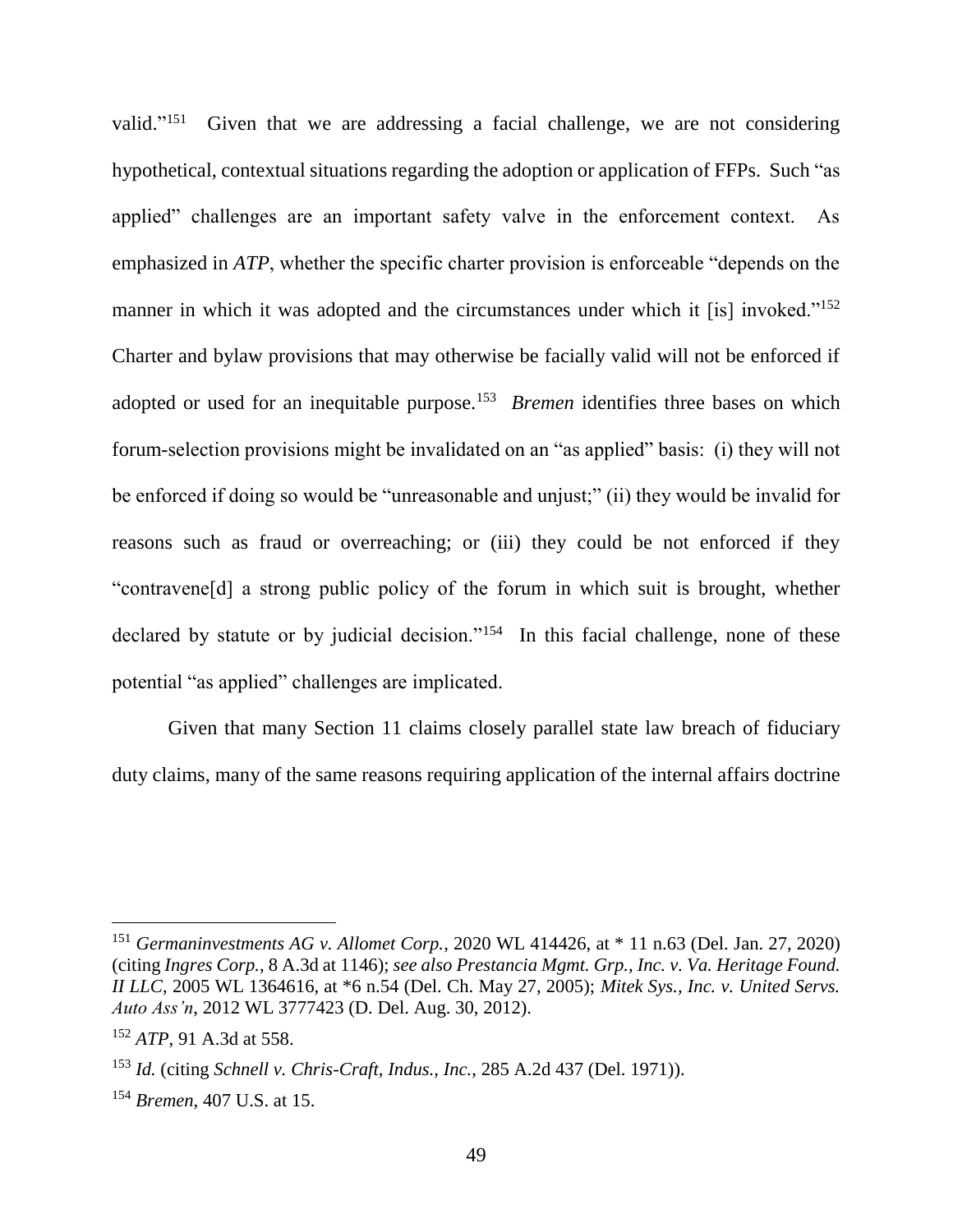would support the enforcement of FFPs.<sup>155</sup> As this Court noted in *McDermott*<sup>156</sup> and VantagePoint,<sup>157</sup> the internal affairs doctrine raises important Constitutional concerns namely, under the Fourteenth Amendment Due Process Clause, the Full Faith and Credit Clause, and the Commerce Clause. Due Process concerns address the officers' and directors' rights "to know what law will be applied to their actions," as well as stockholders' "right to know by what standards of accountability they may hold those managing the corporation's business and affairs."<sup>158</sup> As this Court stated in *McDermott*, "full faith and credit commands application of the internal affairs doctrine except in the *rare* circumstance where national policy is outweighed by a significant interest of the forum state in the corporation and its shareholders."<sup>159</sup> The need for uniformity and predictability that FFPs address suggest that they fall closer to the "internal affairs" side of the spectrum, which would argue in favor of deference being given to them.

<sup>&</sup>lt;sup>155</sup> Even if conflicts of law principles of the type typically applied to external claims were applied, these principles support the validity of FFPs. The Restatement (Second) of Conflicts of Laws explains that the needs of predictability and uniformity of result support application of the local law of the state of incorporation. Restatement (Second) of Conflicts of Laws § 302, cmt. e (1971). FFPs are designed to achieve such predictability and uniformity of result. Comment (g) to Section 302 of the Restatement explains that the law of the state of incorporation is applied "almost invariably to determine issues involving matters that are peculiar to corporations." *Id.* at cmt. g. Comment (g) further explains that many factors and the force of precedent support this result "except in the extremely rare situation where a contrary result is required by the overriding interest of another state having its rule applied." *Id.*

 $156$  531 A.2d 206.

<sup>157</sup> 871 A.2d 1108.

<sup>158</sup> *McDermott*, 531 A.2d at 216–17.

<sup>159</sup> *Id.* at 218.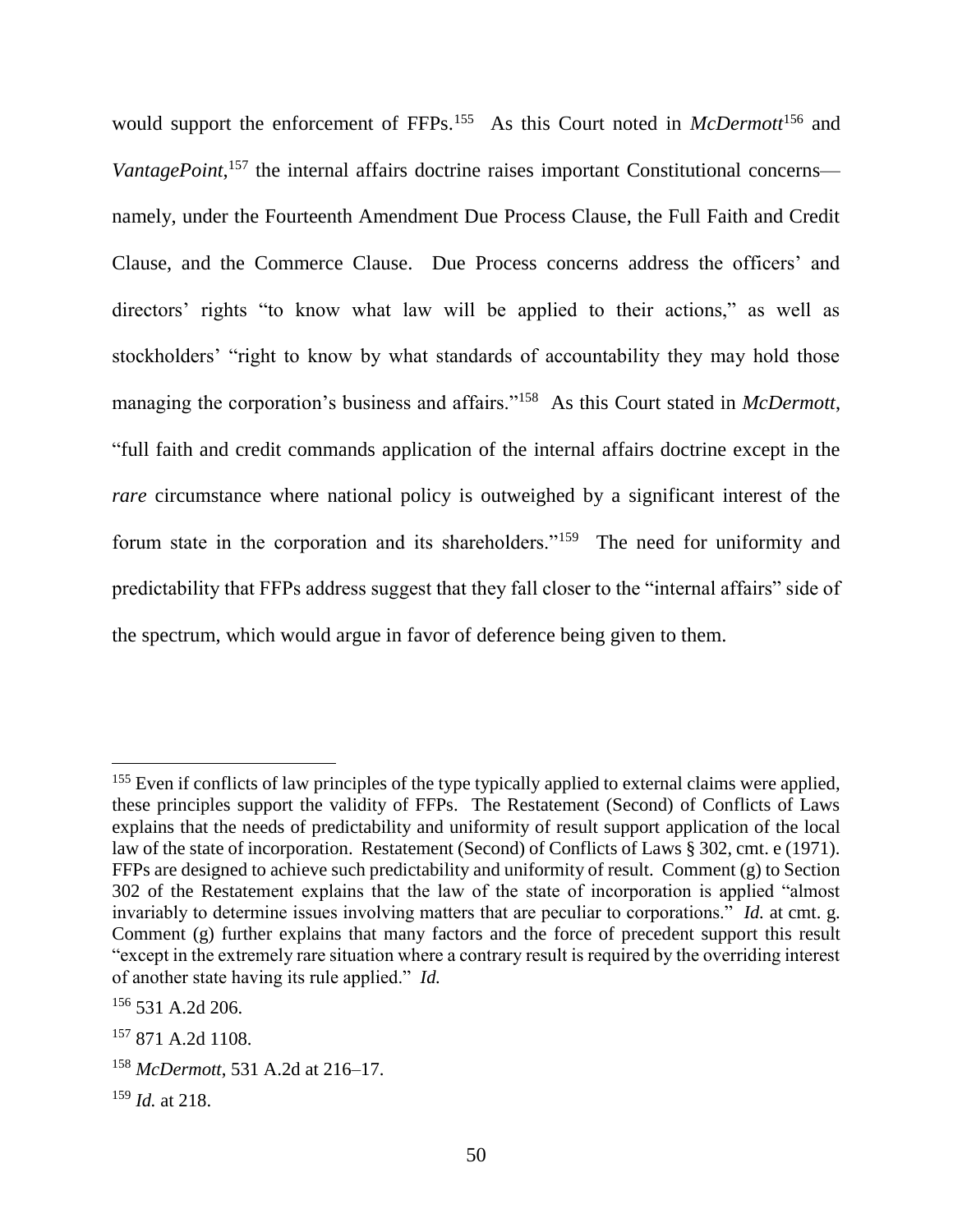Further, a well-developed body of law, including Commerce Clause precedent, already exists to prevent a valid state law from having extraterritorial application.<sup>160</sup> "The limits on a State's power to enact substantive legislation are similar to the limits on the jurisdiction of state courts. In either case, any attempt directly to assert extraterritorial jurisdiction over persons or property would offend sister states and exceed the inherent limits of the State's power."<sup>161</sup> But as the Court of Chancery recognized in *Boilermakers*, forum-selection provisions "are process-oriented," and are not substantive.<sup>162</sup> They "regulate *where* stockholders may file suit, not *whether* the stockholder may file suit or the kind of remedy that the stockholder may obtain on behalf of herself or the corporation."<sup>163</sup> Thus, FFPs, as procedural mechanisms, do not offend these constitutional principles.

Finally, Delaware forum provisions sanctioned by *Boilermakers*, and respected by other states in recent years, are arguably more restrictive than FFPs. That is so because they may require non-resident stockholders to litigate their internal affairs claims

<sup>160</sup> *See Singer v. Magnavox Co.*, 380 A.2d 969 (Del. 1977), *overruled on other grounds by Weinberger v. UOP, Inc.*, 457 A.2d 701 (Del. 1983); *see also FdG Logistics LLC v. A&R Logistics Hldgs., Inc.*, 131 A.3d 842, 846 (Del. Ch. 2016) (concluding that A&R's claim under the Delaware Securities Act failed to state a claim for relief because it had not established the requisite factual nexus between the challenged merger and Delaware to trigger application of the act, and observing that A&R's argument that the act automatically applied because of a Delaware choice-of-law provision in the merger agreement "would lead to the bizarre result of converting a blue-sky statute that the Legislature intended to regulate *intrastate* securities transactions into one that would regulate *interstate* securities transactions"). Our Court affirmed that result. *A&R Logistics Hldgs., Inc. v. FdG Logistics LLC*, 148 A.3d 1171 (Del. 2016) (Table).

<sup>&</sup>lt;sup>161</sup> *Edgar*, 457 U.S. at 643 (citation and internal quotation marks omitted).

<sup>162</sup> 73 A.3d at 951.

<sup>163</sup> *Id.* at 951–52; *see also Rodriguez*, 490 U.S. at 482 (finding that the arbitration clause is a procedural provision, and that there is "no sound basis" for construing a prohibition on waiving compliance with any provision of the 1933 Act to apply to the arbitration clause).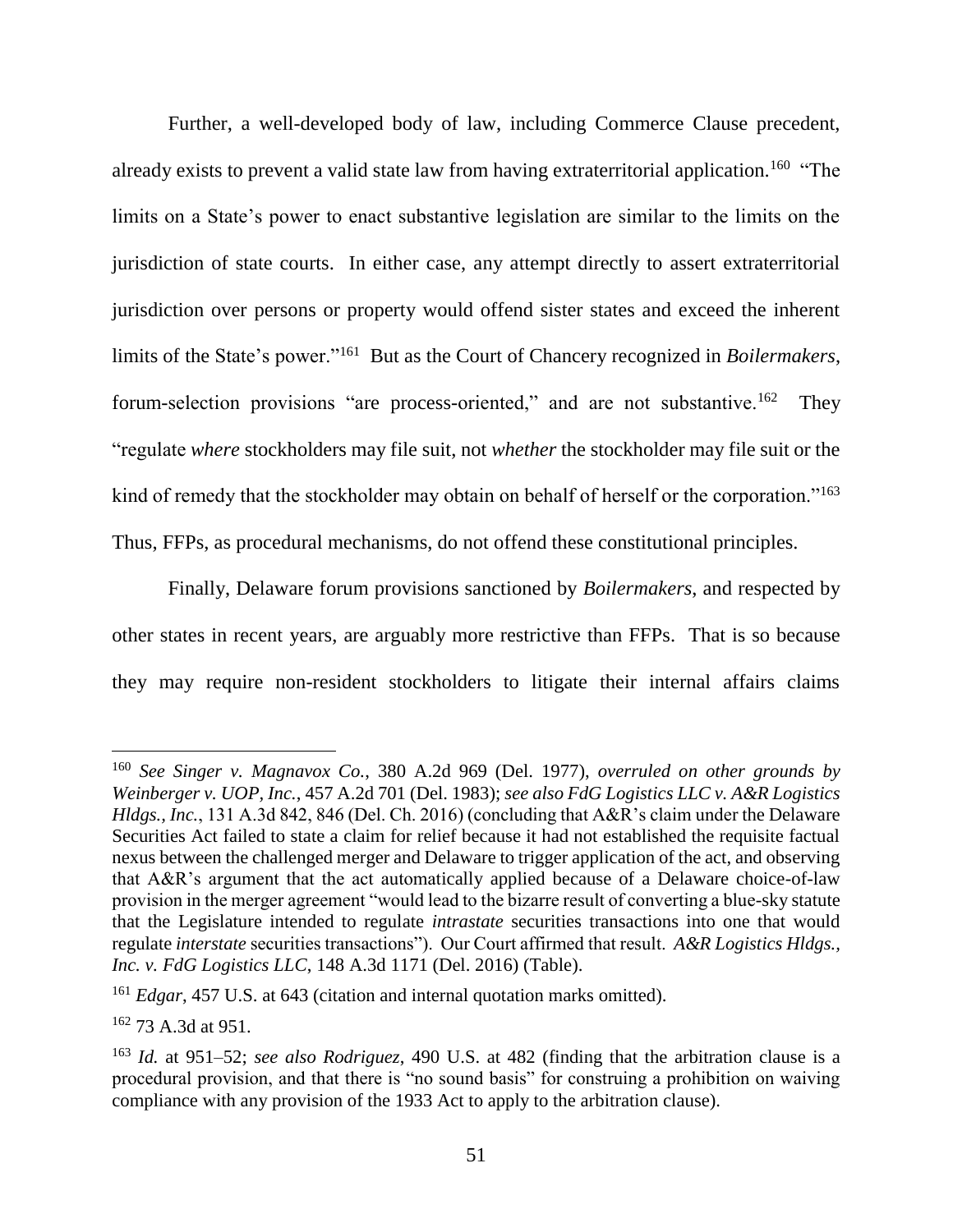exclusively in Delaware—potentially far from their geographic home-base. By contrast, FFPs require that non-residents bring Section 11 claims in federal court (which could be in their home state).

In sum, FFPs, as a facial matter, do not violate principles of horizontal sovereignty.

*F. The Fee Award*

In view of our decision above, we reverse the fee award.

## *IV. Conclusion*

FFPs are a relatively recent phenomenon designed to address the post-*Cyan* difficulties presented by multi-forum litigation of Securities Act claims. The policies underlying the DGCL include certainty and predictability,  $164$  uniformity,  $165$  and prompt judicial resolution to corporate disputes.<sup>166</sup> Our law strives to enhance flexibility in order to engage in private ordering, and to defer to case-by-case law development. Delaware courts attempt "to achieve judicial economy and avoid duplicative efforts among courts in resolving disputes."<sup>167</sup> FFPs advance these goals.

Our General Assembly has also recognized the need to maintain balance, efficiency, fairness, and predictability in protecting the legitimate interests of all stakeholders, and to ensure that the laws do not impose unnecessary costs on Delaware entities.<sup>168</sup> FFPs do not

<sup>164</sup> *Broz v. Cellular Info. Sys., Inc.*, 673 A.2d 148, 159 (Del. 1996).

<sup>165</sup> *Carvel v. Andreas Hldgs. Corp*., 698 A.2d 375, 379 (Del. Ch. 1995).

<sup>166</sup> *Id*.

<sup>167</sup> *Cantor Fitzgerald v. Chandler*, 1999 WL 1022065, at \*4 (Del. Ch. Oct. 14, 1999).

<sup>168</sup> *See, e.g.,* Del. S.J. Res. 12, 147th Gen. Assem. (2014).